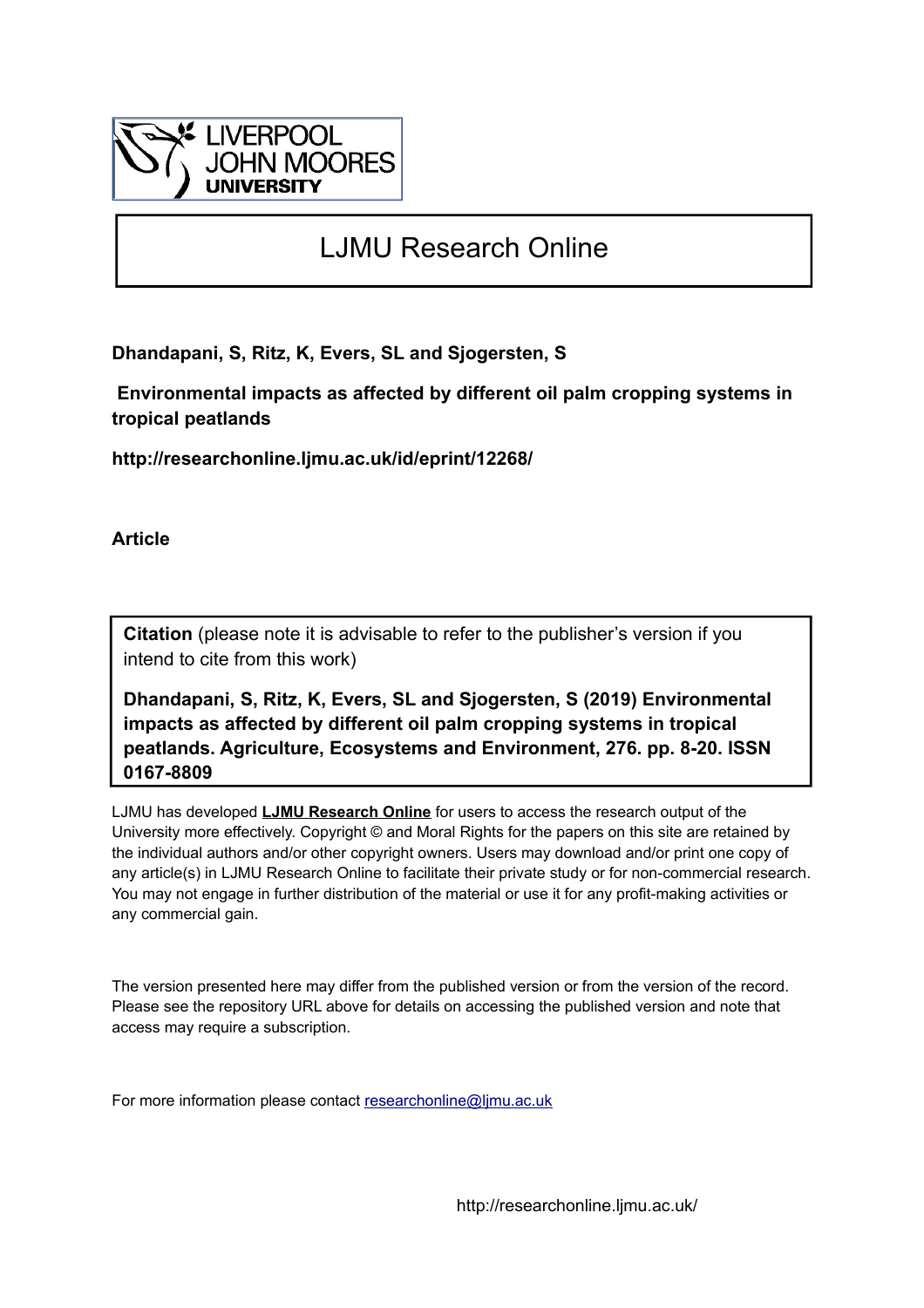| $\mathbf{1}$   | Environmental impacts as affected by different oil palm cropping                                                                        |
|----------------|-----------------------------------------------------------------------------------------------------------------------------------------|
| $\overline{2}$ | systems in tropical peatlands                                                                                                           |
| 3              | Selvakumar Dhandapani <sup>a, b(#)</sup> , Karl Ritz <sup>a</sup> , Stephanie Evers <sup>c, d,e</sup> , Sofie Sjögersten <sup>a</sup> . |
| $\overline{4}$ |                                                                                                                                         |
| 5              | <b>Affiliations</b>                                                                                                                     |
| 6              | <sup>a</sup> School of Biosciences, University of Nottingham, Sutton Bonington, UK.                                                     |
| $\overline{7}$ | <sup>b</sup> Crops For the Future, Semenyih, Selangor, Malaysia,                                                                        |
| 8              | "School of Natural Sciences and Psychology, Liverpool John Moores University, Liverpool,                                                |
| 9              | UK.                                                                                                                                     |
| 10             | <sup>d</sup> School of Biosciences, University of Nottingham Malaysia Campus, Semenyih, Malaysia.                                       |
| 11             | eTropical Catchment Research Initiative (TROCARI)                                                                                       |
| 12             |                                                                                                                                         |
| 13             | (#) Corresponding author                                                                                                                |
| 14             | Selvakumar Dhandapani,                                                                                                                  |
| 15             | Postal address: <sup>b</sup> School of Natural Sciences and Psychology, Liverpool John Moores                                           |
| 16             | University, Liverpool L3 3AF, UK.                                                                                                       |
| 17             |                                                                                                                                         |
| 18             | Telephone: +44 7413649444                                                                                                               |
| 19             | Email address: s.dhandapani@ljmu.ac.uk                                                                                                  |
| 20             |                                                                                                                                         |
| 21             |                                                                                                                                         |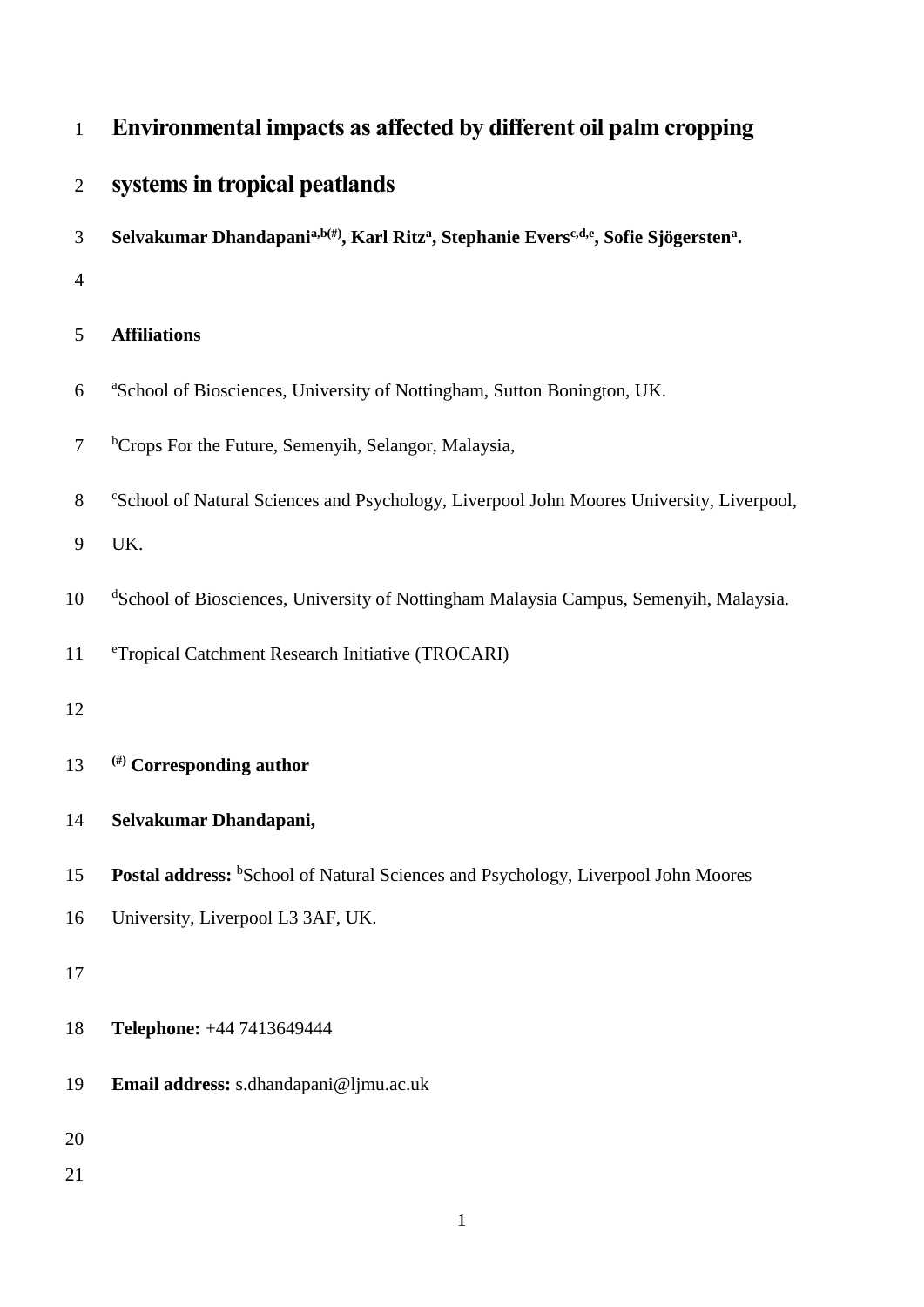### **Abstract**

 Tropical peatlands are globally important for their high carbon storage and unique biodiversity, but are currently under severe threat in South East Asia from expansion of oil palm plantations. A large part of this expansion in Peninsular Malaysia arises from small- holder oil palm plantations that follow varied cropping practices, yet their impact on the environment is largely unexplored. This research aimed to study and evaluate the environmental and belowground microbial impacts of different smallholder cropping systems relative to forested peatlands in North Selangor, Peninsular Malaysia. Specifically, GHG measurements using closed chambers, and peat sampling were carried out in both wet and dry seasons. Microbial phenotypic community structure was determined using phospholipid fatty acid (PLFA) analysis. Relative to forested peatlands, the agricultural plantations had increased pH, temperature and bulk density, decreased organic content, and peat moisture, with a pineapple intercropping site as the only exception. These effects were most 36 pronounced in  $2<sup>nd</sup>$  generation mono-cropping systems. Soil microbial community structure, dominated by Gram-positive bacteria under all land-use types, differed significantly between agricultural sites and forest, and also showed significant seasonal variation. There was a general increase in non-specific fatty acids and a decrease in Gram-positive fatty acids in agricultural sites from forest, however microbial community structure were similar in most 41 agricultural sites.  $CO<sub>2</sub>$  emissions were greatest at the forest site and showed no seasonal 42 variations, however most of the forest  $CO<sub>2</sub>$  emissions were most likely due to high 43 autotrophic contribution from roots. CH<sub>4</sub> emissions were under 1 mg m<sup>-2</sup> hr<sup>-1</sup> for all the agricultural sites, while forest peat surface absorbed similar low quantity of CH4. Overall, the 45 changes in peat properties and loss of C was greatest in the  $2<sup>nd</sup>$  generation mono-cropping, while the intercropping systems ameliorated these effects by maintaining most of the forest peat organic content and causing relatively smaller changes in pH, moisture and bulk density.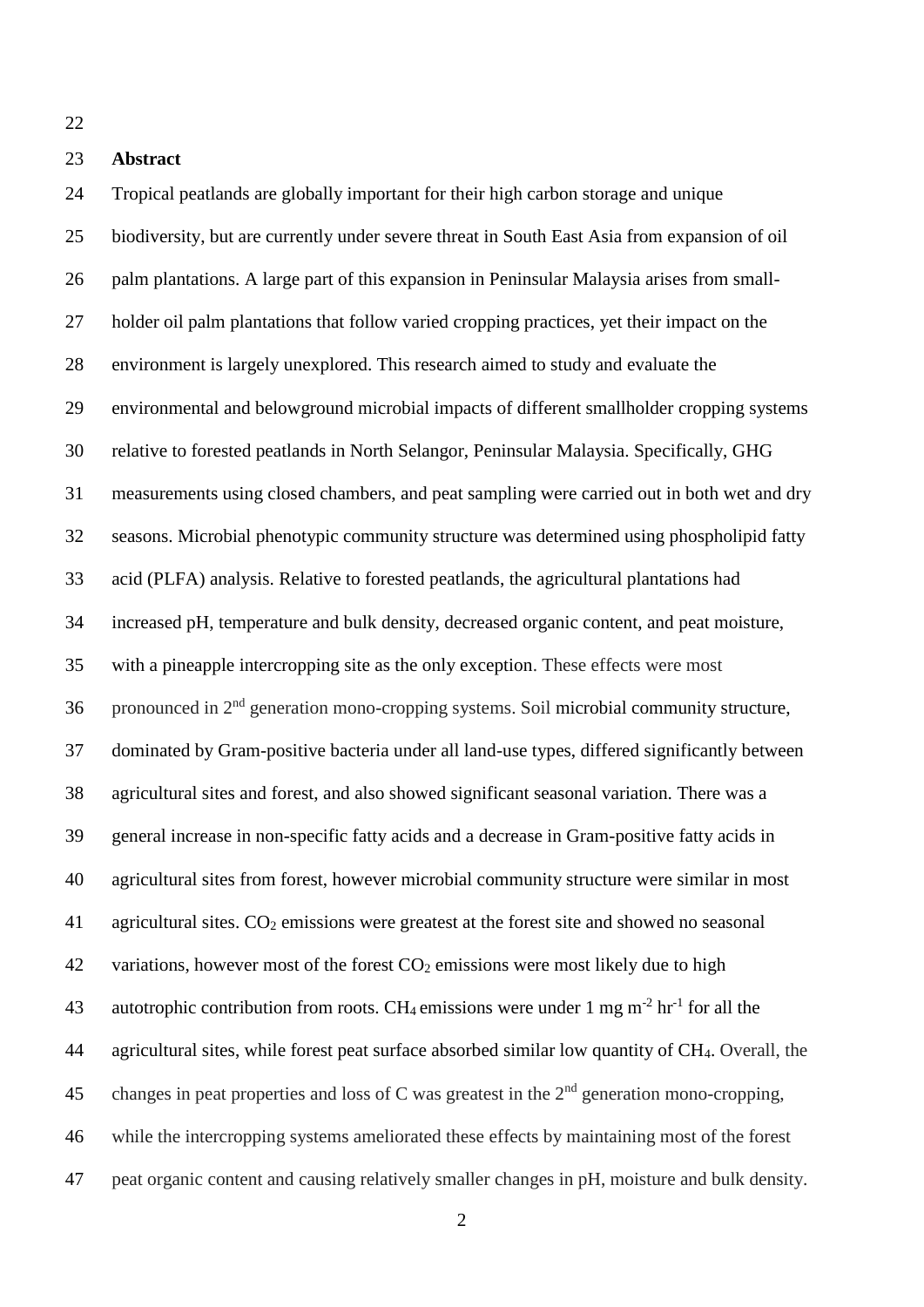It is clear that oil palm intercropping have an ameliorating effect on environmental impacts caused by the expansion of oil palm plantations into peatlands.

 **Keywords:** Tropical Peatlands; Oil palm mono-cropping; Oil palm intercropping; Microbial community structure.

## 1. Introduction

 Tropical peatlands are globally important, yet are endangered ecosystems with high C storage capability and endemic biodiversity (Jackson *et al.*, 2009; Yule, 2010; Dohong *et al.*, 2017).

Acidic, nutrient-poor and water-logged conditions in natural peatlands inhibit aerobic

microbial decomposition, resulting in the accumulation of partially-decomposed plant

materials arising from their inherently high primary production (Parish *et al.*, 2008;

Sjögersten *et al.*, 2011; Miettinen *et al.*, 2012). Even though natural peatlands are known to

60 have high methane  $(CH<sub>4</sub>)$  emissions, high carbon  $(C)$  storage means that they act as important

long-term C sinks (Page *et al.*, 2011; Schrier-Uijl *et al.*, 2013). About 56% of all tropical

peatlands are in South East Asia (SEA), with greatest cover in Indonesia and Malaysia,

mostly on low-lying coastal plains (Yule, 2010; Lo and Parish, 2013; Rashid *et al.*, 2013;

Hergoualc'h and Verchot, 2014; Xu *et al.*, 2018). SEA peatlands store about 69 Gt of C

(Miettinen and Liew, 2010; Dohong *et al.*, 2017) and absorb at least 2.6 tonnes of carbon

dioxide (CO2) per hectare a year (Norwana *et al.*, 2011).

Anthropogenic disturbances in SEA peatlands over the last few decades increasingly affect

the balance of the environmental, biological and climatic conditions that maintain peatlands,

resulting in their degradation and C loss (Couwenberg *et al.*, 2010). The SEA region has

70 experienced relatively high deforestation rates in the  $21<sup>st</sup>$  century, with Malaysia having the

greatest deforestation rate of all the countries in the world (Hansen *et al.*, 2013) and now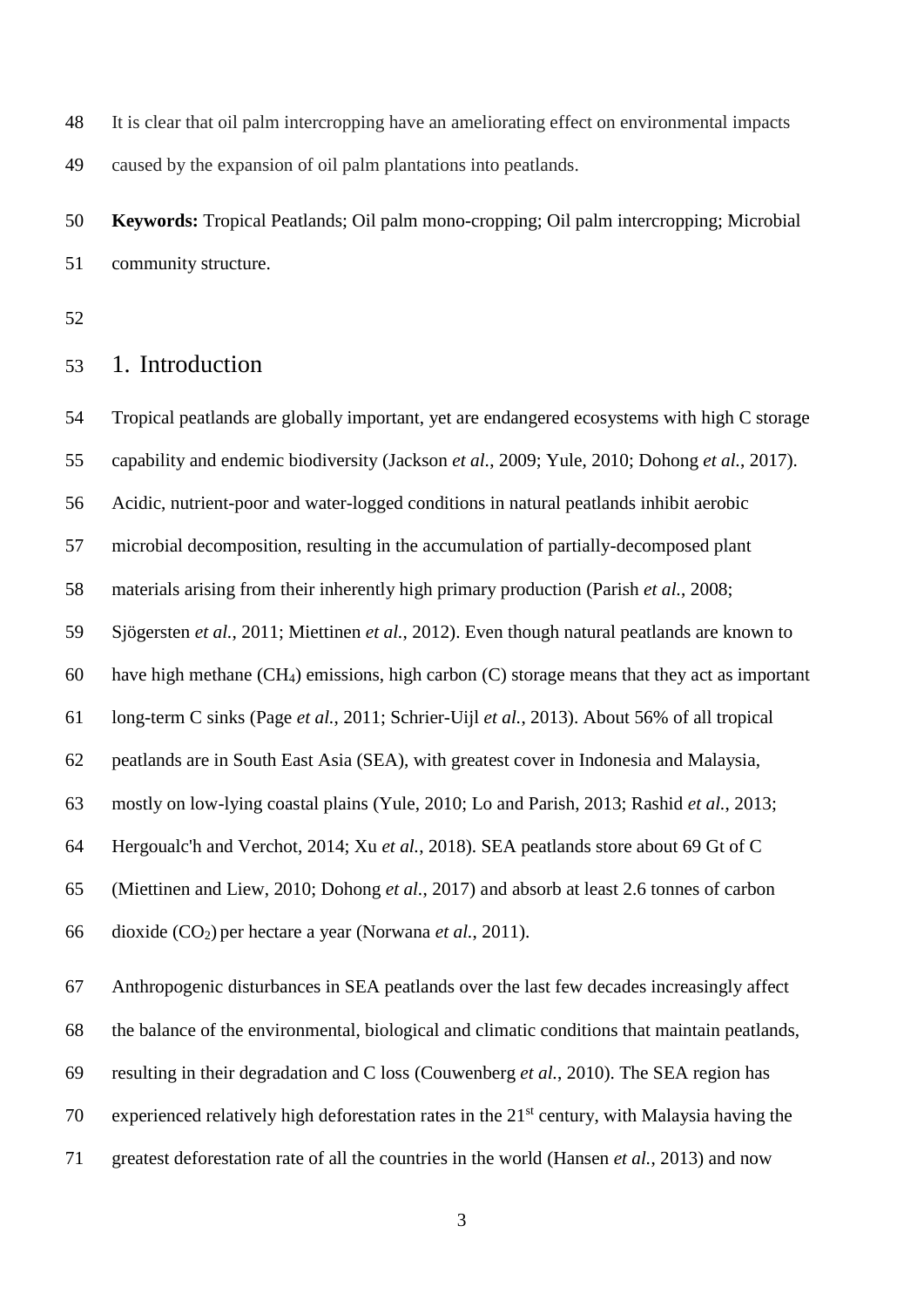undisturbed peat swamp forest are nearly extinct in Peninsular Malaysia (Miettinen *et al.*, 2016). It is estimated that 25% of all forest degradation in SEA occurs in peatlands (Lo and Parish, 2013). Most of these anthropogenic disturbances were associated with agricultural expansion, especially oil palm plantations. Oil palm plantations currently cover 7.6 M ha and 4.6 M ha in Indonesia and Malaysia, respectively (Dislich *et al.*, 2017) and are only expected to increase (Miettinen *et al.*, 2016). Around 75% of all peat forest loss in Peninsular Malaysia, Sumatra and Borneo between 2007 and 2015 were due to oil palm expansion (Miettinen *et al.*, 2016). The establishment of oil palm in peatlands requires draining and clearing of vegetation, severely altering the peatlands' physical and environmental conditions (Luskin and Potts, 2011). Degradation of these peatlands not only emits large quantities of CO2, but also maintains high methane emissions through drainage ditches (Schrier-Uijl *et al.*, 2011). Increased use of fertilizers in oil palm plantations are known to increase both nitrous oxide (N2O) and CO<sup>2</sup> emissions (Mohd Kusin *et al.*, 2015; Comeau *et al.*, 2016). Thus, the expansion of oil palm plantations into peatlands contributes to climate change, with increased emissions of three potent greenhouse gases.

 Though industrial plantations are the leading land-use type for oil palm cultivation (Azhar *et al.*, 2011), about 3.5 M ha (22.4%) of peatlands in peninsular Malaysia, Sumatra and Borneo are small-holder plantations, and make up half of the managed peatlands in Peninsular Malaysia (Miettinen *et al.*, 2016). Unlike industrial plantations, smallholder farmers follow a diverse range of management practices and cropping systems such as intercropping, depending on personal convenience and their local needs (Global Environment Centre, personal communication). The smallholders' plantations are less productive and lack modern infrastructure (Azhar *et al.*, 2011), but have greater landscape heterogeneity (Azhar *et al.*, 2015). Microbial communities are an important biological factor for the formation and maintenance of peatlands and peat functions, by directly controlling C turnover and nutrient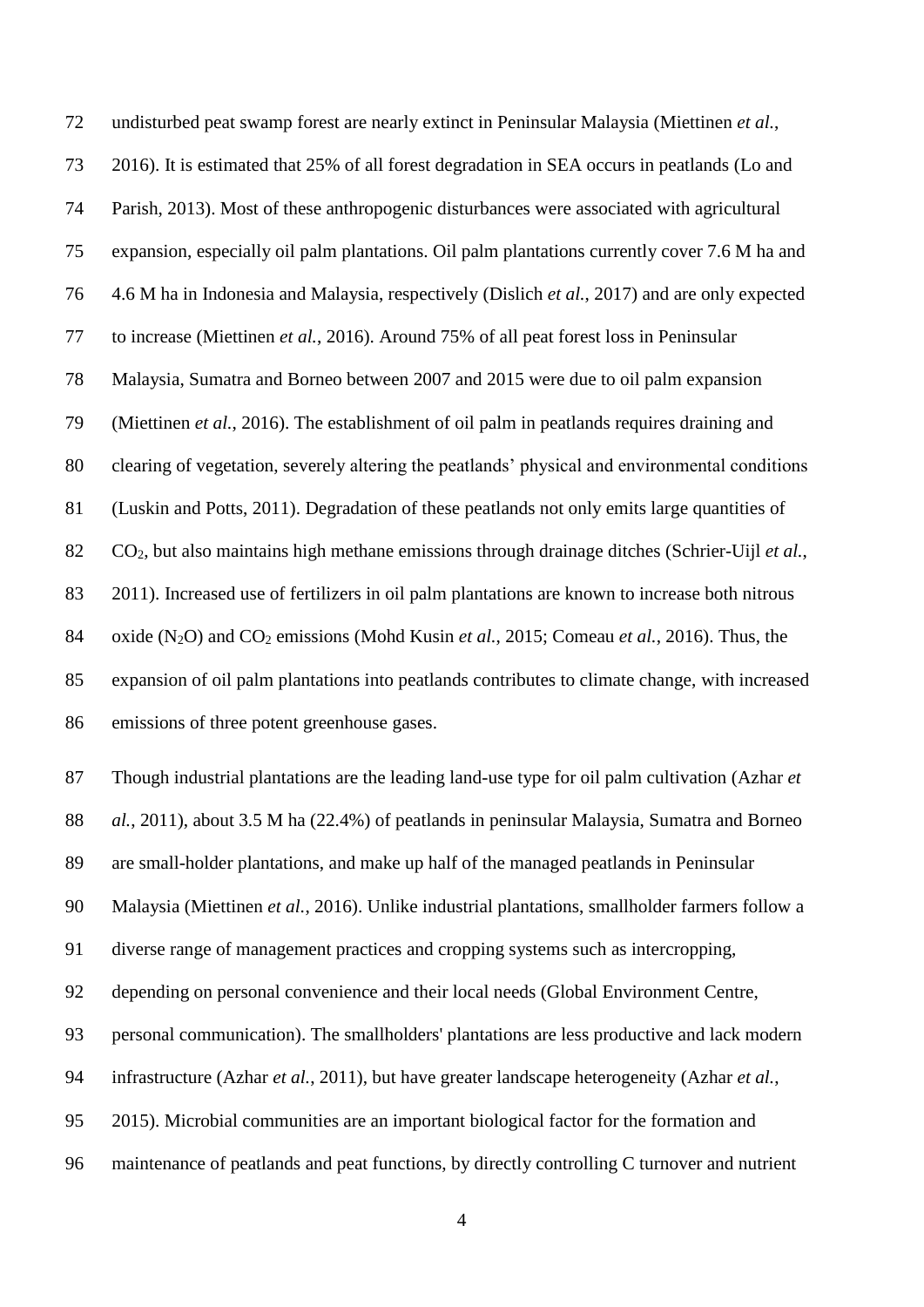mineralization supporting high primary production (Andersen *et al.*, 2013). Most of the C utilised by bacterial groups in tropical peatlands is obtained via dissolved organic C leaching from the surface leaf-litter layers (Yule, 2010). Several studies have shown that oil palm plantations lack leaf litter and a humus layer (Bruhl and Eltz, 2010; Fayle *et al.*, 2010; Cusack, 2011; Faruk *et al.*, 2013), and lack the leaf-litter heterogeneity that forests provide through high plant biodiversity. This could have detrimental effects on peat microbial communities, impacting nutrient cycling and biodiversity dependent on the microbial C food chain. The multiple cropping systems could influence the microbial communities in broadly two ways: (1) Above- and below-ground linkages through rhizosphere microbial communities, root exudates and through quality and quantity of vegetative C sources added to the soil (Aneja *et al.*, 2006; Jin *et al.*, 2010); (2) changes in microhabitat and microclimatic conditions due to the heterogeneity of aboveground plant structure (Zhang *et al.*, 2010). Given the importance of microbial communities in tropical peatlands and the anthropogenic pressure they are exposed to, there is an increasing need to understand how land-use change in tropical peatlands affects these microbial communities and their consequent effects on biogeochemical cycles. The impact of different oil palm cropping systems in peatlands

remain poorly understood.

 Most of the published studies on GHG emissions have been limited to peat forest and industrial oil palm monoculture, ignoring the different kinds of management and cropping systems increasingly used by oil palm smallholders throughout SEA. Microbial community composition in tropical peatlands are generally poorly understood, while their responses to land use change, seasonal variations and their relationship with GHG emissions are virtually unknown (Yule, 2010). The aim of this study was therefore to determine the changes and seasonal variations in peat properties and the responses of peat microbial community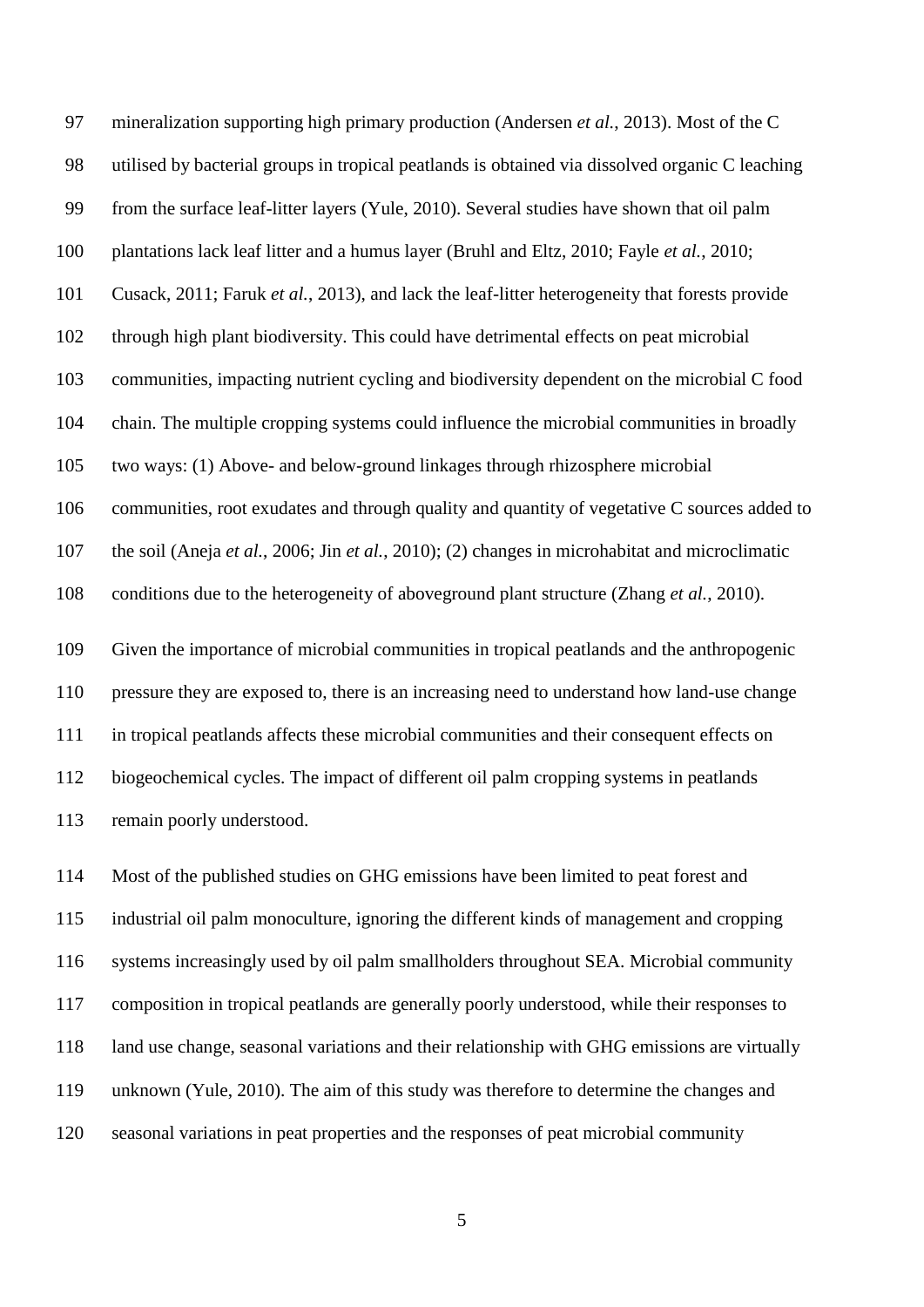structure and functions, specifically GHG emissions and C storage in different oil palm cropping systems.

 We hypothesised that peat properties are altered in oil palm plantations relative to forest, and 124 predict that peat properties such as organic matter content, moisture content, bulk density, pH 125 and temperature are progressively affected more from  $1<sup>st</sup>$  to  $2<sup>nd</sup>$  generation cropping systems, while the intercropping systems (with their more complex microhabitats and litter inputs) are anticipated to ameliorate such damage to peat properties. We postulated the impact on peat properties in turn influences soil microbial communities and GHG emissions, which are additionally impacted by the difference in above ground vegetation in different cropping systems. We hypothesised seasonal changes in rainfall also impact soil microbial communities, subsequently effecting changes in GHG emissions, given the short response time of microbial communities to environmental changes (Andersen *et al.*, 2013).

### 2. Material and Methods

#### 2.1 Study sites

 The study sites are located in a single big peat dome in North Selangor, Malayasia. They are the largest peatlands in the state of Selangor with an area of 81,304 ha with the main peat soil areas comprising 2 protected forest reserves namely Raja Musa forest reserve, Sungai Karang forest reserve (Selangor State Forestry Department, 2014). The peat depth at the sites ranged from 1.3 to 6 m. The mean annual rainfall in NSPSF varies from 1359 mm to 2480 mm, peaking in October-November and driest in May-September (Global Environmental Centre, 2014). In the sampling periods during 2016-2017, it rained several times a week during wet season measurements, with rainfall in the region amounting for 442.9 mm, 270.8 mm and 482.5 mm for November 2016, December 2016 and January 2017 respectively (World Weathers Online, 2018), while it had rained only twice during the whole sampling period for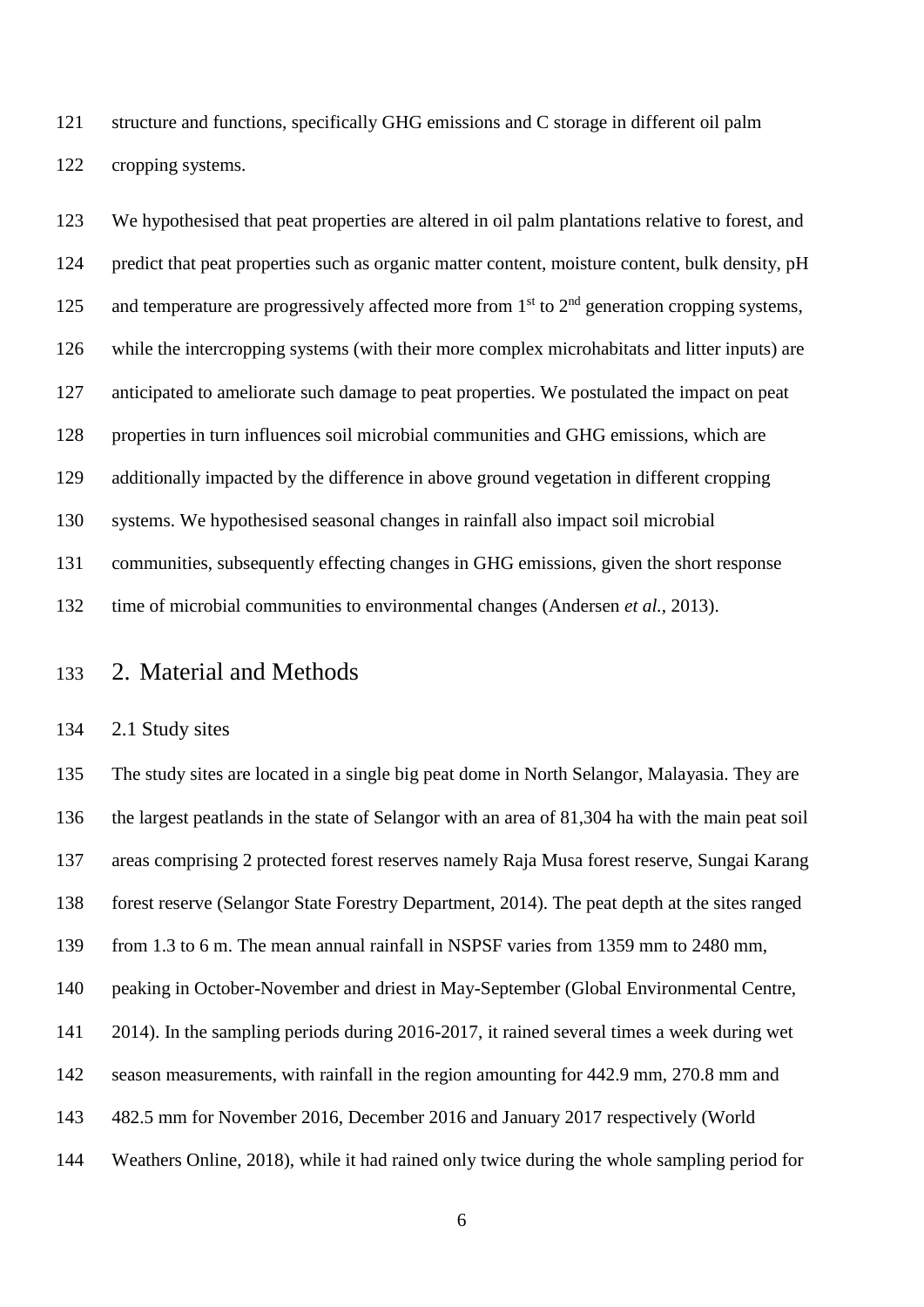the dry season, with rainfall in the region accounting for 127.4 mm in July 2017 (World Weathers Online, 2018)

 The forest site (3°41'39.5"N 101°11'05.4"E) is located in the northern edge of Sungai Karang forest reserve that received protection status in 1990 (Tonks, 2017). The site has not been logged for at least last 40 years, but still contains old channels for timber extraction, many of which are blocked today. The forest vegetation is composed of *Macaranga pruinosa* (Miq.) Müll.Arg*, Campnosperma coriaceum* (Jack) Hallier f.*, Blumeodendron tokbrai* (Blume) Kurz*, Shorea platycarpa* F.Heim*, Parartocarpus venenosus* Becc*., Ixora grandiflora* Ker Gawl*, Pternandra galeata* Ridl.*, Stenoclaena palustris* (Burm. f.) Bedd.*, Asplenium longissimum* Baker*, Nephrolepsis biserrata* (Sw.) Schott*, Crytostachys sp., Cyperus rotundus*  L*.,* and *Pandanus atrocarpus* Griff. (Yule and Gomez, 2009). The forest floor surface was covered with leaf litter. There was no observable change in the physical environment above ground such as vegetation, water level and leaf litter, at this site between wet season and dry season sampling periods. All the other study sites are small-scale agricultural plantations in Kampung Raja Musa village, located at the southern edge of Raja Musa forest reserve. Site description and locations are given in Table 1, in the order of age of conversion from forest, 161 starting from  $1<sup>st</sup>$  generation oil palm mono-cropping. Site pictures are given in Supplementary information 1. All the smallholding agricultural plantations in the village are of similar size at about 2 ha, that includes all the non-forest sites in this study. The sampling area in the forest were larger than 2 ha, covering 6 different locations around the area shown in Fig.1.

2.2 Sampling strategy

Sampling was carried out during both the wet and dry season. The wet season sampling was

carried out during November 2016 to January 2017 and the dry season sampling was carried

out during July 2017. Each site was visited three times during each season. At each time,

samples were collected from 25 random points distributed over the site. Complete random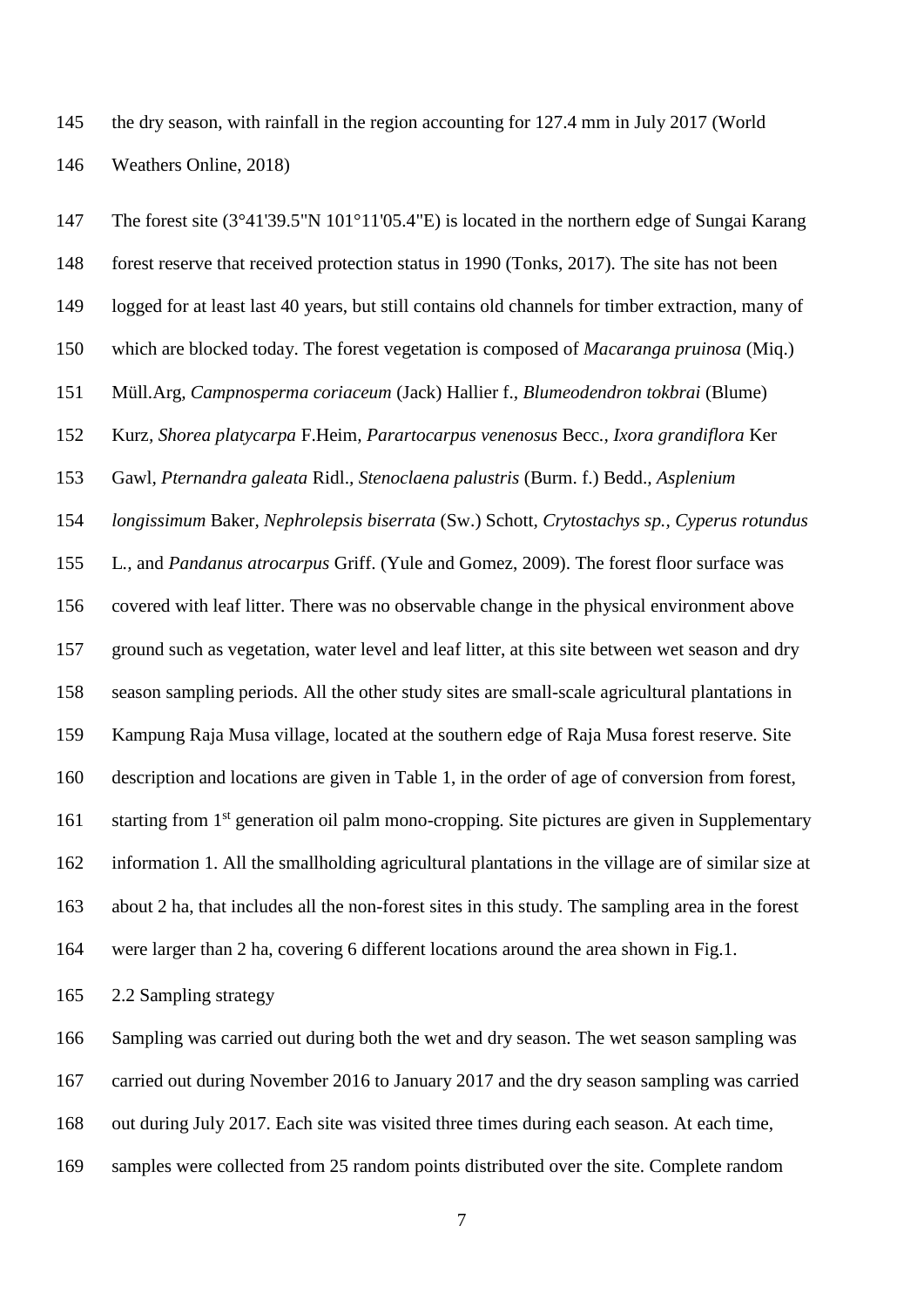sampling as described in Dhandapani *et al.* (2019) was used over other sampling methods to quantify the impact of ecosystem or land-use type as a whole, opposed to identify any particular effects. At each sampling point, greenhouse gas measurements were taken and the surface peat (0-5 cm) samples were collected for laboratory analyses. This resulted in 150 independent sampling points per site, with 75 samples from each season. Of these, five random samples were taken from each visit for phospholipid fatty acid (PLFA) analysis and a different set of 10 random samples from each visit were used for CN analysis.

2.3 Peat analysis

 All the procedures used for laboratory peat analysis were described Dhandapani *et al.* (2019). Peat temperature and moisture were measured *in situ*, using a digital thermometer from 180 Fischer Scientific (Loughborough, UK) and a digital volumetric moisture meter, theta probe® (Delta-T Devices, Cambridge, UK) respectively. For some sampling times peat samples were collected for measuring gravimetric moisture due to failure of theta probe. For this fresh peat 183 was dried in an oven at 105°C for 48 hours. The gravimetric moisture was calculated as follows. Bulk density samples were collected by inserting a tube of known volume (20 ml) 185 into the peat surface. The collected peat was then dried in an oven at 105°C for 48 hours and the dry weight was recorded. The calculated gravimetric moisture was then converted to volumetric moisture using bulk density data.

 For pH measurements, about 5 ml volume of peat sample was diluted in 10 ml deionised water in a centrifuge tube and shaken in a rotary shaker for 30 minutes. The pH of the supernatant was then measured using a pH meter (Mettler Toledo Leicester, UK).

191 Oven dried peat samples (105°C for 48 h) were used to calculate the organic matter content.

Dried peat samples were placed in silica crucibles and then transferred to a muffle furnace

193 and maintained at 550°C for 4 h. The organic matter content was then determined by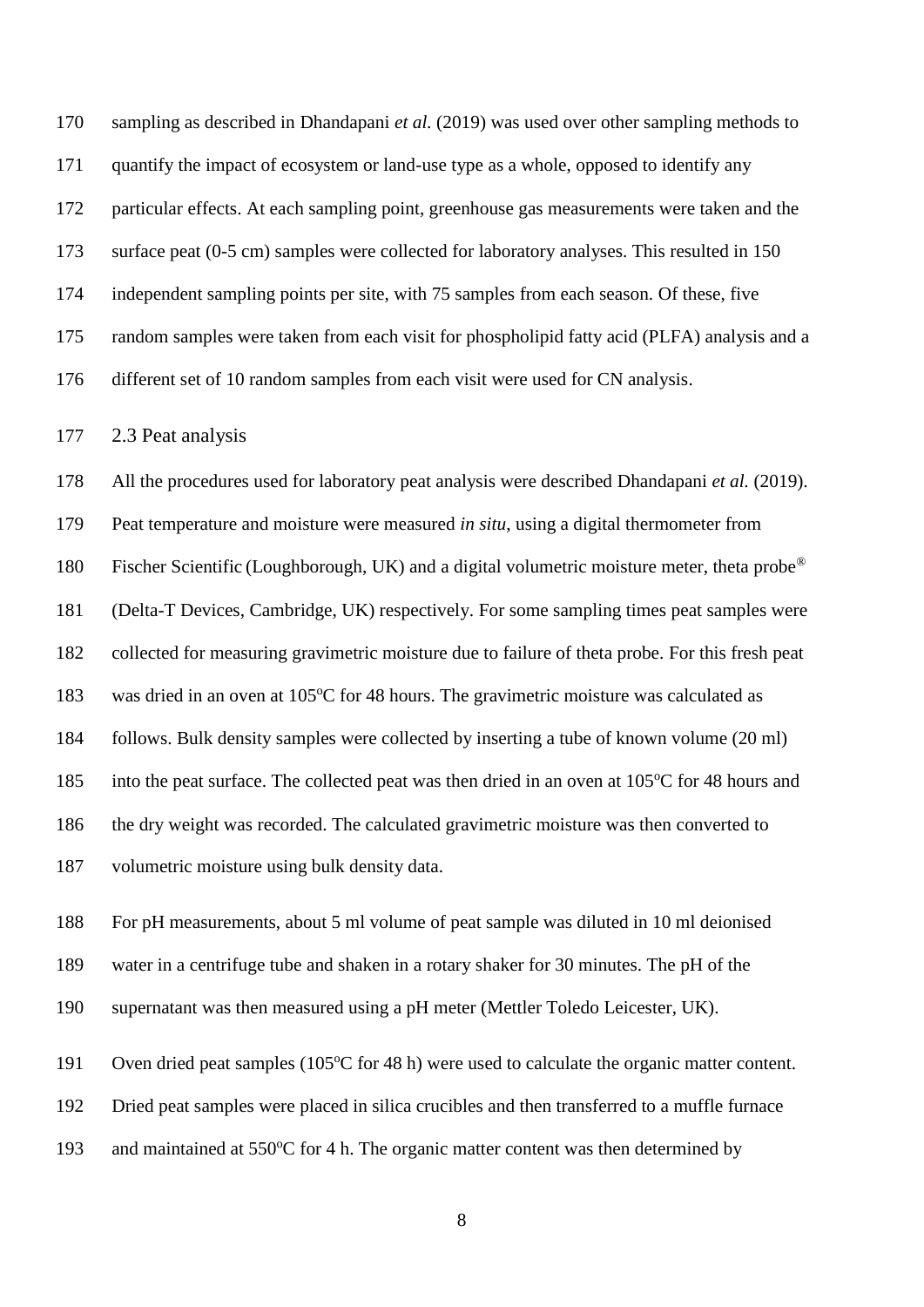194 calculating the loss on ignition as follows, organic matter content  $%$  =  $[$  (weight of oven

195 dried soil – weight of ash) / weight of oven dried soil  $\times$ 100.

 ground using a ball mill. Approximately 10 mg of sample was weighed into a Al foil cup and the exact weight was recorded. The samples were then transferred to an auto sampler on Flash 2000 CHNS-O elemental analyser supplied by Thermo Scientific (Loughborough, UK) 200 to measure total C and N. The analyser was set at  $55^{\circ}$ C oven temperature, with helium as the

196 For analysing total C and N content, all samples were oven dried (105°C for 48 h) and finely

201 carrier gas at the flow rate of  $140 \text{ ml min}^{-1}$ . L-aspartic acid supplied by Sigma Aldrich (St

Louis, USA) was used as quality control and peaty soil standard supplied by Elemental

- Microanalysis (Okeham, UK) was used as a standard.
- 2.4 Phospholipid fatty acid analysis

Microbial community phenotypic structure was determined by phospholipid fatty acid

(PLFA) analysis. PLFAs were extracted from replicate 1 g freeze-dried tropical peat samples

using a modification of the method described by (Frostegard et al., 1991). The lipids from

peat were extracted using Bligh & Dyer extraction (Bligh & Dyer, 1959). The extracted lipids

were then separated into neutral lipids, glycol lipids and polar lipids (containing

210 phospholipids) fractions using Megabond Elut® silica gel column. The extracted polar lipids

were then methylated by mild alkaline methanolysis and converted into fatty acid methyl

esters, which were then analysed using gas chromatography.

213 The dried fatty acid methyl esters were suspended in 200 µl of hexane, ready for GC

injection. One μl of each sample was injected into the GC in split-less mode. The column

used in the GC for phospholipid analysis was 'ZB-FFAP' column, supplied by

216 Phenomenex<sup>®</sup>. The column was 30 m length x 0.25 mm inner diameter x 0.25  $\mu$ m film

thickness. The carrier gas was helium with the constant pressure of 18 psi. The initial oven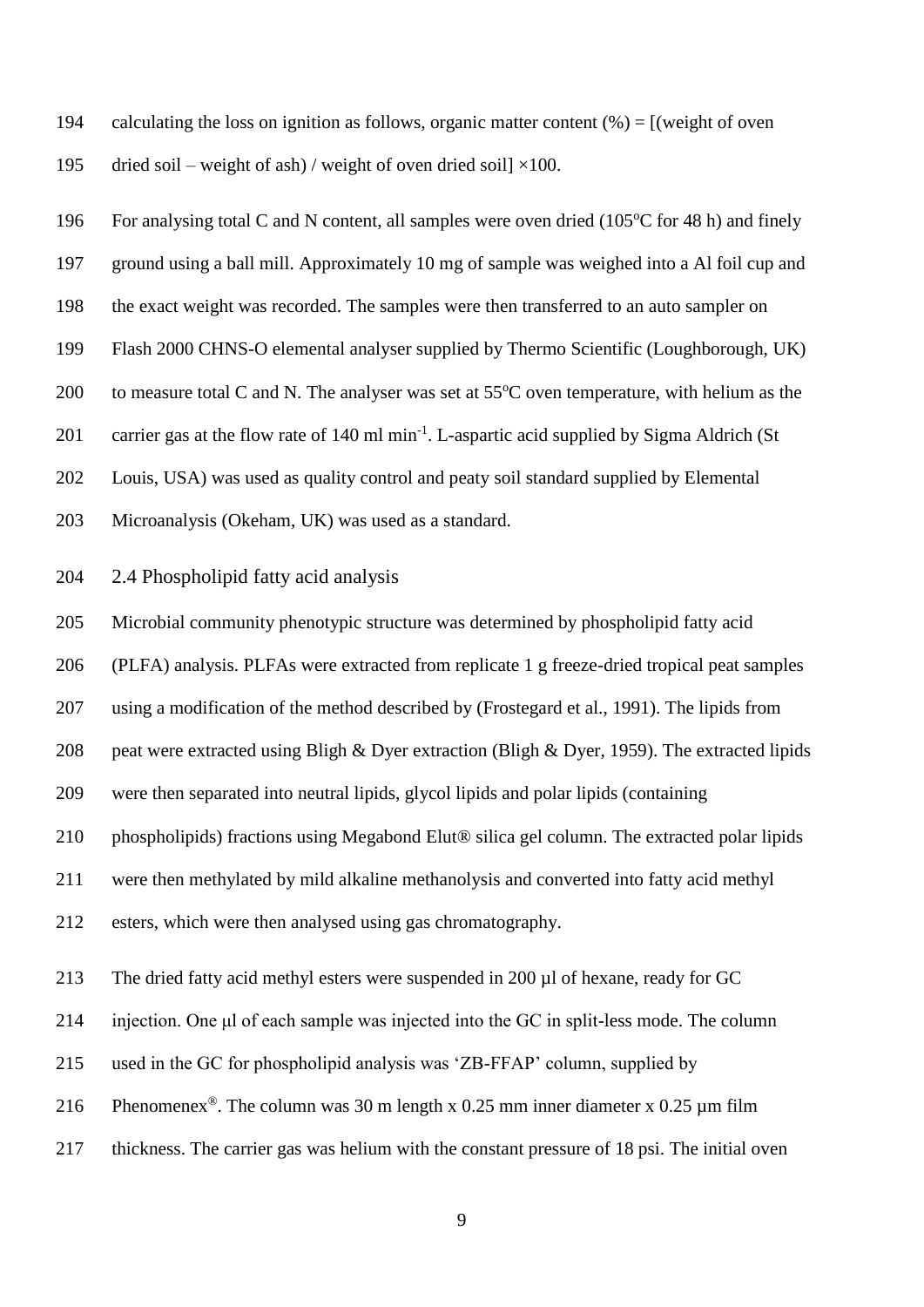temperature in GC was 120°C; this was maintained for 1 min and then programmed to 250°C 219 at the rate of  $5^{\circ}$ C min<sup>-1</sup>. The constant temperature of  $250^{\circ}$ C was maintained throughout the run. The results were displayed as a chromatogram of retention times of the compounds and the mass spectroscopy provides the ion profile of each compounds.

 The fatty acids i15:0, a15:0, i16:0, i17:0, a17:0 were considered as Gram-positive biomarkers (Wilkinson et al., 2002). The fatty acids 10me16:0 and 10me18:0 were described as the 224 biomarkers for actinomycetes (Wilkinson et al., 2002, Moore-Kucera & Dick, 2008), a group that belongs to Gram-positive bacteria. The relative abundance of Gram-negative bacteria were calculated using 16:1n9, 16:1n7, cyc17:0, 18:1n7 and cyc19:0 as biomarkers (Wilkinson et al., 2002, Kaiser et al., 2010). 18:2n6 and 18:1n9 were used as fungal biomarkers (Vestal & White, 1989, Wilkinson et al., 2002, Kaiser et al., 2010). 14:0, 16:0, 18:0, a17:1 and 20:0 were non-specific fatty acids (Wilkinson et al., 2002). The fatty acids with similar mass spectrum 18:1n9 and 18:1n7 were differentiated with the help of neutral lipid fatty acid analysis, by the findings that fungal biomarker 18:1n9 should have much higher NLFA/PLFA ratio that the Gram-negative biomarker 18:1n7 (Baath, 2003).

2.5 Greenhouse gas measurement

 $CO_2$  and CH<sub>4</sub> emissions from soil surface were measured using a Los Gatos<sup>®</sup> (San Jose, USA) ultraportable greenhouse gas analyser. The gas analyser works on the principle of laser 236 absorption spectroscopy. The instrument gives the readings of  $CH_4$ ,  $CO_2$  and moisture in ppm and gas temperature. The measurements were made using closed chamber method using a chamber with a height of 15 cm and the inner diameter of 13.5 cm. The chamber had an inlet and an outlet port that were connected to the gas analyser, using a quarter inch outer diameter polytetrafluoroethylene (PTFE) tube. During each measurement the chamber was carefully inserted into an un-vegetated area of peat to approximately 1cm depth to provide a gas seal. Gas measurements were taken at 20 second intervals for 5 minutes, resulting in at least 12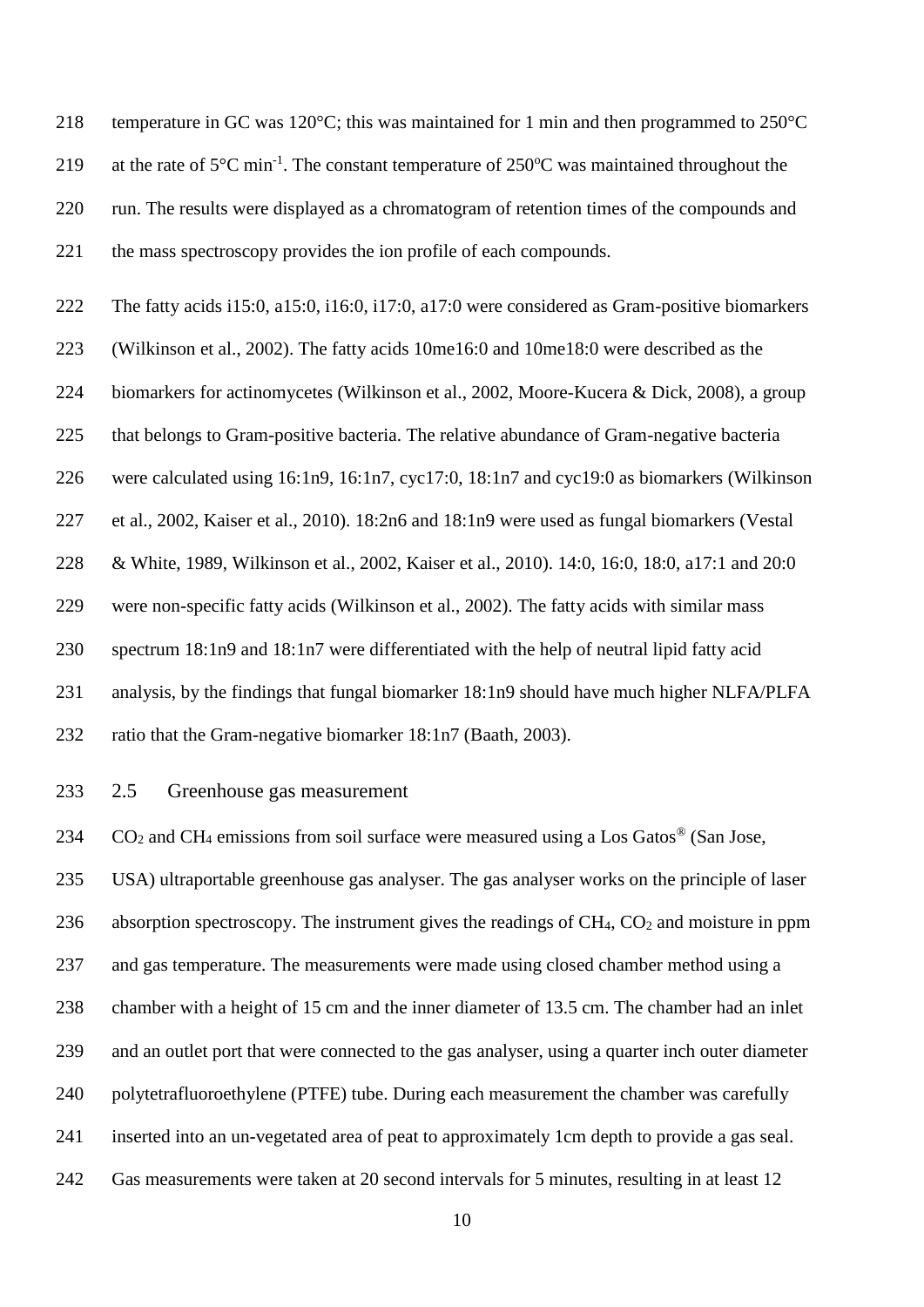recorded measurement points for each plot. The first minute of each measurement was ignored allowing the gas flux to settle down after initial disturbance of placing the chambers. 245 The gas measurements in ppm were converted to mg  $CO_2$  m<sup>-2</sup> hr<sup>-1</sup> and  $\mu$ g CH<sub>4</sub> m<sup>-2</sup> hr<sup>-1</sup> for CO<sub>2</sub> and CH<sup>4</sup> respectively, as described in (Samuel and Evers, 2016), using the ideal gas law. 247 PV=nRT. Where: P = atmospheric pressure; V = volume of headspace; n = number of moles 248 (mol); R = universal Gas Constant law  $(8.314 \text{ J K}^{-1} \text{mol}^{-1})$  and T = temperature in kelvin (K), 249 with conversion factor, 1 mol of  $CO_2 = 44.01g$  and 1 mol  $CH_4 = 16.02g$ . The change in gas 250 concentration within the chamber (volume in  $cm<sup>3</sup>$ ) for every 20 second (converted to hour) 251 measuring points, for soil surface area  $(m<sup>2</sup>)$  covered, were fitted into a linear regression. The 252 slope from the linear regression represents the gas flux in mg  $m^{-2}$  hr<sup>-1</sup>.

2.6 Statistical analyses

254 All the statistical analyses were carried out using Genstat<sup>®</sup>  $17<sup>th</sup>$  edition (VSN international, 2017). The significance of differences between sites for greenhouse gas emissions and other environmental parameters were evaluated using linear mixed models with restricted maximum likelihood (REML) incorporating seasons and sites as fixed effects and individual visits as random effects. For the data sets that were not normally distributed, the data were log transformed. If the log transformed data were still not normally distributed, the data were power transformed, using Box Cox transformation.

 Principal component analysis (PCA) was performed on PLFA data using Mol% normalised spectra and the correlation matrix. Resultant PCs were analysed by one way analysis of variance (ANOVA), to get standard error of differences and means for PCA plots. Relative abundance of individual microbial groups, and ratios between groups, were calculated and were subjected to statistical analysis using restricted maximum likelihood (REML) models, to identify the interactions of individual microbial groups with site, season and combination of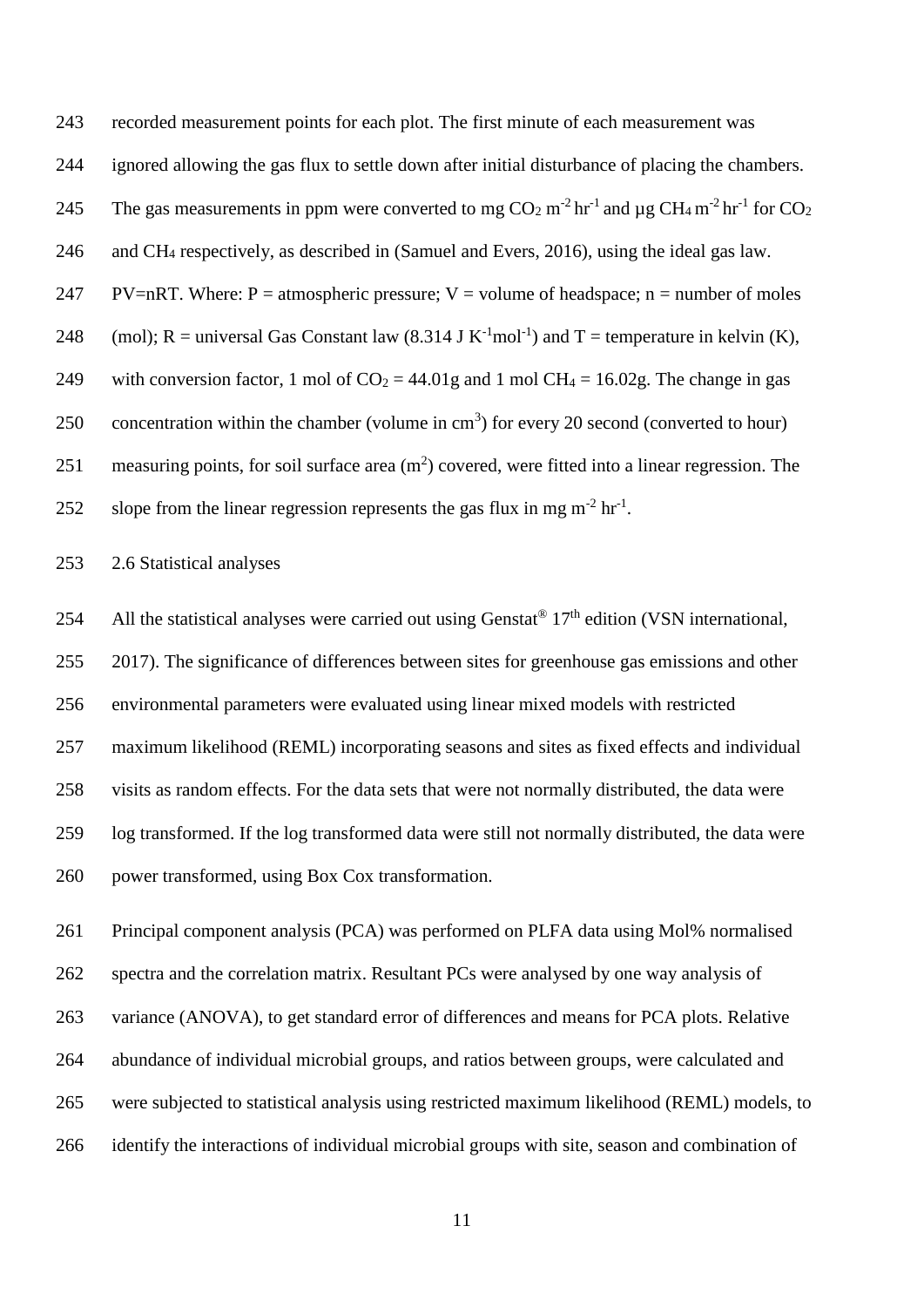site and season. Similar REML were also performed for PCs. REML was carried out using 'site' and 'season' were used as fixed model

 Backward stepwise multiple regression was performed with relative abundance of each individual microbial groups and ratios as response and other environmental parameters as 271 fixed. Similar backward stepwise multiple regression was also performed with  $CO<sub>2</sub>$  as response variates. To meet the normality assumptions means of each visit were used to find correlations between CH<sup>4</sup> and other environmental parameters. Linear regression was also 274 performed to predict  $CO<sub>2</sub>$  emissions at each individual site from the measured volumetric moisture. Backward stepwise multiple regression was also carried out to determine the 276 relationship for  $CO_2$  and  $CH_4$  emissions with relative abundance of different microbial groups.

### 3. Results

#### 3.1Peat properties

 The surface organic matter content in first generation oil palm plantation was significantly reduced by ~10% from the forest (Table 2, Fig. 2a), but was almost halved to 50% of forest 282 levels in the  $2<sup>nd</sup>$  generation oil palm mono-cropping. However, in  $2<sup>nd</sup>$  generation systems, the cleared and pineapple intercropping sites maintained similar level of organic matter content 284 as forest, while Yam intercropping site had similar level of organic content as  $1<sup>st</sup>$  generation mono-cropping oil palm. No seasonal changes in organic matter content were observed in any of the sites (Table 2).

 The first generation mono-cropping had the lowest moisture level of all sites at *ca.* 31%. All 288 the  $2<sup>nd</sup>$  generation systems maintained moisture levels that were significantly higher than  $1<sup>st</sup>$  generation but lower than forest, except for pineapple intercropping site that had moisture level higher than the forest during wet season. Volumetric moisture significantly varied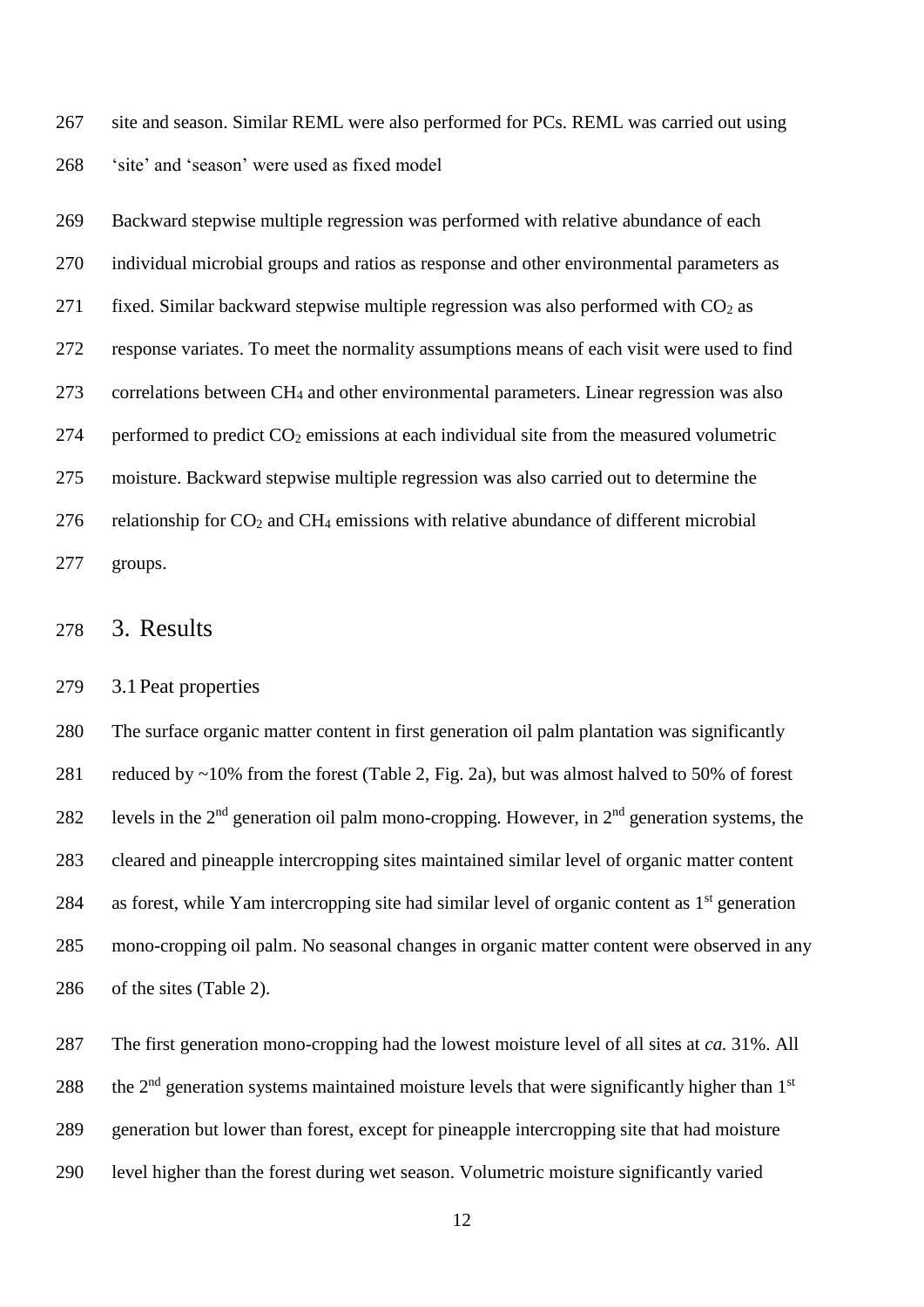291 between seasons and these seasonal changes were observed only in the  $2<sup>nd</sup>$  generation agricultural systems. The changes in moisture content between seasons were higher with increasing age from conversion.

pH exhibited different trends between the two seasons resulting in significant interaction

295 between site and season (Table 2, Fig.2c). During the wet season, forest and the  $1<sup>st</sup>$  generation

296 oil palm had similar pH, while pH were higher in all the  $2<sup>nd</sup>$  generation cropping systems.

During the dry season, pH at the 2nd generation mono-cropping was still the highest,

however the cleared and pineapple intercropping sites had pH lower than that of the forest

299 and  $1<sup>st</sup>$  generation oil palm mono-cropping (Fig. 2c).

Peat surface temperatures were significantly higher at all agricultural sites compared to

forest, (Fig. 2d, Table 2). Among the second generation sites, the cleared and yam

intercropping sites maintained similar temperature level as 1st generation oil palm, while the

303 pineapple intercropping and  $2<sup>nd</sup>$  generation oil palm had lower surface temperatures in

comparison, yet significantly higher than forest. During the dry season from the wet season,

the temperature increased significantly at some agricultural sites but decreased in the forest

and pineapple intercropping sites. Bulk density was significantly greater in all agricultural

307 plantations than at forest, with highest bulk density observed in  $2<sup>nd</sup>$  generation mono-

cropping (F(5,118)=45.1, p<0.001; Fig. 2e).

309 There was significant difference between sites in terms of C content  $(F_{(5,54)}=39.0, p<0.001)$ ,

310 N content  $(F_{(5,54)}=25.47, p<0.001)$  and C:N ratio  $(F_{(5,54)}=8.41, p<0.001)$ . The forest and first

generation oil palm site had similar level of C content at *ca.* 50% (Table 3). The C content

was highest at >60% in cleared and pineapple intercropping sites, while it was lowest at the

2 nd generation oil palm at *ca.* 25%. The nitrogen content was highest in forest at 2.5%, which

was reduced to *ca.* 2% at the first generation oil palm. In second generation agricultural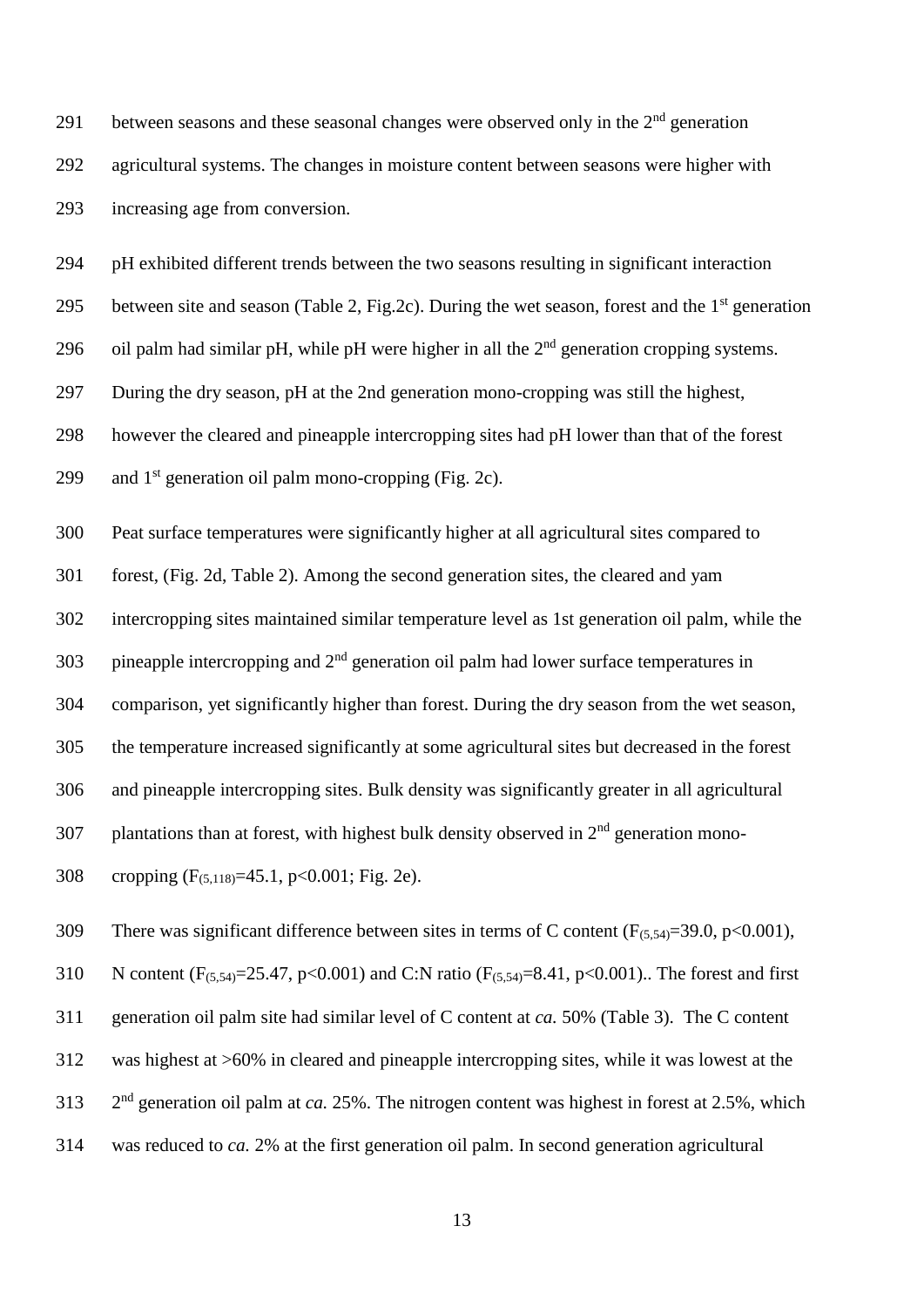systems, cleared and pineapple intercropping systems had higher nitrogen content than the 1<sup>st</sup> 316 generation oil palm, but the  $2<sup>nd</sup>$  generation oil palm had lowest nitrogen content at 0.8%. . 317 C:N was lowest at the forest, which was increased in  $1<sup>st</sup>$  generation oil palm plantations, and 318 the ratio was further increased in all the  $2<sup>nd</sup>$  generation cropping systems with the  $2<sup>nd</sup>$  generation oil palm containing the highest C:N ratio at 32. 3.2 Peat microbial communities 3.2.1 Variations between sites across the seasons PC1 and 2 collectively accounted for 39% of the variation (Fig. 3). There were no interactions between site and season for either PC1 and 2 (Table 4). Hence main effects of the treatments were considered directly. Both PC1 and 2 showed significant discrimination between sites, while only PC1 showed significant discrimination between seasons. PC1 separated the two seasons, and also separated the forest site from the agricultural sites within 327 each season. PC2 separated yam intercropping site in both seasons,  $2<sup>nd</sup>$  generation oil palm mono-cropping and pineapple intercropping in wet season from the rest of the sites. The loading for individual PLFAs associated with each of the PCs were generally dispersed, with no particular dominance of any single PLFA (Fig. 3b). A notable characteristic of the loadings bi-plot was the association of saturated fatty acids with discrimination of wet season sites from the dry season sites (Fig. 3b).

 Overall, the microbial community structure was different in agricultural plantations from the  $f(334)$  forest. Two of the  $2<sup>nd</sup>$  generation systems; cleared and pineapple intercropping, had similar 335 microbial structures as the 1<sup>st</sup> generation oil palm, while the other two  $2<sup>nd</sup>$  generation systems; 336 yam intercropping and  $2<sup>nd</sup>$  generation oil palm, had different microbial community structures 337 both between each other, and also from the  $1<sup>st</sup>$  generation oil palm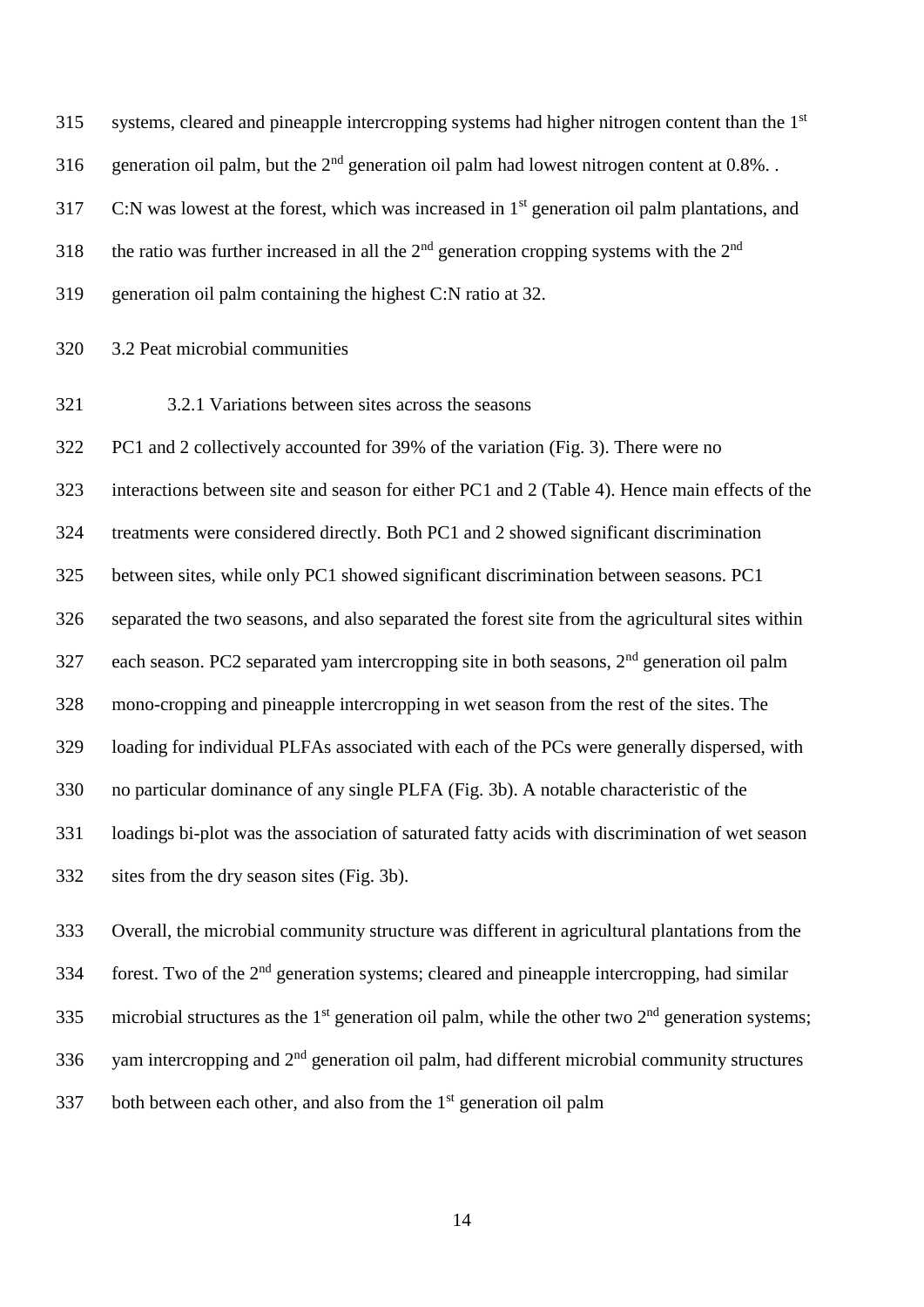3.2.2 Microbial phenotypic structure

 All of the studied sites were dominated by bacteria, which constituted more than 50% of the microbial relative abundance. Including actinomycetes (sub group that belongs to Gram- positive bacteria) to general Gram-positive bacterial relative abundance, Gram-positive bacteria were the most abundant microbial group at all sites and seasons. The fungal relative abundance was *ca.* 7 times lower than the bacterial relative abundance for most sites (Fig. 4a,c).

 All the studied microbial groups except Gram-negatives, varied significantly between sites 346 (Table 5). Actinomycetes showed increased relative abundance in  $1<sup>st</sup>$  generation oil palm 347 compared to forest. In the  $2<sup>nd</sup>$  generation plantations, the actinomycetes relative abundance were lowest in both intercropping sites, (Fig. 4a). Gram-positive relative abundance which 349 was highest at the forest, was reduced in the first generation oil palm. The  $2<sup>nd</sup>$  generation sites (i.e. cleared and pineapple intercropping) had similar Gram-positive relative abundance as the first generation oil palm, while the other two second generation plantations had lower Gram- positive relative abundance, with yam intercropping having the lowest Gram-positive relative abundance of all sites. The fungal relative abundance were at similar levels (<10%) at all sites 354 except the  $2<sup>nd</sup>$  generation oil palm, and yam intercropping sites where fungi had higher relative abundance, with yam intercropping sites containing the highest fungal relative abundance of all sites.

 At all sites, the relative abundance of all the individual microbial groups were higher in the dry season than in the wet season, except non-specific fatty acid group. The interaction between site and season were statistically significant only for Gram-positive microbial group 360 (Table 5), as the Gram-positive relative abundance increased for the forest,  $1<sup>st</sup>$  generation oil palm, and pineapple intercropping in the dry season from the wet season, stayed at the same 362 level for cleared and  $2<sup>nd</sup>$  generation oil palm and decreased for yam intercropping.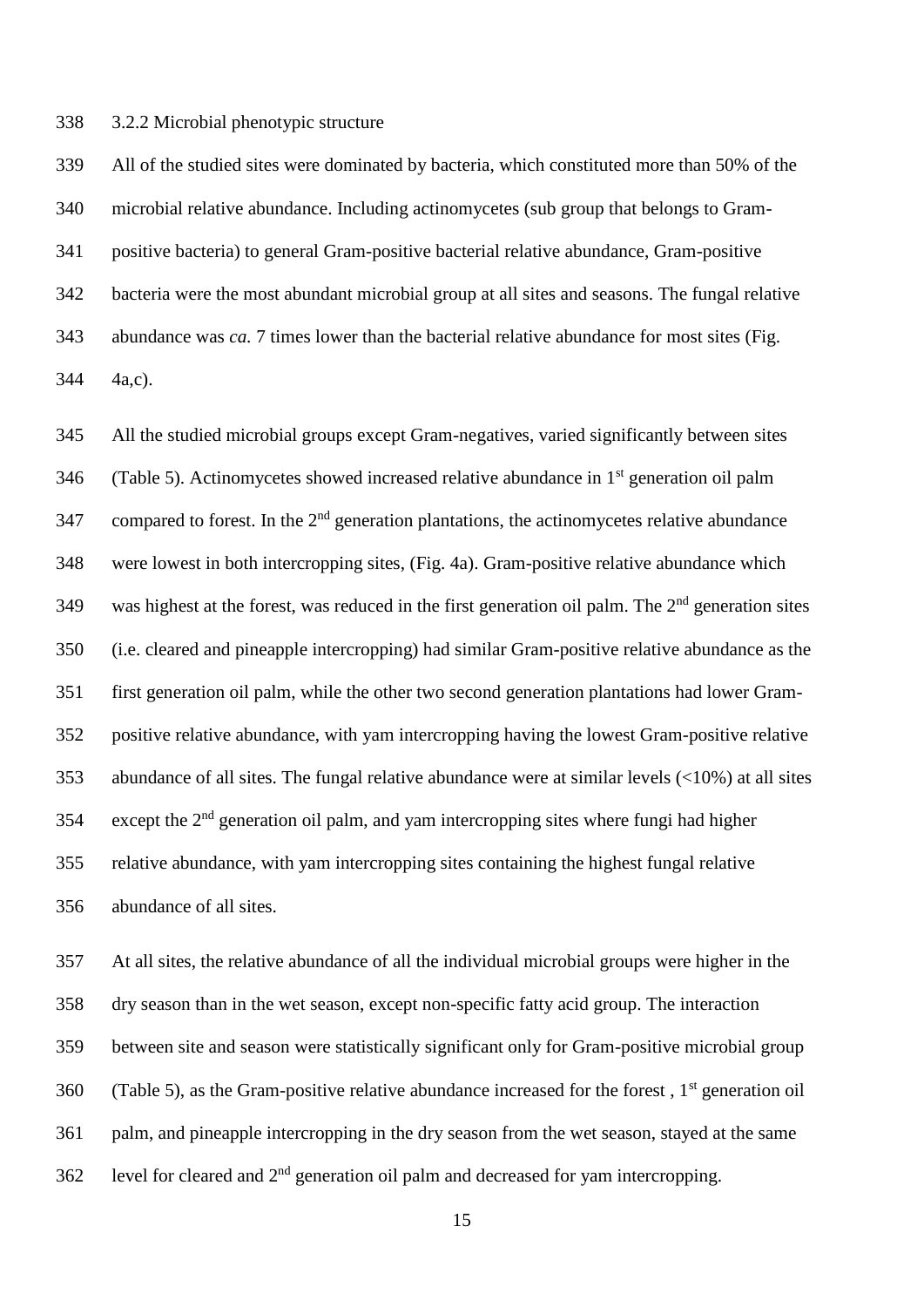The site and seasonal variations in the ratio between fungi and bacteria (F:B) was driven by the yam intercropping sites, while all the other sites had similar F:B ratio with no seasonal variations (Fig. 4b). The F:B ratio was highest at the yam intercropping site and the ratio was higher in the dry season than in the wet season within that site.

The ratio between Gram-positive and Gram-negative (G+:G-) bacterial groups varied

significantly between sites, driven by the two intercropping sites that had lower ratios than

other sites (Fig. 4c), while variation between seasons and the interaction between site and

season were insignificant (Table 5).

3.2.3 Microbial communities and environmental controls

Both bacterial and fungal relatively abundance were significantly related to changes in

temperature, with Gram-positive and Gram-negative groups showing negative correlation

while fungal relative abundance was positively correlated with temperature (Fig. 5a,b . Gram

negative microbial group were also positively correlated to pH and organic matter content.

Actinomycetes exhibited negative correlation with moisture (Fig. 5c). Gram-negative relative

377 abundance also responded, positively to pH and organic matter content  $(F_{(3,55)} = 5.48,$ 

378  $p=0.002$ ,  $R^2=0.188$ ).

Among the ratios, F: B responded positively to temperature [Regression data: F:B=-

380 0.29+0.015(temperature);  $(F_{(1,58)}=6.52, p=0.013, R^2=0.086)$ ] While, G+:G- responded

381 negatively to moisture and pH  $(F_{(2,56)}=3.99, p=0.024, R^2=0.093)$ .

3.4 Greenhouse gas emissions

3.5.1 Variations between sites across the seasons

384 The CO<sub>2</sub> emissions were highest at the forest site at both seasons (949 and 971 mg m<sup>2</sup> hr<sup>-1</sup>).

The variations between seasons, within the sites, increased with increasing age of conversion

 $f(386)$  from forest (Fig. 6a, Table 2). During the wet season, 1<sup>st</sup> generation oil palm site had the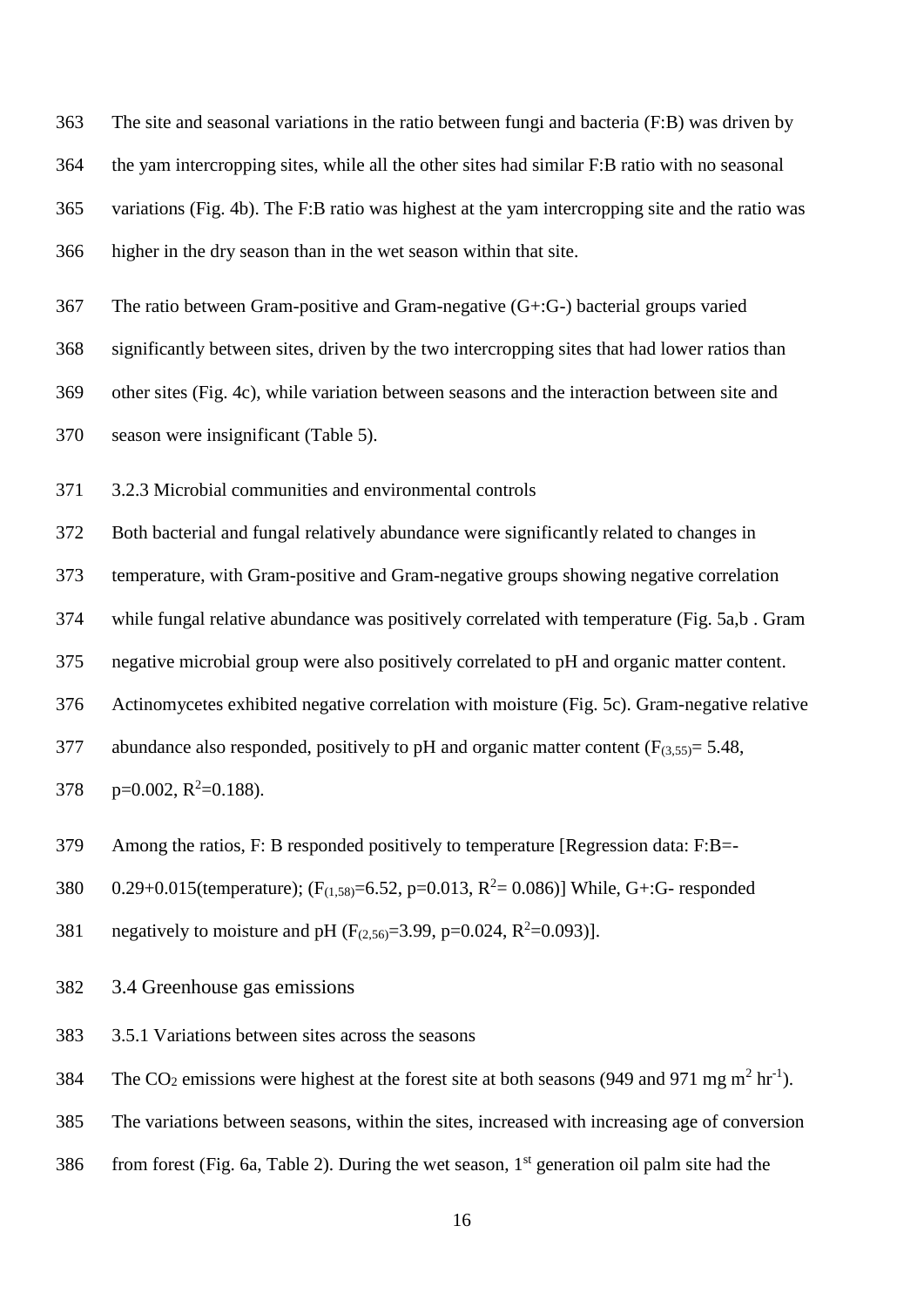| 387 | lowest emissions at 603 mg $m2$ hr <sup>-1</sup> . The cleared site and second generation intercropping                   |
|-----|---------------------------------------------------------------------------------------------------------------------------|
| 388 | sites maintained similar level of $CO2$ emissions as 1 <sup>st</sup> generation oil palm, while the 2 <sup>nd</sup>       |
| 389 | generation oil palm mono-cropping had higher emissions closer to the emissions in forest.                                 |
| 390 | However, during the dry season the $CO2$ emissions from the second generation oil palm                                    |
| 391 | mono-cropping reduced to less than half of the wet season CO <sub>2</sub> emissions and had the lowest                    |
| 392 | value of all sites in the dry season. Reduction in CO <sub>2</sub> emissions during dry season was also                   |
| 393 | observed in other 2 <sup>nd</sup> generation agriculture sites, while forest and 1 <sup>st</sup> generation oil palm      |
| 394 | maintained their respective $CO2$ emissions in dry season. For dry season, the $CO2$ emissions                            |
| 395 | were significantly lower in the $2nd$ generation cropping systems.                                                        |
| 396 | $CH_4$ emissions were under 1 mg m <sup>-2</sup> hr <sup>-1</sup> in all sites during both seasons (Fig. 6b),             |
| 397 | nevertheless CH <sub>4</sub> emissions varied significantly between sites, between seasons, with                          |
| 398 | significant interaction between site and season (Table 2). The forest site absorbed CH <sub>4</sub> during                |
| 399 | both seasons, while the first generation oil palm mono-cropping emitted similar low amount                                |
| 400 | of CH <sub>4</sub> . Among the $2nd$ generation agricultural systems, cleared and $2nd$ generation oil palm               |
| 401 | maintained similar lower level of CH <sub>4</sub> emissions as the 1 <sup>st</sup> generation oil palm mono-              |
| 402 | cropping, while both yam and pineapple intercropping sites emitted higher amount of CH <sub>4</sub> .                     |
| 403 | Wet season CH <sub>4</sub> emissions were higher than dry season CH <sub>4</sub> emissions for all sites. The wet         |
| 404 | season emission for pineapple intercropping site at 497 $\mu$ g m <sup>-2</sup> hr <sup>-1</sup> was considerably higher  |
| 405 | than the rest of the sites, which were all under 50 $\mu$ g m <sup>-2</sup> hr <sup>-1</sup> . However, during the dry    |
| 406 | season, the CH <sub>4</sub> emissions were drastically reduced at pineapple intercropping, with emission                  |
| 407 | values lower than the yam intercropping site at 11.4 $\mu$ g m <sup>-2</sup> hr <sup>-1</sup> . The second generation oil |
| 408 | palm mono-cropping had the least variations between seasons for CH <sub>4</sub> emissions.                                |
| 409 | No statistically significant relationship was identified between the changes in microbial                                 |
| 410 | community structure and GHG emissions.                                                                                    |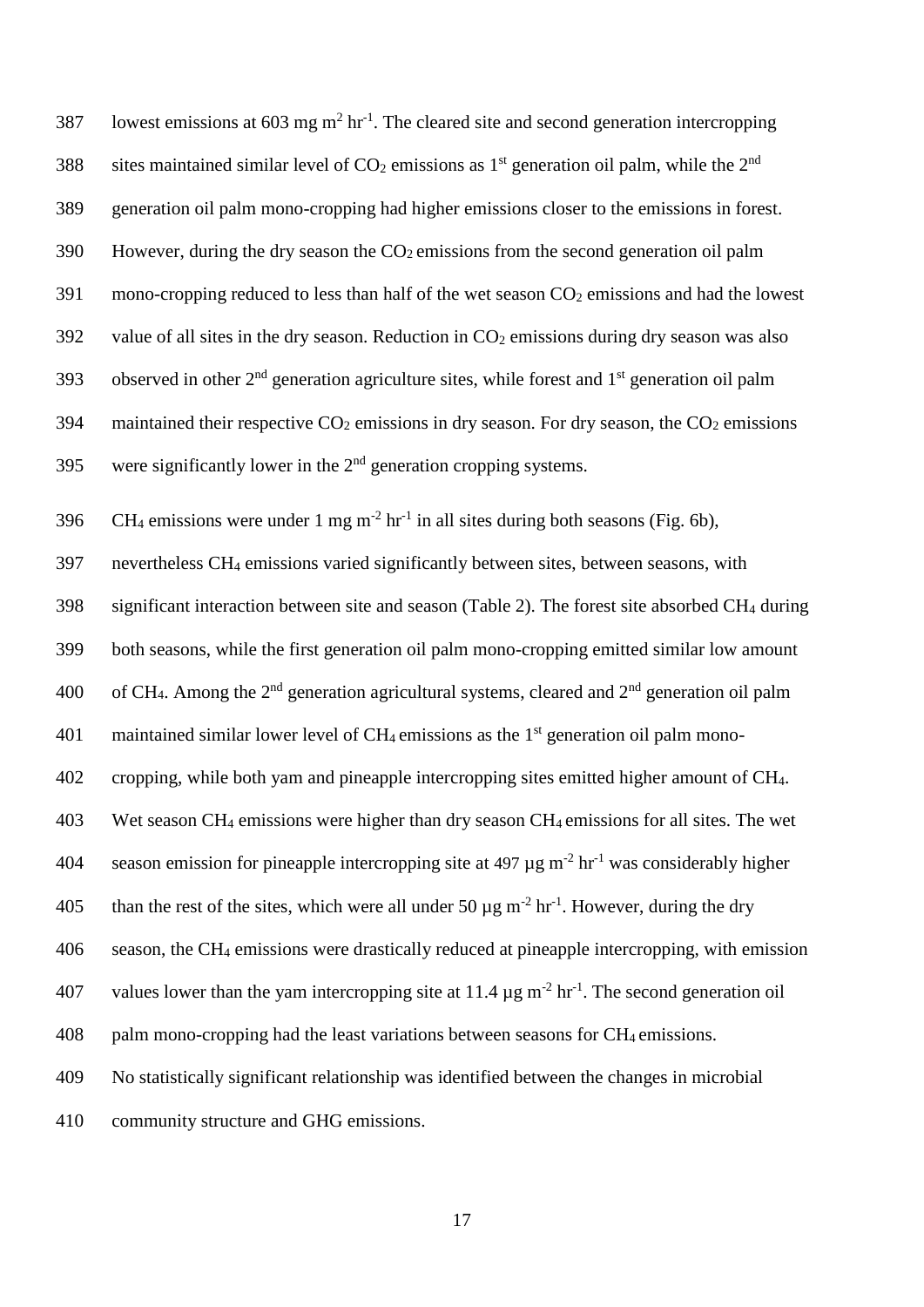3.4.1 GHG emissions and environmental controls

 Overall, CO2 emissions responded negatively to moisture and temperature, and responded 413 positively to pH and organic matter content  $(F_{(4,799)} = 11.45, p<0.001, R^2 = 0.049)$ . Linear 414 regression between  $CO_2$  emissions and moisture for each individual site showed that moisture 415 was a significant predictor of  $logCO<sub>2</sub>$  in all sites except yam intercropping site (Fig. 7). While 416 for most sites,  $logCO<sub>2</sub>$  was negatively correlated with moisture,  $2<sup>nd</sup>$  generation oil palm 417 plantations exhibited positive correlation between moisture and  $logCO<sub>2</sub>$ . 418 CH<sub>4</sub> emissions responded positively to moisture and temperature ( $F<sub>(2,32)</sub>=12.39$ , p<0.001,  $R^2$ =0.401). Plotting of CH<sub>4</sub> against moisture showed exponential curve, with wet season measurements in pineapple intercropping showing exponentially increased CH<sup>4</sup> emissions with increased moisture (Fig. 8a). If the wet season pineapple site was removed from the 422 model, moisture was no more a significant predictor of CH<sub>4</sub>, however CH<sub>4</sub> showed a positive linear relationship to temperature (Fig. 8b).

# 4. Discussion

 Agriculture in peatlands clearly had a significant impact on peat physico-chemical characteristics and organic content, and the impacts were greatest in progressive generations of oil palm mono-cropping with greatest loss of surface organic matter and C content. The intercropping sites maintained similar surface organic matter content as the forest site and 429 total surface C content was higher in some  $2<sup>nd</sup>$  generation agricultural sites, possibly due to the use of fire to clear the previous generation plantations (Turetsky *et al.*, 2015). Higher organic matter content and low bulk density are the most important and defining properties for peat classification (FAO, 2018) and it should be noted that those properties were most affected by prolonged oil palm mono-cropping, indicating potential declassification of these ecosystems due to oil palm mono-cropping. However, intercropping systems appear to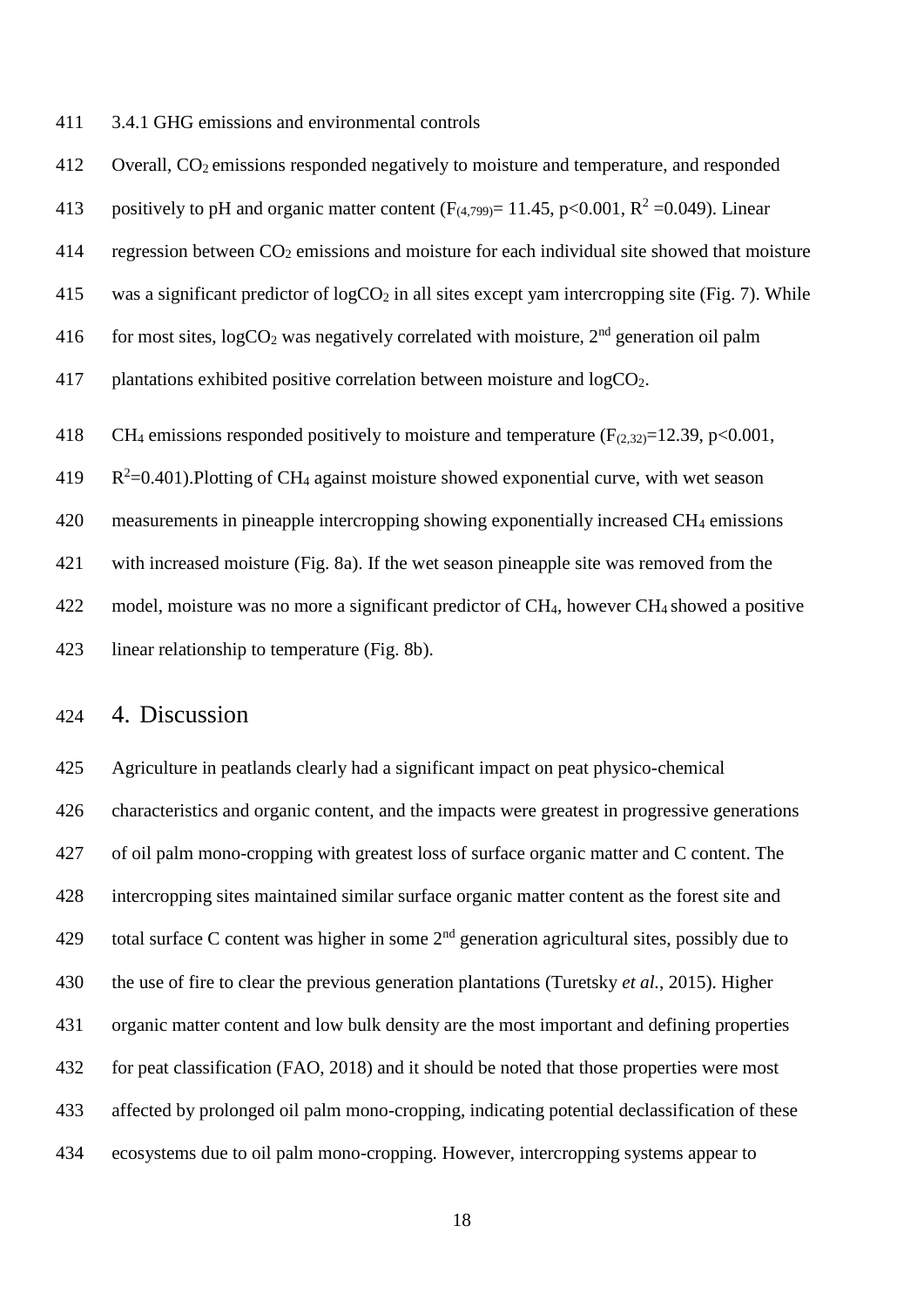ameliorate this damage by having more diverse litter input and greater vegetation cover throughout the agricultural land. This is in line with observations from other tropical soil systems where intercropping maintained improved soil physico-chemical characteristics compared to mono-culture (Zhigang *et al.*, 2015; Chen *et al.*, 2019).

 These two crucial changes in peat properties directly and indirectly influenced other 440 ecosystem properties and functions. One example of functional change was from the  $2<sup>nd</sup>$  generation mono-cropping site that had severe changes in moisture content between seasons, 442 and exhibited moisture limitation to  $CO<sub>2</sub>$  emissions (Fig. 7), which is common in dry mineral soil ecosystems (Chen *et al.*, 2002; Werner *et al.*, 2006) and unusual for tropical peatlands of any land-use (Jauhiainen *et al.*, 2005; Couwenberg *et al.*, 2010; Hergoualc'h *et al.*, 2017; Sangok *et al.*, 2017; Wakhid *et al.*, 2017). The surface peat were coarser in older generation plantations with greater bulk density, which may not retain as much water as light, fibrous and organic peat in forest during the times of low rainfall (Campos *et al.*, 2011). Increase in bulk density up to an intermediate level is expected to linearly increase the water retention capacity of soil, but further compression would result in linear reduction in moisture content 450 (Archer and Smith, 1973). It is plausible that peat soil in the  $2<sup>nd</sup>$  generation mono-cropping had reached the compression threshold and did not retain moisture in dry season that had very 452 low rainfall. However the  $2<sup>nd</sup>$  generation intercropping systems maintained relatively higher moisture in dry season, owing to lower bulk density and management practices that reduce the severity of drainage in agricultural systems such as less number of drainage ditches in the field. In addition, the intercropping systems are known to enhance soil water distribution and be more efficient in water usage (Wu *et al.*, 2016; Chen *et al.*, 2018), which might have also contributed to higher moisture level in intercropping relative to the mono-cropping systems. This confirms our first set of hypotheses that peat properties are altered in oil palm plantations compared to forest, and predict that peat properties such as organic matter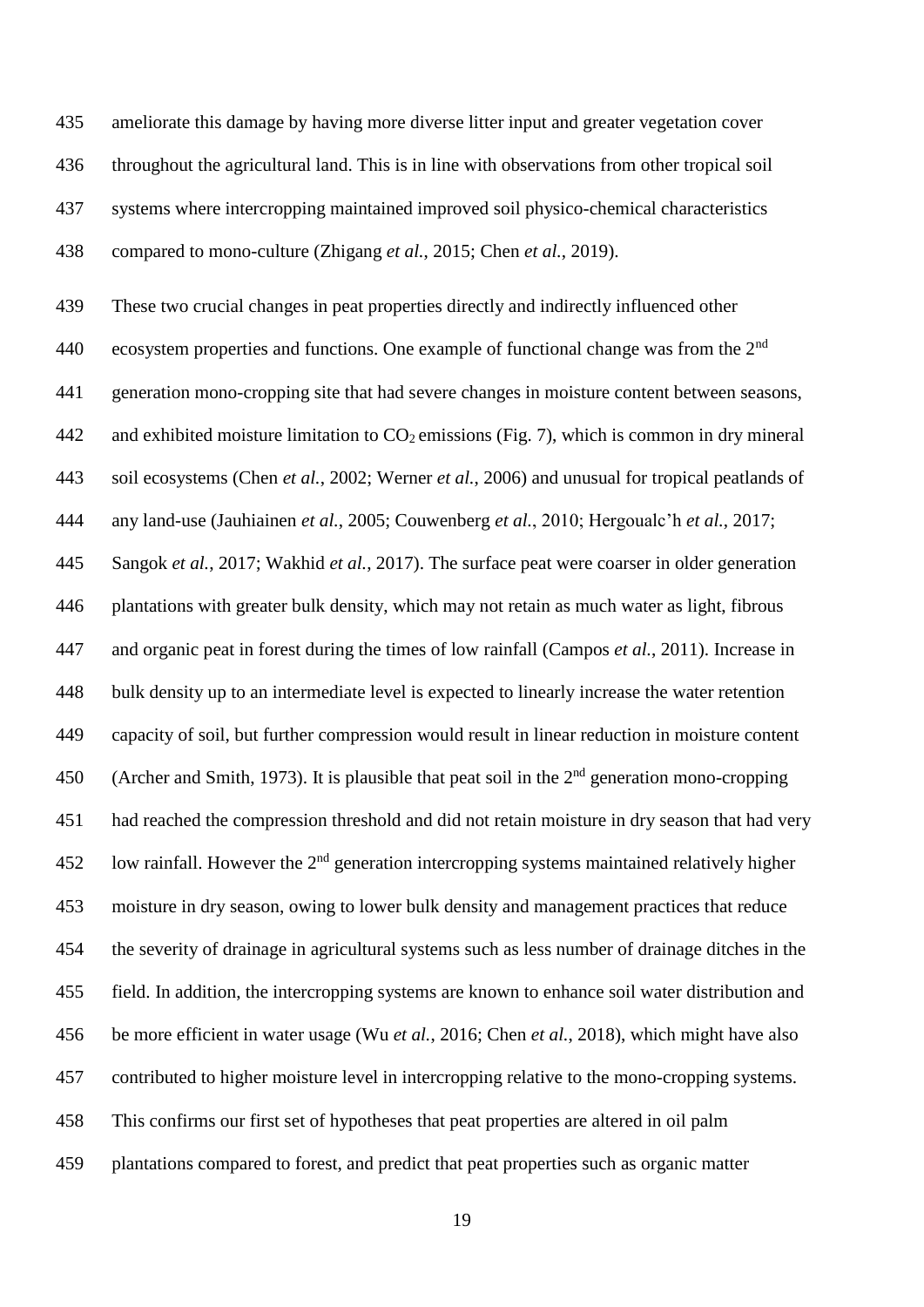content, moisture content, bulk density, pH and temperature are progressively affected more from 1st to 2nd generation cropping systems, while intercropping ameliorated such damage to peat properties.

 In spite of lower surface C content in forest than in some agricultural sites, C:N ratio was lowest in the forest. Increased N inputs possibly via biological N fixation in the forest may be associated with observed increased methane absorption at the site, as the two processes are biologically related in peatlands (Larmola *et al.*, 2014; Vile *et al.*, 2014). The higher N content in forest may be further aided by N addition through leaf litter in the forest site (Ong *et al.*, 2017). This C:N ratio also influenced the changes in microbial community structure. The difference in microbial phenotypic structure between forest and the agricultural plantations was characterised by decrease in Gram-positive relative abundance at all 471 agricultural plantations, and increase in fungal relative abundance in some  $2<sup>nd</sup>$  generation cropping systems. The increased Gram-positive relative abundance may be due to higher nitrogen content in the forest site (Balser, 2001; Liu *et al.*, 2015). Similarly lower N content 474 also affected higher fungal relative abundance in yam and  $2<sup>nd</sup>$  gen oil palm, as N limitation affects bacterial communities (Zhang *et al.*, 2016). The difference in C:N ratio also explains the distinction in microbial community structure shown by PCA (Fig. 2a), between the cluster 477 containing  $1^{st}$  generation oil palm, cleared and pineapple intercropping (C:N = 25-30, Table 478 3), and the other two  $2<sup>nd</sup>$  generation agricultural sites such as yam intercropping and  $2<sup>nd</sup>$ generation oil palm (C:N>30, Table 2).

The other peat characteristics such as pH and temperature also influenced the ecosystem

functions, though intercropping had relatively lower amelioration effect on these peat

properties. For example, the agricultural plantations had higher surface peat temperature due

to open canopy in younger plantations and less complex canopy in mature oil palm

plantations (Sheldon *et al.*, 2010). This increased temperature favoured fungal communities,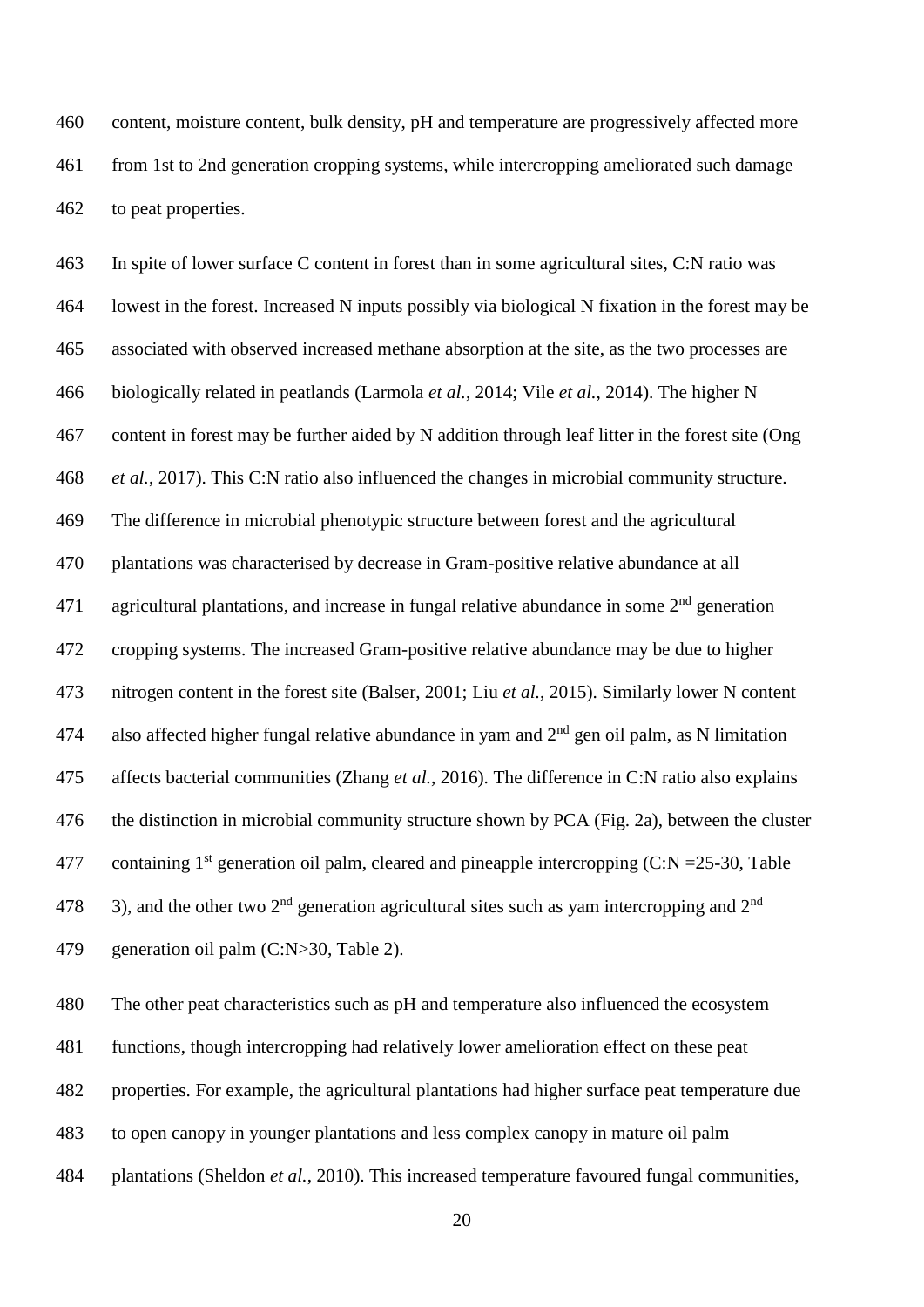while reducing both the Gram-negative and Gram-positive bacterial PLFAs (Fig. 4). Higher temperature were also observed to favour fungi over bacteria in boreal peatlands (Thormann *et al.*, 2004). The combination of higher temperature, lower N content and relatively drier environment might be the cause behind higher F:B ratio in yam intercropping site than other sites, as bacteria are more dependent on N content and are less favourable to drier conditions (Bossuyt *et al.*, 2001; Fierer *et al.*, 2009; Zhang *et al.*, 2016). Higher pH generally tends to favour bacteria over fungi (Zhang *et al.*, 2016), though the pH was slightly higher in yam intercropping site than at other sites, it was still very acidic (ca. 3.5) and did not have major impact on the F:B ratio. The conversion of forest to oil palm plantations were known to increase pH in both peat and mineral soils (Tripathi *et al.*, 2012; Tonks *et al.*, 2017; Wood *et al.*, 2017), however the response of the soil microbial communities to this change in pH were different between these systems, as Gram-negative relative abundance increased with forest conversion and increasing pH in tropical peatlands (Fig. 5), while in tropical mineral soil system, Gram-negative relative abundance decreased with disturbance (Bossio *et al.*, 2005; Krashevska *et al.*, 2015). This validates part of our second hypothesis that the changes in peat properties correlates with changes in microbial community structure.

The changes in microbial community structure with land-use change has been observed

before in different tropical and temperate systems (Bossio *et al.*, 2005; Krashevska *et al.*,

2015; Szoboszlay *et al.*, 2017), however a more intriguing novel finding in this study is that

the effect of seasonality on tropical peat microbial community structure was greater than the

effect of land-use change. This seasonal change was presumably driven by flooding and the

- response of microbial PLFAs with higher abundance of straight chain saturated fatty acids
- (Bossio and Scow, 1998), which are of non-specific origin (Wilkinson *et al.*, 2002). Mono

unsaturated (*18:1n7, 18:1n9 & 16:1n9*) fatty acids that are associated with aerobic conditions

(Li *et al.*, 2006) were abundant in dry season, adding further evidence to the contribution of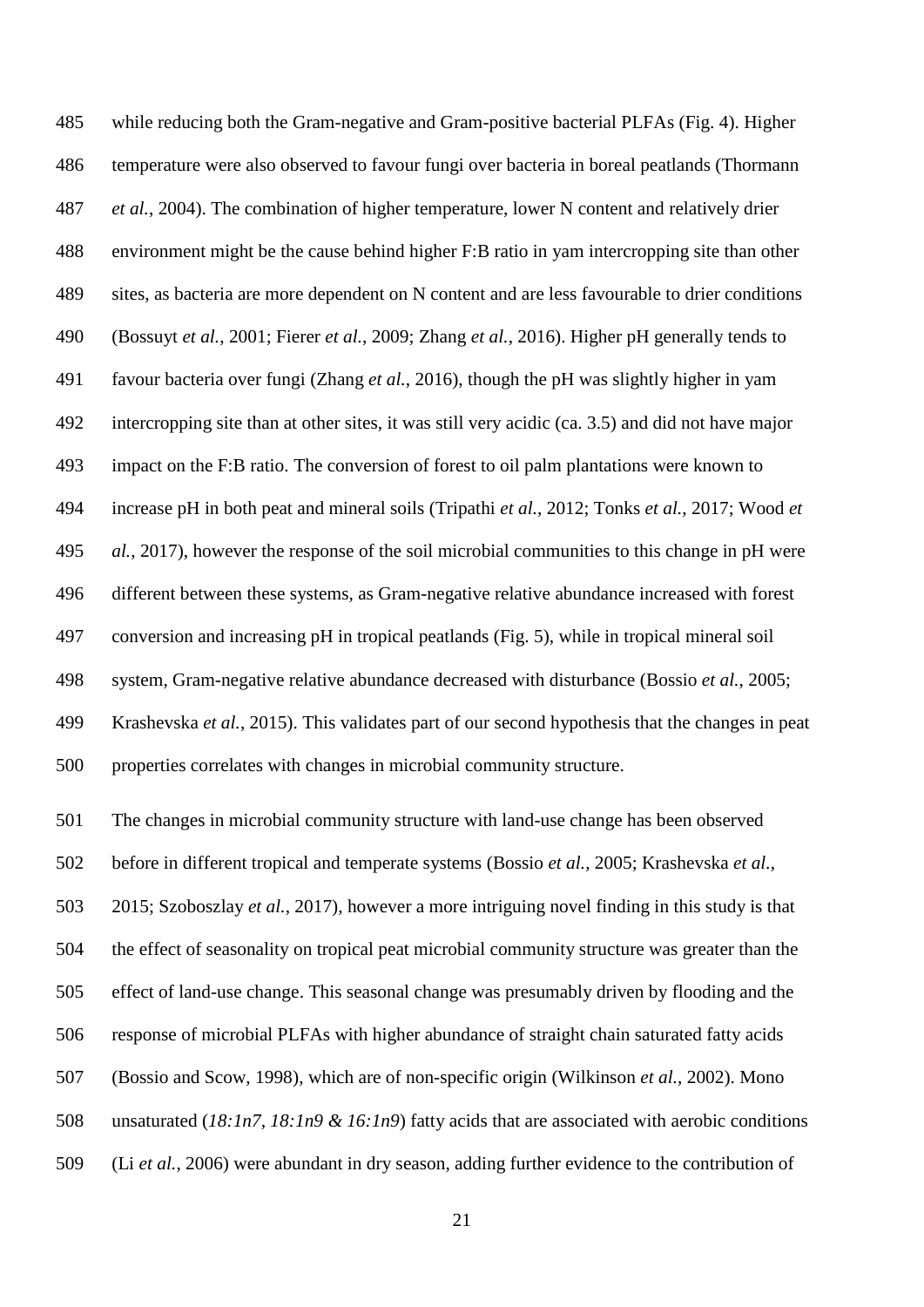flooding to the seasonal variations in microbial community structure. Thus, validating part of our third hypothesis that the microbial community structure were affected by seasonal changes.

513 CH<sub>4</sub> emissions were very low and were under 1 mg m<sup>-2</sup> hr<sup>-1</sup> at all the studied sites, which is in the range observed in previous studies showing similar low level emissions in SEA peatlands (Inubushi *et al.*, 2003; Melling *et al.*, 2005; Couwenberg *et al.*, 2010). The forest site in Malaysian peatlands absorbed CH4, contradicting the results observed in neotropical peatlands, where high productivity systems emitted higher amount of CH<sup>4</sup> (Winton *et al.*, 2017). However, previous studies have shown that CH<sup>4</sup> emissions in neotropics were generally higher than that of SEA peatlands (Couwenberg *et al.*, 2010; Sjögersten *et al.*, 2014; Girkin *et al.*, 2018). This might be due to the differences between the neotropical and SEA peatlands in microbial communities and above ground vegetation, that have influence on GHG emissions through root exudation and substrate composition (Troxler *et al.*, 2012; Girkin *et al.*, 2018), also the secondary forests in the site was historically drained for logging. Higher CH<sup>4</sup> emissions in pineapple intercropping site during the wet season directly coincides with the standing water at this site. The increase in CH<sup>4</sup> emissions with increasing temperature in tropical peatlands was consistent with previous observations (Melling *et al.*, 2005; Aben *et al.*, 2017). This is reflected by higher CH<sup>4</sup> emissions in pineapple intercropping site with higher temperature and wetter conditions. The changes in moisture in other sites, where the water table were below surface, did not significantly alter or influence CH<sup>4</sup> emissions. Methanogenic archaea were found to be abundant at 30-40 cm below water level (Galand *et al.*, 2002; Lin *et al.*, 2014), leading to a plausible explanation that the water table above surface, made the methanogenic communities become active and abundant closer to the surface and rhizosphere in pineapple intercropping site during the wet season. Conversely, higher methane oxidation in the forest site is in complement with Jackson *et al.*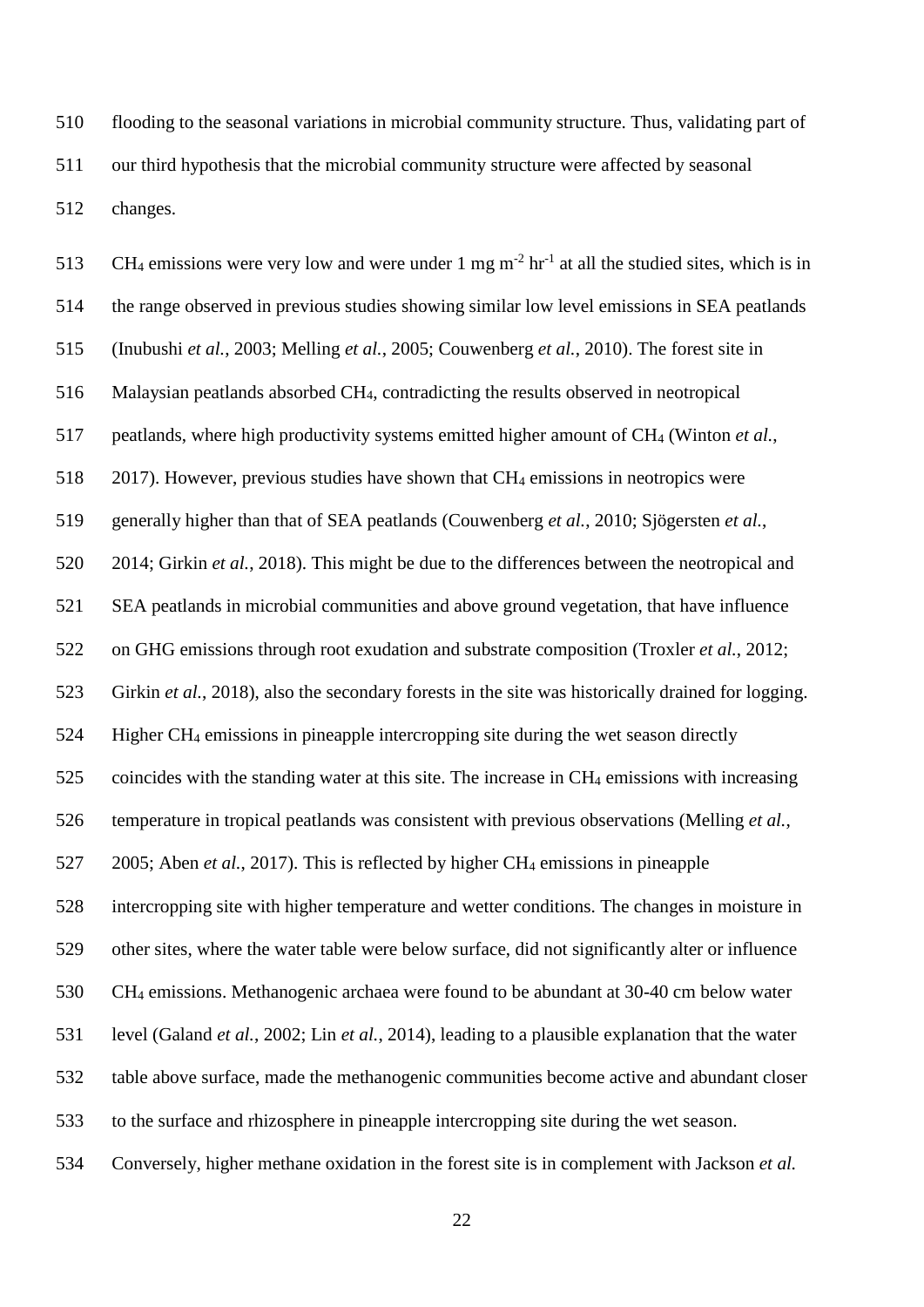(2009)'s finding that the methanogenic bacterial communities were completely absent at the top 50 cm of surface peat in North Selangor peat swamp forest. However the same study found phyla containing methanotrophs such as Proteobacteria and Verrucomicrobia in North Selangor peatlands, plausibly contributing to the methane oxidation in the forest site. 539 The results show that total  $CO<sub>2</sub>$  emissions were lower in the agricultural plantations 540 irrespective of the generation of the plantations. However total  $CO<sub>2</sub>$  comprises both autotrophic root respiration and heterotrophic microbial respiration (Hergoualc'h and Verchot, 2011). The root respiration does not contribute to the C loss as it is part of the plants' photosynthetic cycle, while heterotrophic respiration decomposes peat that is stored over ages (Dariah *et al.*, 2014). The autotrophic contribution from a dense secondary peat forest was observed to be >50% of the total CO2 emissions (Murdiyarso *et al.*, 2017), but the autotrophic component was almost non-existent at a cleared site and about half of the sampling points in other agricultural sites were away from vegetation. Therefore, it is highly likely that heterotrophic contribution from the forest is about 50% of the total emission while 549 for 1<sup>st</sup> generation oil palm it is >70% and for all the 2<sup>nd</sup> generation plantations it is >80% of their respective total emissions, owing to the age of the oil palm in each plantations (Dariah *et al.*, 2014; Comeau *et al.*, 2016; Hergoualc'h *et al.*, 2017; Matysek *et al.*, 2017; Murdiyarso *et al.*, 2017). Considering this, C loss through CO<sub>2</sub> emissions were in the similar range (*ca.*) 553 400-500 mg  $CO_2$  m<sup>-2</sup> hr<sup>-1</sup>) for all the studied sites. However C addition to peatlands through aboveground vegetation is much higher in natural forest than in the agricultural landscapes like oil palm plantations (Guillaume *et al.*, 2016), which results in net C accumulation in forested peatlands (Page *et al.*, 2006). Additionally, it had been found that leaf litter from some natural peatland tree species are more resistant to microbial decomposition, resulting in organic matter accumulation and peat formation (Yule and Gomez, 2009). Whereas, homogenous litter in agricultural land uses are easily degradable (Kerdraon *et al.*, 2017) and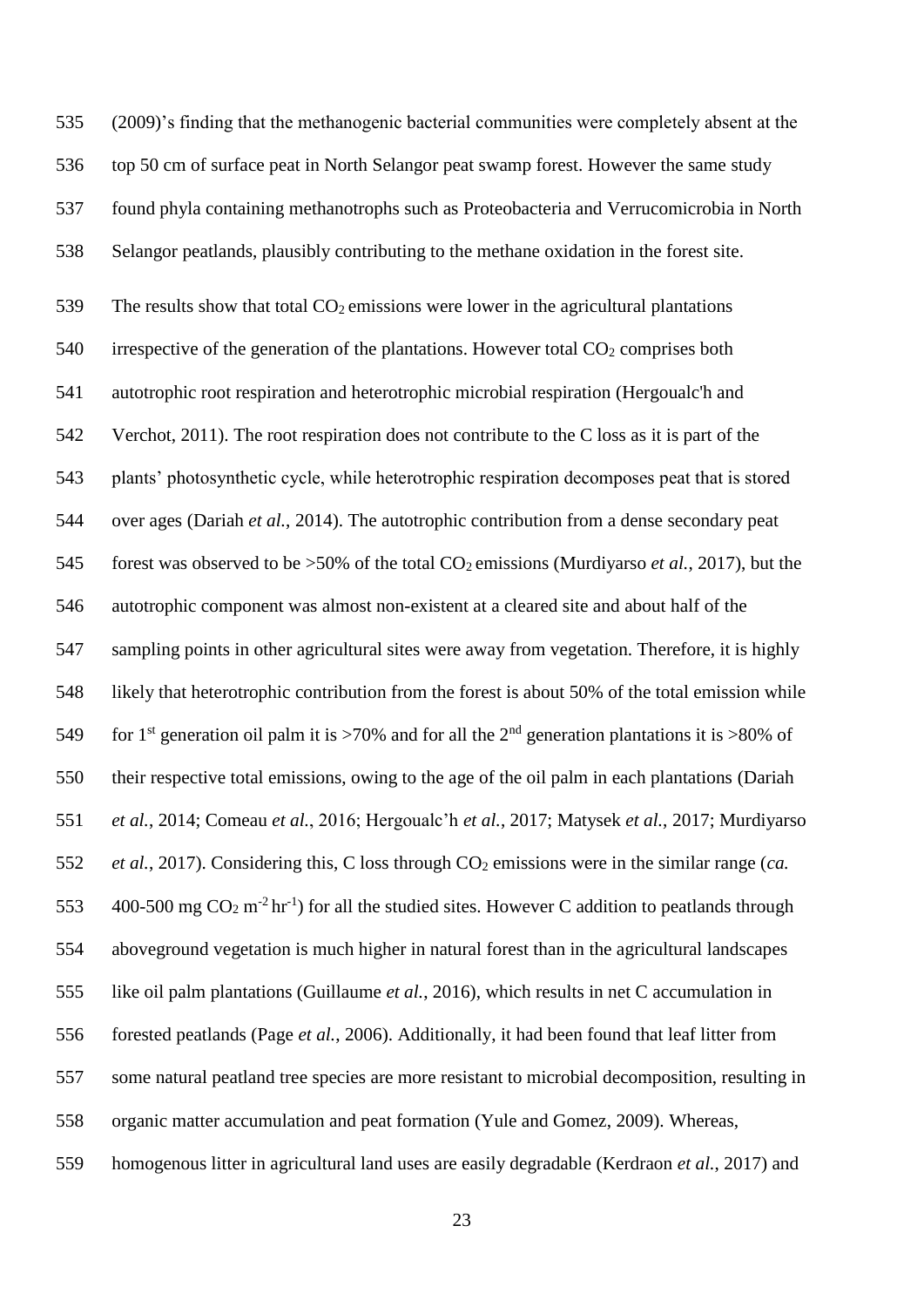presumably lack the chemical and physical properties required for the formation of peat, and with low water levels, the already stored C is gradually decomposed and lost. The above postulation is supported by our observations and various other observations in oil palm mono-cropping, indicating the complete lack of humus or leaf litter layer (Bruhl and Eltz, 2010; Fayle *et al.*, 2010). This is also evident in our results showing that organic matter content through loss on ignition and total C, were reduced to half that of the other studied 566 sites in  $2<sup>nd</sup>$  generation mono-cropping.

## 5 Conclusions

 Tropical peat characteristics are significantly altered by oil palm agriculture relative to forested forms. Such changes in peat characteristics were also significantly correlated with peat microbial community structure and GHG emissions. Defining peat properties such as organic matter content and bulk density were most affected by prolonged mono-cropping. Though intercropping systems had distinctively higher CH<sup>4</sup> emissions, they were very low 573 and relatively insignificant in comparison to  $CO<sub>2</sub>$  emissions. Higher  $CO<sub>2</sub>$  emissions in forest is plausibly due to a higher proportion of root respiration to the total respiration in forest than in other scarcely-planted agricultural plantations, and thus does not imply higher carbon loss via gas emissions in forested peatlands. Overall the damage to peat properties and loss of C 577 was greatest in the  $2<sup>nd</sup>$  generation of mono-cropping, which also exhibited unusual moisture limitation to decomposition in peatlands, while the intercropping systems maintained most of the forest peat organic content and caused relatively lesser damage to other peat properties such as pH, moisture and bulk density, with relatively higher seasonal stability.

#### **ACKNOWLEDGEMENTS**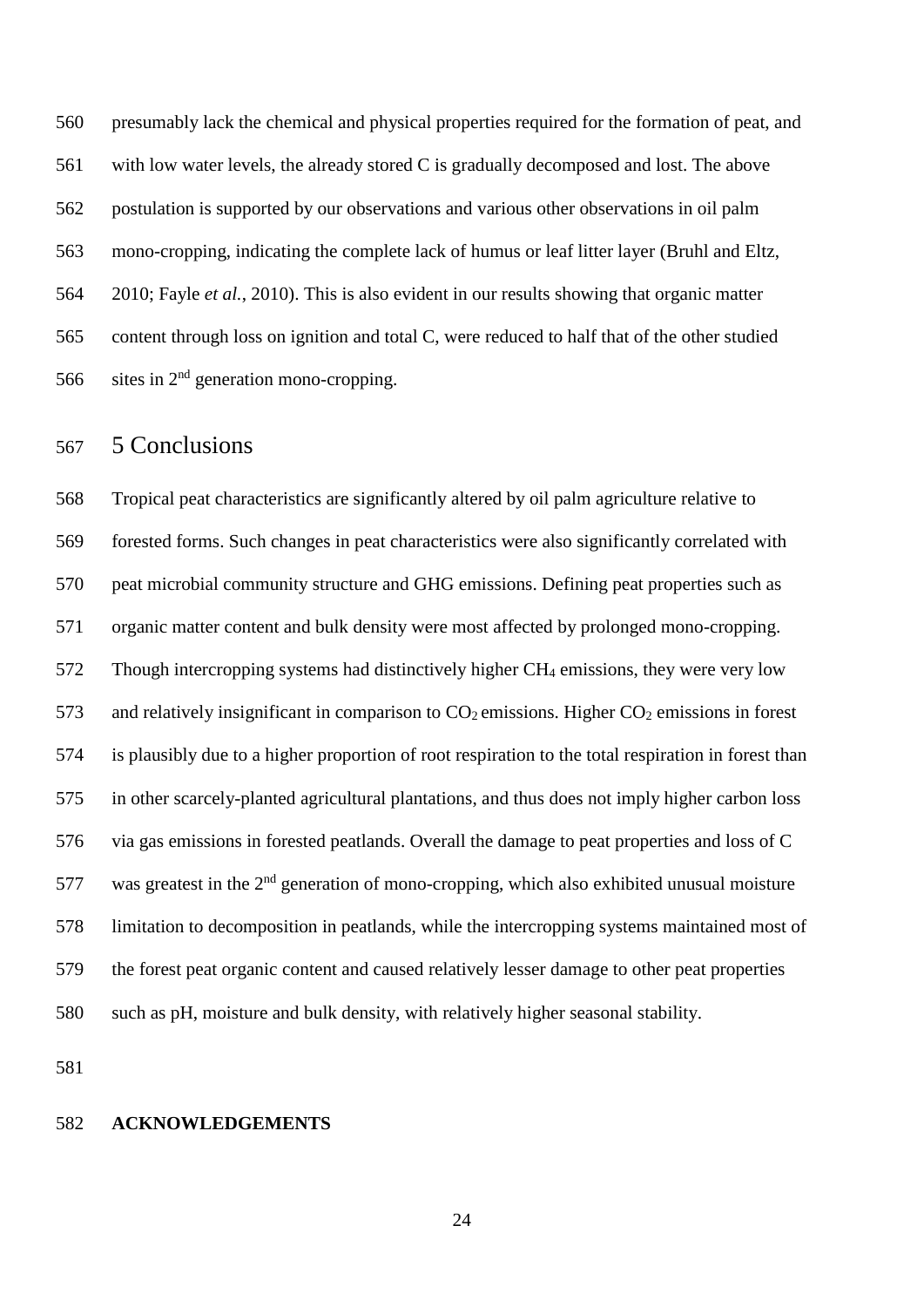This work was supported by Crops For the Future (CFF), Malaysia [BioP1-011] and the School of Biosciences, University of Nottingham, UK. We thank Dr Robert Linforth for assistance with gas chromotography, and other lab technicians in Agriculture and Environmental Sciences Division at the University of Nottingham. We are thankful to Dr Jim Craigon for help with experimental design and statistics. We would also like to thank Dr Mark Pawlett and lab technicians at Cranfield University for help with setting up PLFA lab procedure. We are thankful to Selangor State Forestry Department, GEC Malaysia and the local villagers in Kampung Raja Musa. Marshall Kana Samuel assisted with gas flux calculations, and thanks to Din (forest ranger) and Martha Ledger for some in-field assistance. Thanks to Chloe Brown for providing us with site map.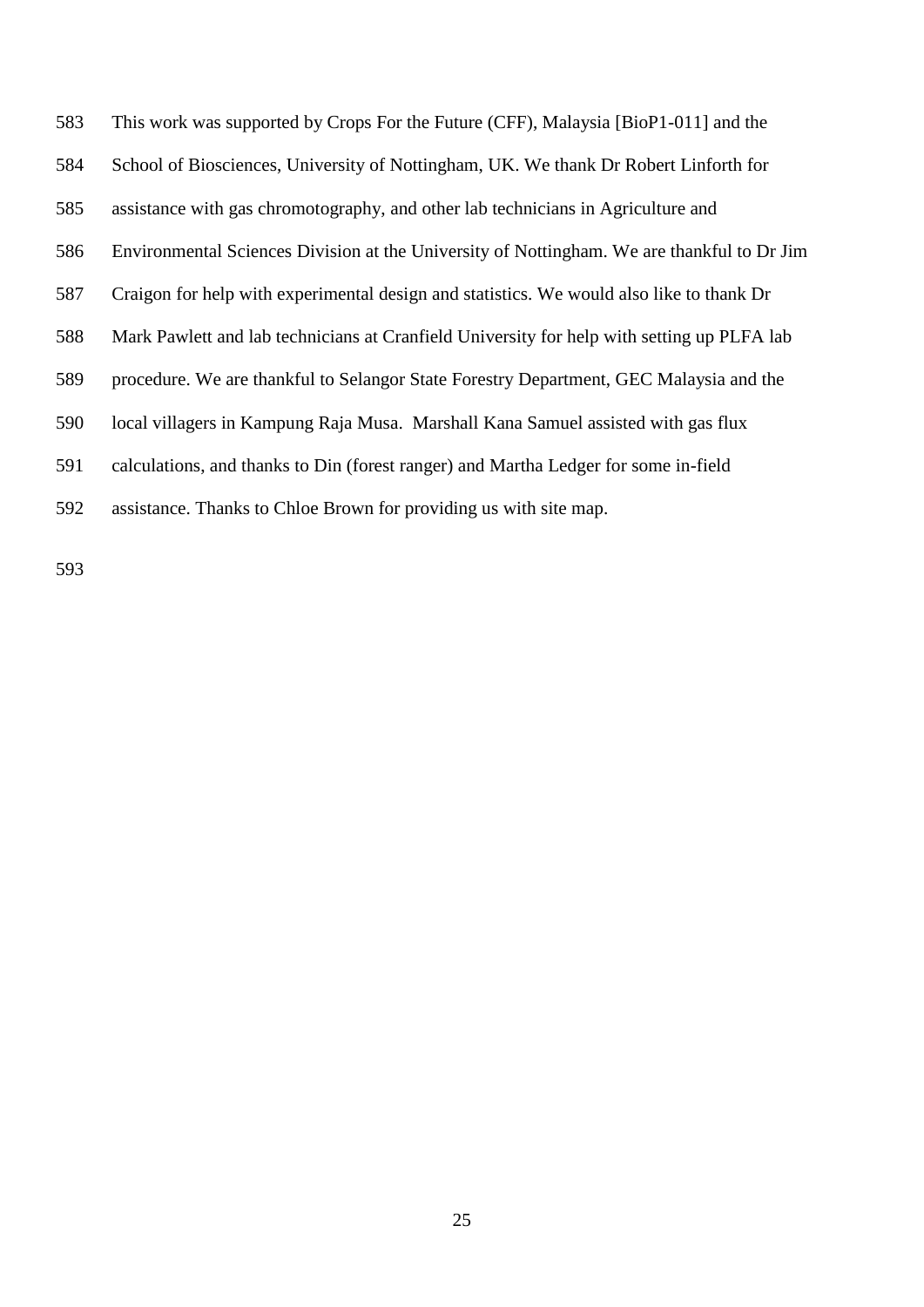- **Figure Captions**
- 
- **Figure 1:** Site location

**Figure 2:** Effect of site and season upon (a) organic matter content, (b) moisture, (c) pH, (d)

- temperature and (e) bulk density between different study sites during wet (black) and dry
- (grey) season. Bars denote mean values (1a-d: n<75; 1e: n=10) and whiskers denote standard

600 errors. Note 1<sup>st</sup> gen OP denotes 1<sup>st</sup> generation oil palm monocropping, yam denotes, 2<sup>nd</sup>

601 generation oil palm and yam intercropping, pineapple denotes  $2<sup>nd</sup>$  generation oil palm and

602 pineapple intercropping,  $2<sup>nd</sup>$  gen OP denotes  $2<sup>nd</sup>$  generation oil palm mono-cropping.

**Figure 3:** Effects of site and season upon phenotypic structure of soil microbial communities

determined by PLFA analysis, as shown by principal component (PC) analysis. (a) ordination

of PC1 and 2 and (b) associated loadings for individual PLFAs. For (a), points denote means

606 (n=5), whiskers denote standard errors. Note F denotes forest site,  $1<sup>st</sup>$  OP denotes  $1<sup>st</sup>$ 

607 generation oil palm mono-cropping site, C denoted cleared site, yam denotes  $2<sup>nd</sup>$  generation

oil palm and yam intercropping site, PA denotes  $2<sup>nd</sup>$  generation oil palm and pineapple

609 intercropping sites, and  $2<sup>nd</sup>$  OP denotes  $2<sup>nd</sup>$  generation oil palm monocropping site.

**Figure 4:** Effects of site and season upon a) relative abundance of different microbial groups

as determined by PLFA analysis, (b) the difference in ratio of the relative abundance of fungi

to bacteria (F:B) between different study sites, (c) the difference in ratio of the realtive

abundance of Gram-positive to Gram-negative bacteria (G+:G-) between different study sites.

614 Bar denotes mean values ( $n=5$ ), and whiskers denote standard errors. Note 1<sup>st</sup> gen OP denotes

- 1<sup>st</sup> generation oil palm mono-cropping, yam denotes,  $2<sup>nd</sup>$  generation oil palm and yam
- 616 intercropping, pineapple denotes  $2<sup>nd</sup>$  generation oil palm and pineapple intercropping,  $2<sup>nd</sup>$  gen
- 617 OP denotes  $2<sup>nd</sup>$  generation oil palm mono-cropping.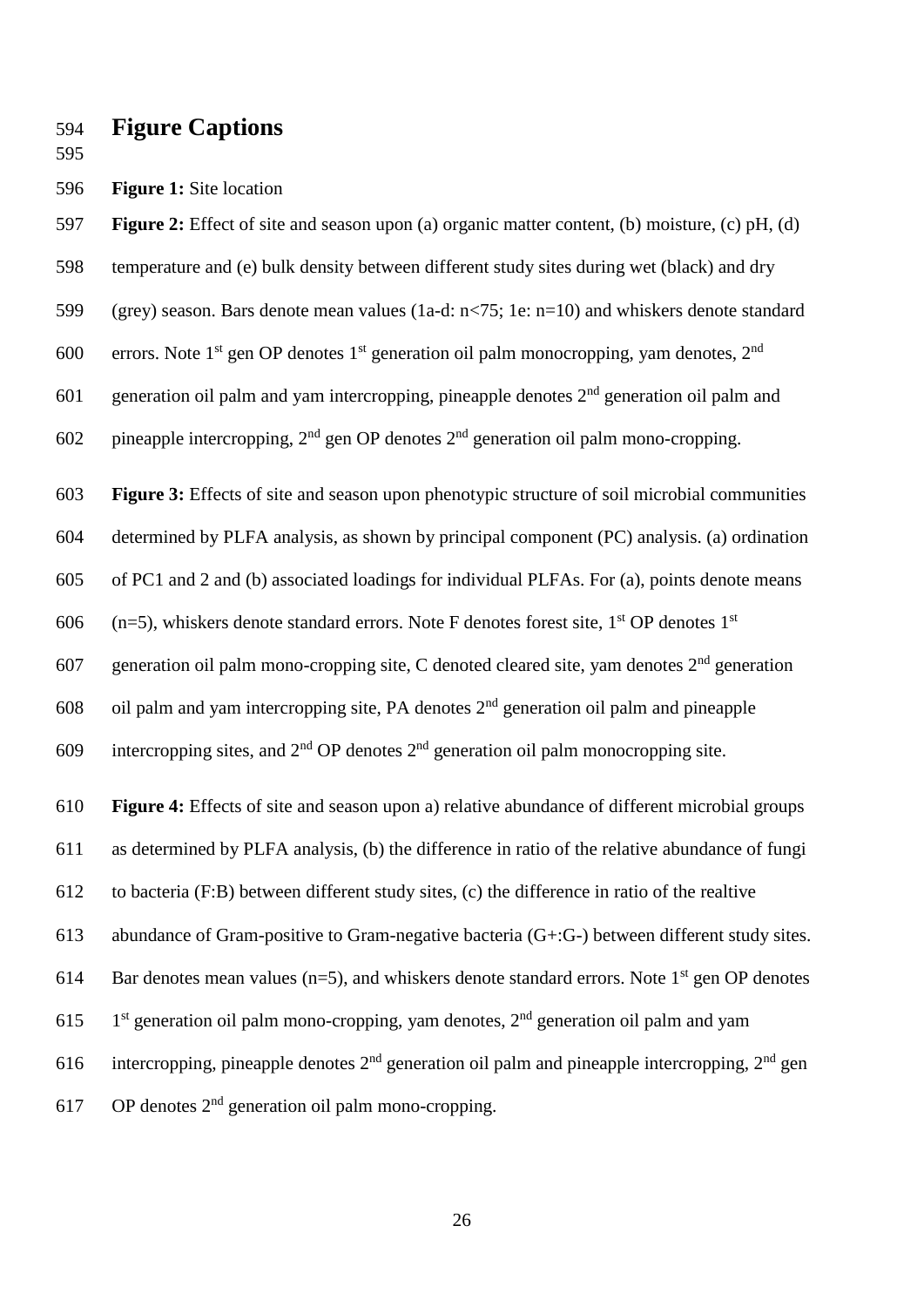| 618 | Figure 5: Relationship between (a) Gram-positive relative abundance (Mol%) and                                       |
|-----|----------------------------------------------------------------------------------------------------------------------|
| 619 | temperature, (b) Fungal relative abundance (Mol%) and temperature, (c) Actinomycetes                                 |
| 620 | relative abundance (Mol%) and moisture. Points denote all circmstances of site and season                            |
| 621 | combinations. Significant regression lines and their equations, $R^2$ , F and p values are reported                  |
| 622 | in the figures.                                                                                                      |
| 623 | <b>Figure 6:</b> Effects of site and season upon (a) $CO2$ emissions, (b) $CH4$ emissions between                    |
| 624 | different study sites during wet (black) and dry (grey) season. Bars denote mean values                              |
| 625 | $(n<$ 75) and whiskers denote standard errors.                                                                       |
| 626 | <b>Figure 7:</b> Relationship between $log CO_2$ and moisture at (a) forest site, (b) 1 <sup>st</sup> generation oil |
| 627 | palm mono-cropping site $(1st$ gen OP), (c) cleared site, (d) pineapple intercropping site, (e)                      |
| 628 | $2nd$ generation oil palm mono-cropping site ( $2nd$ gen OP).                                                        |
| 629 | <b>Figure 8:</b> Relationship between $CH_4$ emissions and (a) moisture, (b) temperature. Points                     |
| 630 | denote mean value of each sampling occasion $(n=24-30)$ . Note that for (b) wet season visits                        |
| 631 | for pineapple intercropping site (PA-wet) was left out of the regression equation.                                   |
| 632 |                                                                                                                      |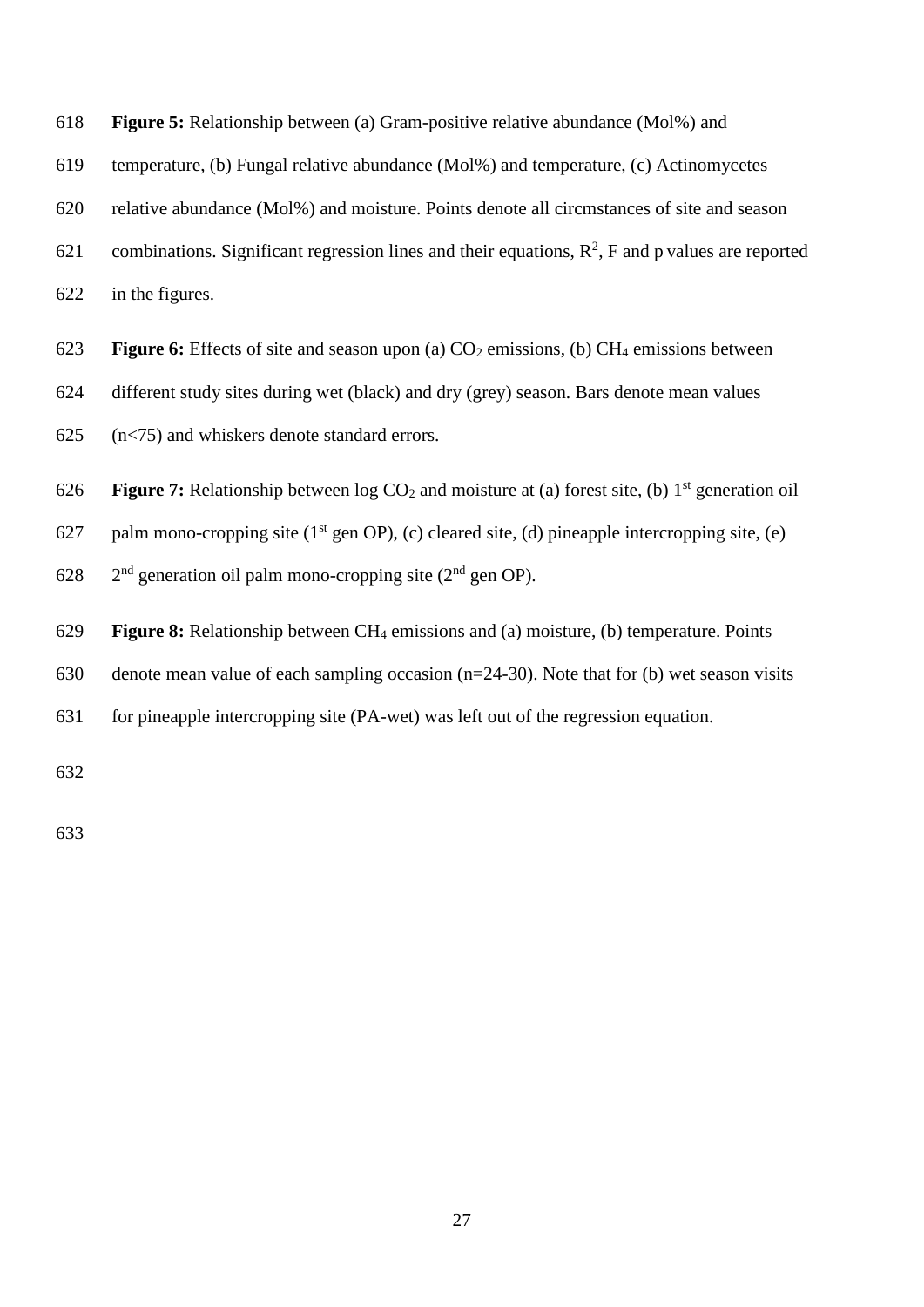# 634 **Tables**

635 Table 1: Site description

| <b>Site</b>                                                                                     | <b>Co-ordinates</b>              | Oil<br>palm<br>age in<br><b>Years</b> | No. of<br>drainage<br>ditches | <b>Notable</b><br>characteristics<br>(wet season)                                                                                                                          | <b>Observable</b><br>changes<br>between<br>sampling<br>seasons<br>(dry season)                                                                                  |
|-------------------------------------------------------------------------------------------------|----------------------------------|---------------------------------------|-------------------------------|----------------------------------------------------------------------------------------------------------------------------------------------------------------------------|-----------------------------------------------------------------------------------------------------------------------------------------------------------------|
| 1st generation<br>oil palm<br>monocropping<br>(1st gen OP)                                      | 3°25'25.8"N<br>101°20'12.9"<br>E | 15                                    | $\mathbf{1}$                  | Abundant<br>understorey<br>vegetation, dead<br>wood from<br>previous land use,<br>uneven surface<br>with hollows and<br>hammocks                                           | None                                                                                                                                                            |
| <b>Cleared</b>                                                                                  | 3°25'23.9"N<br>101°20'09.0"<br>E | $\overline{0}$                        | $\overline{2}$                | Lime trees were<br>planted in the<br>midst of wet<br>season<br>measurements.<br>Cleared oil palm<br>trees were stacked<br>in rows and left<br>along the site.              | Lime trees<br>were killed<br>off and oil<br>palm were<br>planted<br>before dry<br>season<br>measurement<br>. Most of the<br>surface was<br>covered by<br>grass. |
| 2nd<br>generation oil<br>palm and yam<br>intercropping<br>(Yam<br>intercropping)                | 3°25'22.7"N<br>101°18'46.7"<br>E | $\mathbf{1}$                          | $\overline{0}$                | Oil palms planted<br>in rows with<br>ample space in<br>between, where<br>four to six rows of<br>yam were planted.                                                          | <b>New</b><br>pineapple<br>crop in the<br>open areas.<br>New smaller<br>yam saplings<br>in place of<br>the older<br>harvested<br>yam.                           |
| 2nd<br>generation oil<br>palm and<br>pineapple<br>intercropping<br>(Pineapple<br>intercropping) | 3°25'20.6"N<br>101°19'56.6"<br>E | $1-2$                                 | $\overline{0}$                | There were<br>stagnant water on<br>most part of the<br>site during the wet<br>season<br>measurements.<br>Some area without<br>standing water<br>were covered with<br>grass | Pineapple<br>plants were<br>fully grown<br>and provided<br>full ground<br>cover. No<br>stagnant<br>water at the<br>surface.                                     |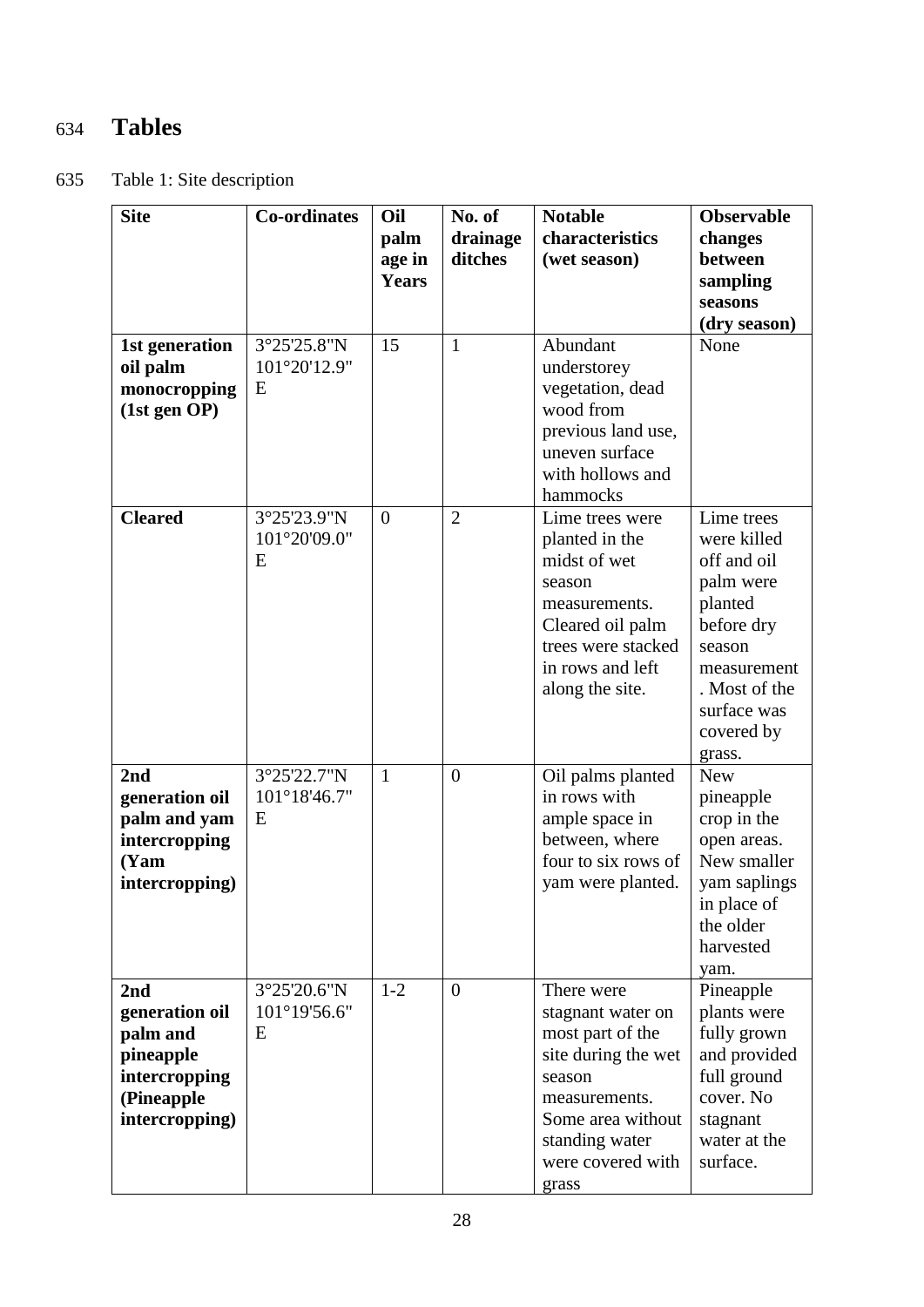| 2nd            | 3°24'51.3"N  | $3 - 5$ | $\theta$ | 1st generation oil | No grass or    |
|----------------|--------------|---------|----------|--------------------|----------------|
| generation oil | 101°19'42.7" |         |          | palm trees were    | algal cover in |
| palm           | E            |         |          | killed off         | the surface    |
| monocropping   |              |         |          | chemically and     |                |
| (2nd gen OP)   |              |         |          | still standing on  |                |
|                |              |         |          | the site. Surface  |                |
|                |              |         |          | was covered with   |                |
|                |              |         |          | brown grass and    |                |
|                |              |         |          | green algae under  |                |
|                |              |         |          | the shades of      |                |
|                |              |         |          | young oil palm     |                |

637

638

639 Table 2. Linear mixed model (REML) for environmental parameters, showing statistical

640 significance of the effects of site, season and the interactions between site and season.

641 Statistically significant figures are presented in bold.

642

|                     | <b>Site</b>                                | <b>Season</b>                      | Site*season                      |
|---------------------|--------------------------------------------|------------------------------------|----------------------------------|
| Organic<br>matter % | $F_{(5,835.3)}=485, p<0.001$               | $F_{(1,4)}=0.23$ , p=0.658         | $F_{(5,835.9)} = 2.19$ , p=0.053 |
| pН                  | $F_{(5,836.5)} = 35.4$ , $p < 0.001$       | $F_{(1,4)}=1.26$ , p=0.325         | $F_{(5,837)}=15$ , $p<0.001$     |
| <b>Moisture</b>     | $F_{(5,887.2)}=124$ , $p<0.001$            | $F_{(1,4)}=8.26$ , $P<0.05$        | $F_{(5,887.2)}=15.2, p<0.001$    |
| <b>Temperature</b>  | $F_{(5,879.2)}=180$ , $p<0.001$            | $F_{(1,4)}=0.20$ , p=0.681         | $F_{(5,879.3)}=9.2, P<0.001$     |
| CO <sub>2</sub>     | $F_{(5,845,1)} = 37.8, p < 0.001$          | $F_{(1,3.9)} = 80.3$ , $p < 0.001$ | $F_{(5,843.2)}=12.5$ , $p<0.001$ |
| CH <sub>4</sub>     | $F_{(5,861.8)} = 27.5$ , <b>P&lt;0.001</b> | $F_{(1,3,8)} = 37.5$ , p<0.005     | $F_{(5,854.6)} = 6.7, p < 0.001$ |

643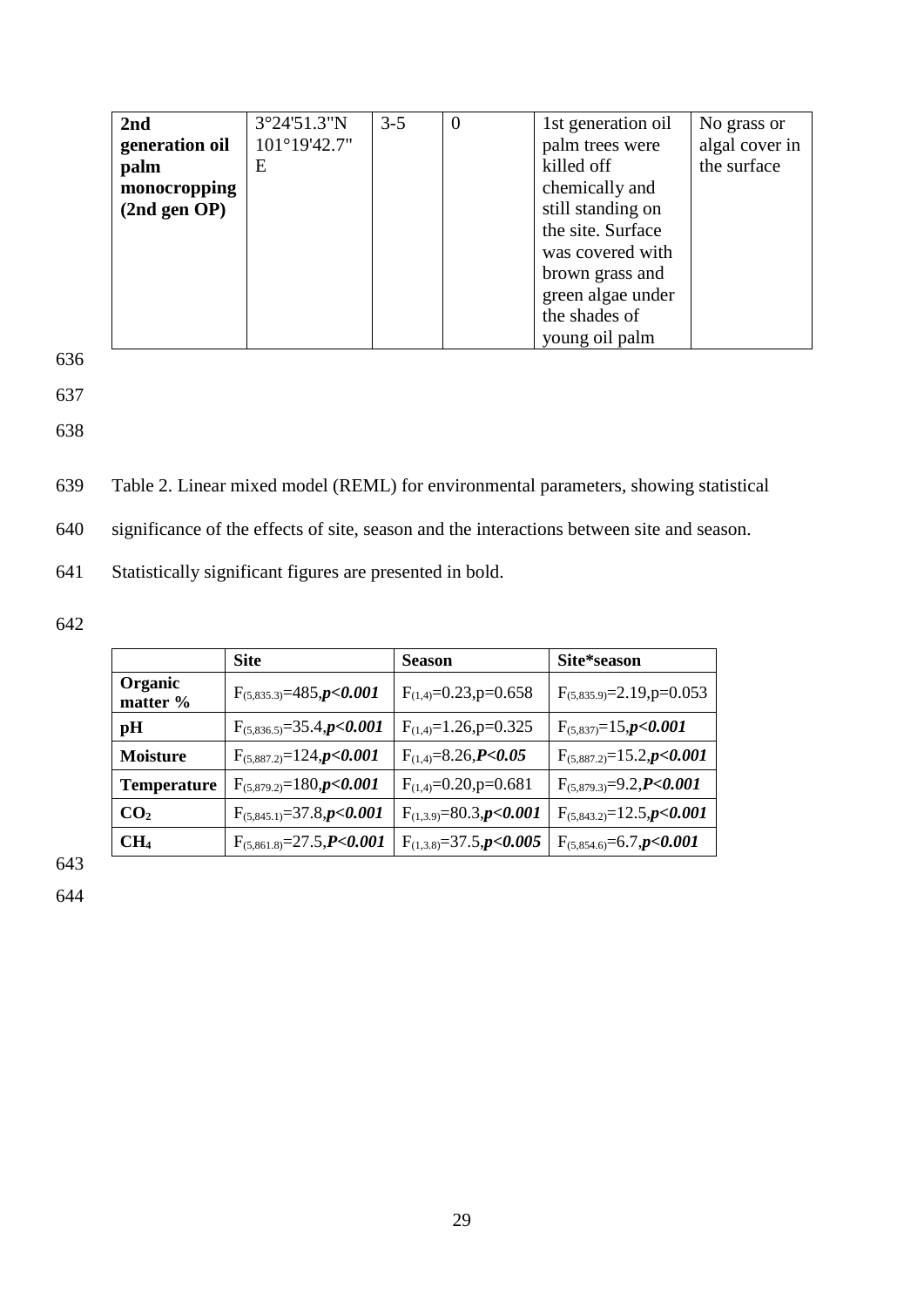646 Table 3. Total C, N and C:N under different sites at surface layers (n=10). Note  $1<sup>st</sup>$  gen OP 647 denotes  $1^{st}$  generation oil palm mono-cropping, yam denotes,  $2^{nd}$  generation oil palm and yam 648 intercropping, pineapple denotes  $2<sup>nd</sup>$  generation oil palm and pineapple intercropping,  $2<sup>nd</sup>$  gen  $649$  OP denotes  $2<sup>nd</sup>$  generation oil palm mono-cropping.

| Site       | $C\%$           | $N\%$           | C: N            |
|------------|-----------------|-----------------|-----------------|
|            |                 |                 |                 |
| Forest     | $48.9 \pm 1.29$ | $2.47 \pm 0.11$ | $19.8 \pm 0.81$ |
|            |                 |                 |                 |
| 1st gen OP | $51 \pm 1.4$    | $1.97 \pm 0.06$ | $26 \pm 1.01$   |
|            |                 |                 |                 |
| Cleared    | $64.1 \pm 2.53$ | $2.13 \pm 0.19$ | $30 + 2.505$    |
|            |                 |                 |                 |
| Yam        | 46.3 $\pm$ 2.91 | $1.49 \pm 0.07$ | $31 + 1.42$     |
|            |                 |                 |                 |
| Pineapple  | $60.2 \pm 2.36$ | $2.27 \pm 0.16$ | $26.5 \pm 1.9$  |
|            |                 |                 |                 |
| 2nd gen OP | $26.4 \pm 1.65$ | $0.83 \pm 0.07$ | $32 \pm 1.67$   |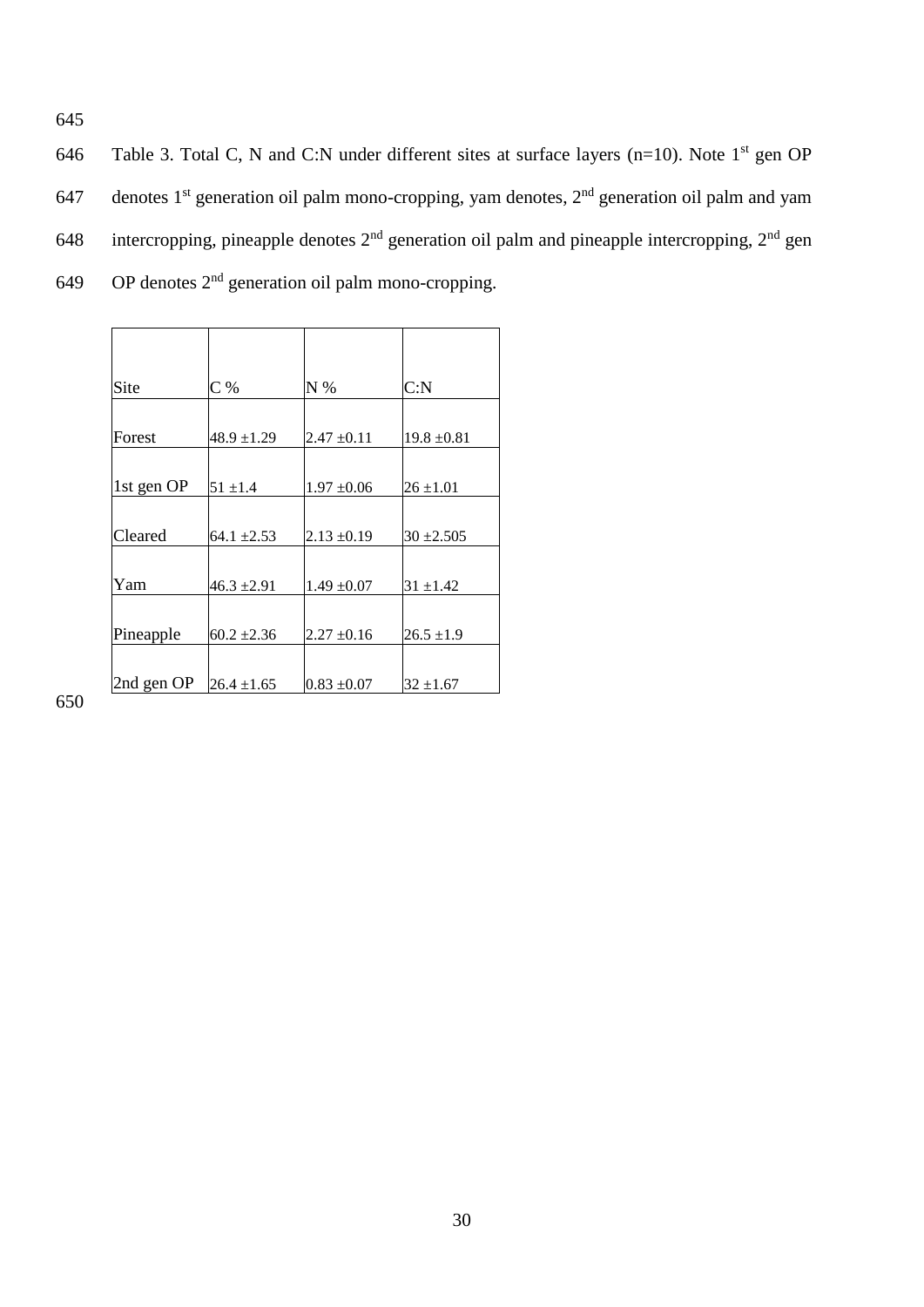651 Table 4. Linear mixed model (REML) for principal component scores, showing statistical 652 significance of the effects of site, season and the interaction between site and season. 653 Statistically significant figures are presented in bold.

|               | PC1                      |       | PC2                             |       |
|---------------|--------------------------|-------|---------------------------------|-------|
|               |                          |       |                                 | 3.81, |
| <b>Site</b>   | $F_{(5,48)}=$<br>p=0.138 |       | 7.53, $F_{(5,48)} = p < 0.005$  |       |
|               |                          |       | 65.64, $F_{(1,48)}=$<br>p=0.054 | 3.91, |
| <b>Season</b> | $F_{(1,48)}=P<0.001$     |       |                                 |       |
|               | $F_{(5,48)}=$<br>p=0.138 | 1.77, | $F_{(5,48)}=$<br>p=0.753        | 0.53, |
| Site*Season   |                          |       |                                 |       |

654

655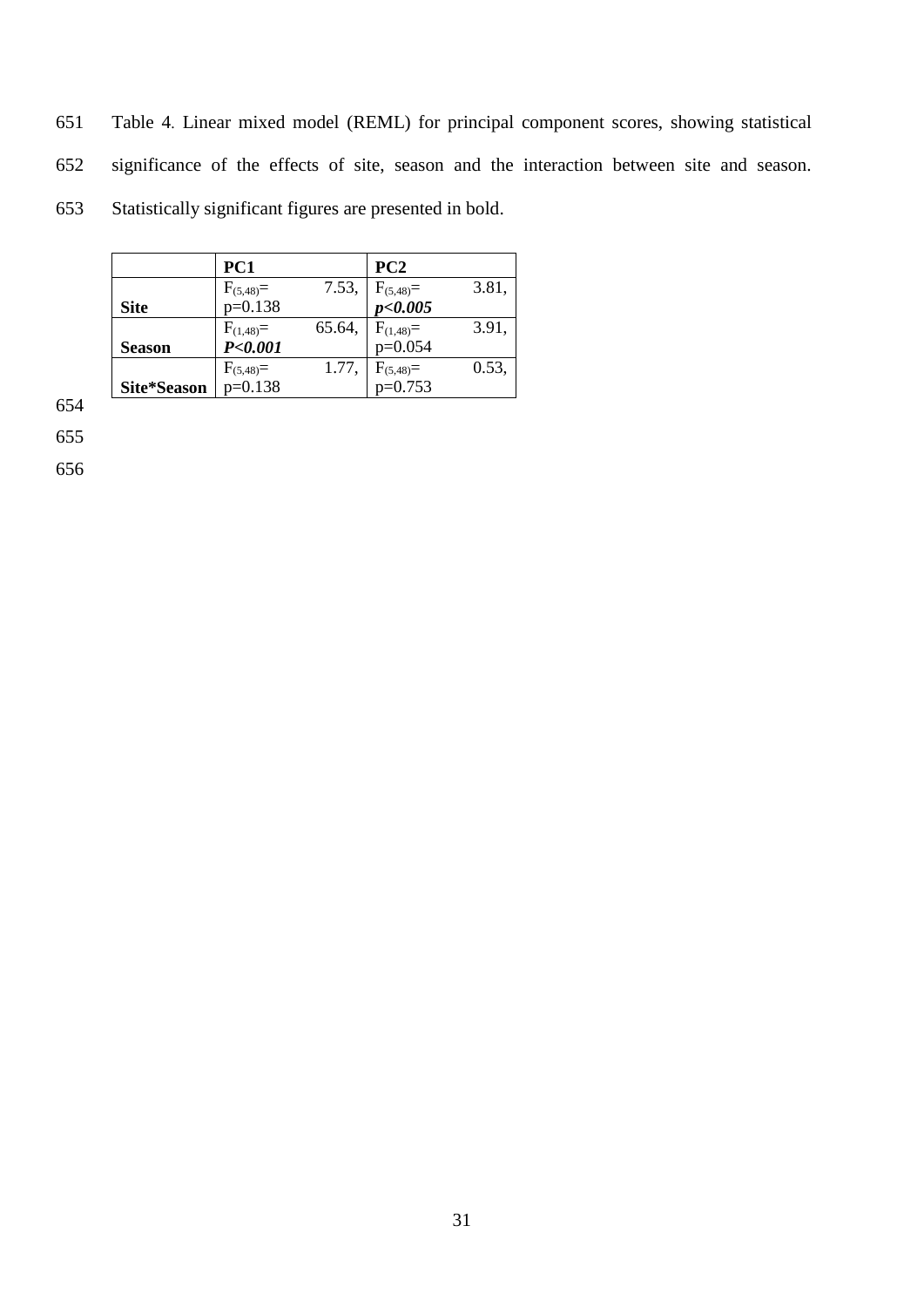658 Table 5. Linear mixed model (REML) for aggregated PLFA data with respect to microbial 659 groups, showing statistical significance of the effects of site, season and the interactions 660 between site and season. Statically significant figures are presented in bold.

|                       | <b>Site</b>                       | <b>Season</b>                     | Site*season                   |
|-----------------------|-----------------------------------|-----------------------------------|-------------------------------|
| Non-specific          | $F_{(5,48)} = 5.34$ , $p < 0.001$ | $F_{(1,48)} = 55.08, p < 0.001$   | $F_{(5,48)} = 2.23$ , p=0.066 |
| Fungi                 | $F_{(5,48)}=4.90, p=0.001$        | $F_{(1,48)}=11.45$ , $p=0.001$    | $F_{(5,48)}=0.79$ , p=0.561   |
| Gram-<br>negative     | $F_{(5,48)}=1.65$ , p=0.165       | $F(1,48)=2.90,p=0.095$            | $F_{(5,48)}=1.45$ , p=0.222   |
| <b>Gram-positive</b>  | $F_{(5,48)} = 8.37, p < 0.001$    | $F_{(1,48)} = 7.52$ , $p = 0.009$ | $F_{(5,48)}=3.06$ , $p=0.018$ |
| <b>Actinomycetes</b>  | $F_{(5,48)}=10.44, p<0.001$       | $F_{(1,48)}=1.11$ , p=0.297       | $F_{(5,48)}=1.47$ , p=0.218   |
| F: B                  | $F_{(5,48)} = 5.93$ , p<0.001     | $F_{(1,48)} = 4.84$ , $p = 0.033$ | $F_{(5,48)}=0.87, P=0.509$    |
| $G_{\pm}$ : $G_{\pm}$ | $F_{(5,48)} = 3.85$ , $p = 0.005$ | $F_{(1,48)} = 0.23$ , p=0.637     | $F_{(5,48)}=1.41$ , p=0.238   |

661

657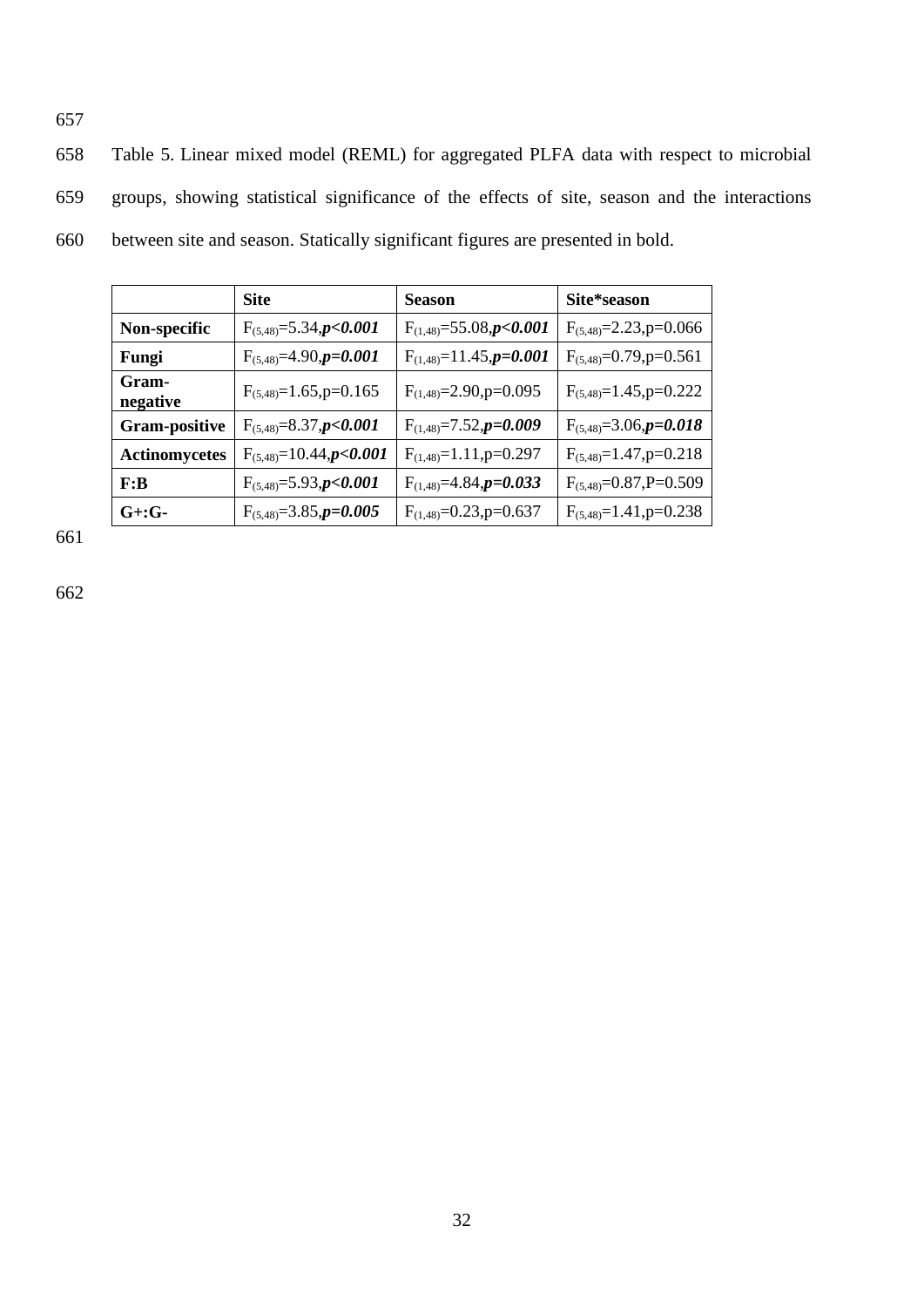#### **REFERENCES:**

- Aben, R.C.H., Barros, N., van Donk, E., Frenken, T., Hilt, S., Kazanjian, G., Lamers, L.P.M.,
- Peeters, E., Roelofs, J.G.M., Domis, L.N.D., Stephan, S., Velthuis, M., Van de Waal, D.B.,
- Wik, M., Thornton, B.F., Wilkinson, J., DelSontro, T., Kosten, S., 2017. Cross continental
- increase in methane ebullition under climate change. Nat. Commun. 8, 8.
- Andersen, R., Chapman, S.J., Artz, R.R.E., 2013. Microbial communities in natural and disturbed peatlands: A review. Soil Biol. Biochem. 57, 979-994.
- Aneja, M.K., Sharma, S., Fleischmann, F., Stich, S., Heller, W., Bahnweg, G., Munch, J.C.,
- Schloter, M., 2006. Microbial Colonization of Beech and Spruce Litter—Influence of Decomposition Site and Plant Litter Species on the Diversity of Microbial Community. Microb. Ecol. 52, 127-135.
- Archer, J.R., Smith, P.D., 1973. The relation between bulk density, available water capacity and air capacity of soils. J. Soil Sci. 23, 475–480. J. Terramechan. 10, 61.
- Azhar, B., Lindenmayer, D.B., Wood, J., Fischer, J., Manning, A., McElhinny, C., Zakaria,
- M., 2011. The conservation value of oil palm plantation estates, smallholdings and logged peat
- swamp forest for birds. Forest Ecol. Manag. 262, 2306-2315.
- Azhar, B., Puan, C.L., Zakaria, M., Hassan, N., Arif, M., 2014. Effects of monoculture and polyculture practices in oil palm smallholdings on tropical farmland birds. Basic Appl. Ecol. 15, 336-346.
- Azhar, B., Saadun, N., Puan, C.L., Kamarudin, N., Aziz, N., Nurhidayu, S., Fischer, J., 2015.
- Promoting landscape heterogeneity to improve the biodiversity benefits of certified palm oil
- production: Evidence from Peninsular Malaysia. Glob. Ecol. Conserv. 3, 553-561.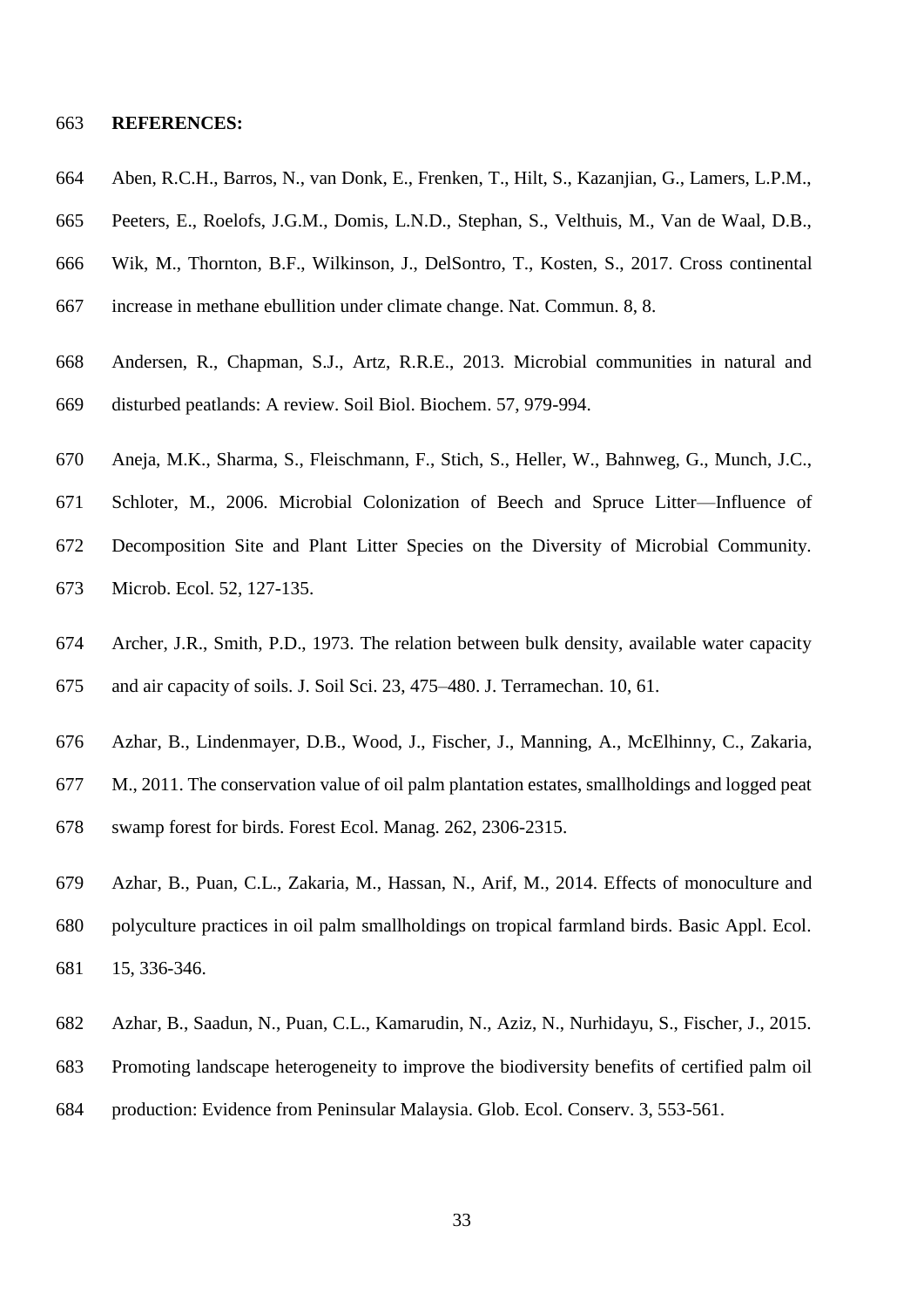- Balser, T.C., 2001. The impact of long-term nitrogen addition on microbial community composition in three Hawaiian forest soils. The Scientific World Journal 1, 500-504.
- Bossio, D.A., Girvan, M.S., Verchot, L., Bullimore, J., Borelli, T., Albrecht, A., Scow, K.M.,
- Ball, A.S., Pretty, J.N., Osborn, A.M., 2005. Soil microbial community response to land use change in an agricultural landscape of Western Kenya. Microb. Ecol. 49, 50-62.
- Bossio, D.A., Scow, K.M., 1998. Impacts of carbon and flooding on soil microbial communities: Phospholipid fatty acid profiles and substrate utilization patterns. Microb. Ecol. 35, 265-278.
- Bossuyt, H., Denef, K., Six, J., Frey, S.D., Merckx, R., Paustian, K., 2001. Influence of
- microbial populations and residue quality on aggregate stability. App. Soil Ecol. 16, 195-208.
- Bruhl, C.A., Eltz, T., 2010. Fuelling the biodiversity crisis: species loss of ground-dwelling forest ants in oil palm plantations in Sabah, Malaysia (Borneo). Biodivers. Conserv. 19, 519- 529.
- Campos, J.R.D., Silva, A.C., Fernandes, J.S.C., Ferreira, M.M., Silva, D.V., 2011. Water retention in a peatland with organic matter in different decomposition stages. Rev. Bras. Cienc. Solo 35, 1217-1227.
- Chen, C., Liu, W., Wu, J., Jiang, X., Zhu, X., 2019. Can intercropping with the cash crop help improve the soil physico-chemical properties of rubber plantations? Geoderma 335, 149-160.
- Chen, G., Kong, X., Gan, Y., Zhang, R., Feng, F., Yu, A., Zhao, C., Wan, S., Chai, Q., 2018.
- Enhancing the systems productivity and water use efficiency through coordinated soil water sharing and compensation in strip-intercropping. Sci Rep 8, 10494.
- Chen, X.Y., Eamus, D., Hutley, L.B., 2002. Seasonal patterns of soil carbon dioxide efflux
- from a wet-dry tropical savanna of northern Australia. Aust. J. Bot. 50, 43-51.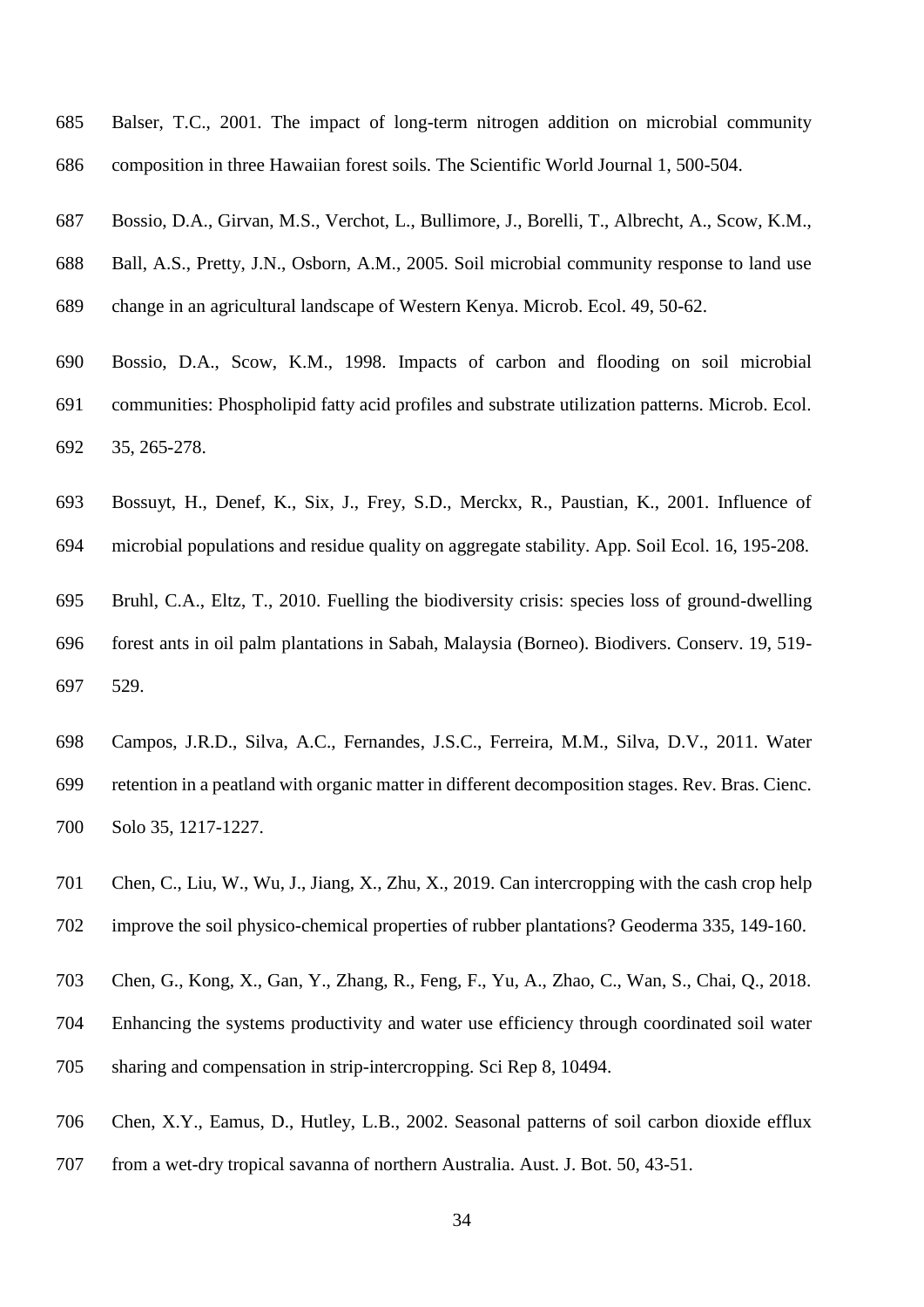- Chung, A.Y.C., Eggleton, P., Speight, M.R., Hammond, P.M., Chey, V.K., 2000. The diversity of beetle assemblages in different habitat types in Sabah, Malaysia. Bull. Entomol. Res. 90, 475-496.
- Comeau, L.-P., Hergoualc'h, K., Hartill, J., Smith, J., Verchot, L.V., Peak, D., Salim, A.M.,
- 2016. How do the heterotrophic and the total soil respiration of an oil palm plantation on peat
- respond to nitrogen fertilizer application? Geoderma 268, 41-51.
- Couwenberg, J., Dommain, R., Joosten, H., 2010. Greenhouse gas fluxes from tropical peatlands in south-east Asia. Global Change Biology 16, 1715-1732.
- Cusack, J., 2011. Characterising small mammal responses to tropical forest loss and degradation in northern Borneo using capture-mark-recapture methods. Imperial College London, London, p. 81.
- Dariah, A., Marwanto, S., Agus, F., 2014. Root- and peat-based CO2 emissions from oil palm plantations. Mitig. Adap. Strat. Global Change 19, 831-843.
- Davidson, E.A., Trumbore, S.E., Amundson, R., 2000. Biogeochemistry Soil warming and organic carbon content. Nature 408, 789-790.
- Dislich, C., Keyel, A.C., Salecker, J., Kisel, Y., Meyer, K.M., Auliya, M., Barnes, A.D., Corre,
- M.D., Darras, K., Faust, H., Hess, B., Klasen, S., Knohl, A., Kreft, H., Meijide, A.,
- Nurdiansyah, F., Otten, F., Pe'er, G., Steinebach, S., Tarigan, S., Tolle, M.H., Tscharntke, T.,
- Wiegand, K., 2017. A review of the ecosystem functions in oil palm plantations, using forests
- as a reference system. Biol. Rev. 92, 1539-1569.
- Dohong, A., Aziz, A.A., Dargusch, P., 2017. A review of the drivers of tropical peatland
- degradation in South-East Asia. Land Use Pol. 69, 349-360.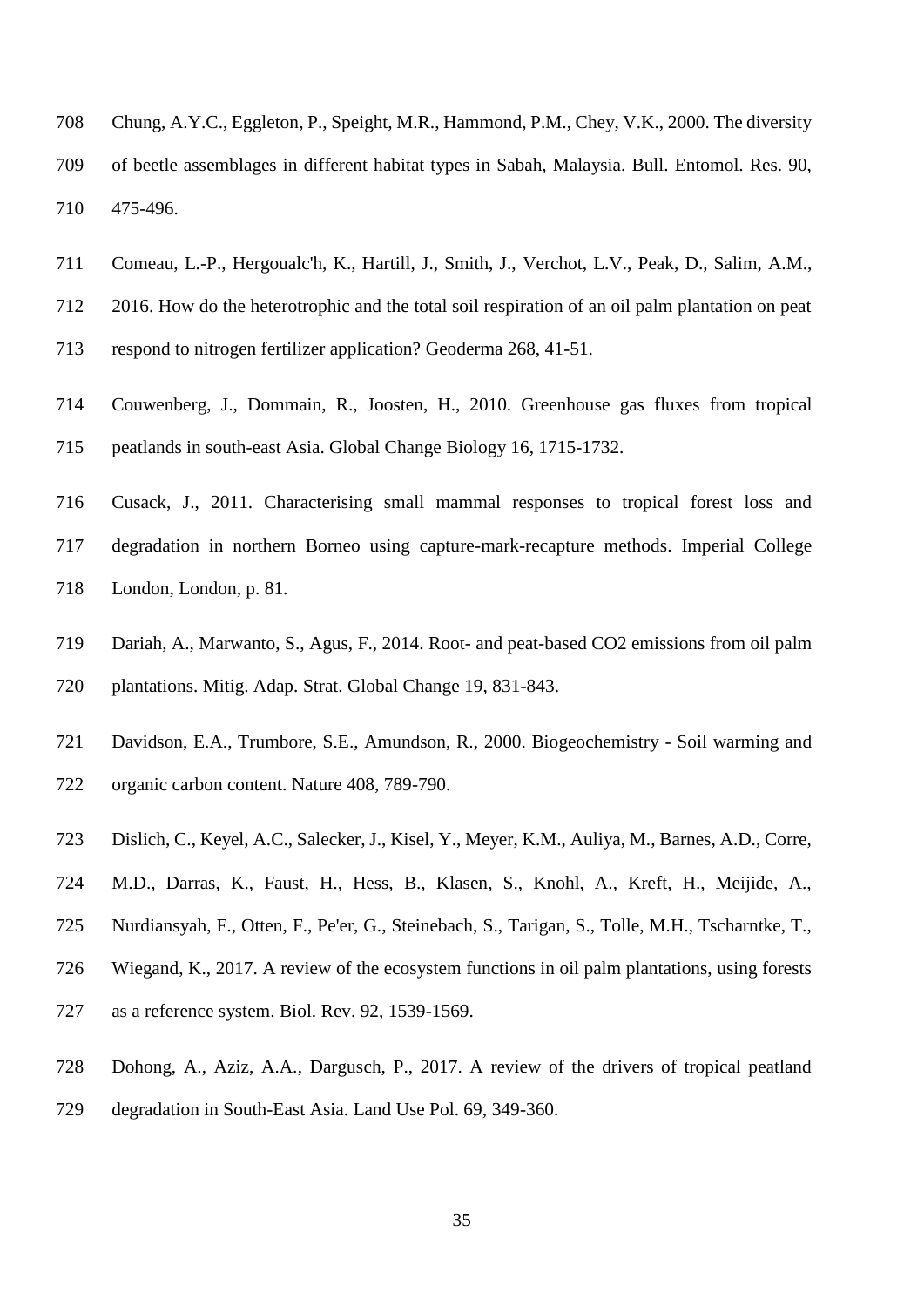- Faruk, A., Belabut, D., Ahmad, N., Knell, R.J., Garner, T.W.J., 2013. Effects of Oil‐ Palm
- Plantations on Diversity of Tropical Anurans. Conserv. Biol. 27, 615-624.
- Fayle, T.M., Turner, E.C., Snaddon, J.L., Chey, V.K., Chung, A.Y.C., Eggleton, P., Foster,
- W.A., 2010. Oil palm expansion into rain forest greatly reduces ant biodiversity in canopy,
- epiphytes and leaf-litter. Basic Appl. Ecol. 11, 337-345.
- Fierer, N., Strickland, M.S., Liptzin, D., Bradford, M.A., Cleveland, C.C., 2009. Global patterns in belowground communities. Ecol. Lett. 12, 1238-1249.
- Galand, P.E., Saarnio, S., Fritze, H., Yrjala, K., 2002. Depth related diversity of methanogen
- Archaea in Finnish oligotrophic fen. Fems Microbiol. Ecol. 42, 441-449.
- Girkin, N.T., Turner, B.L., Ostle, N., Craigon, J., Sjögersten, S., 2018. Root exudate analogues accelerate CO2 and CH4 production in tropical peat. Soil Biol. Biochem. 117, 48-55.
- Global Environmental Centre, G., 2014. Integrated Management Plan for North Selangor Peat
- Swamp Forest 2014-2023 for Selangor State Forestry Department. p. 183.
- Guillaume, T., Holtkamp, A.M., Damris, M., Brümmer, B., Kuzyakov, Y., 2016. Soil
- degradation in oil palm and rubber plantations under land resource scarcity. Agric. Ecosyst. Environ. 232, 110-118.
- Hansen, M.C., Potapov, P.V., Moore, R., Hancher, M., Turubanova, S.A., Tyukavina, A.,
- Thau, D., Stehman, S.V., Goetz, S.J., Loveland, T.R., Kommareddy, A., Egorov, A., Chini, L.,
- Justice, C.O., Townshend, J.R.G., 2013. High-resolution global maps of 21st-century forest cover change. Science 342, 850-853.
- Hergoualc'h, K., Verchot, L.V., 2011. Stocks and fluxes of carbon associated with land use
- change in Southeast Asian tropical peatlands: A review. Global Biogeochem. Cycles 25, 13.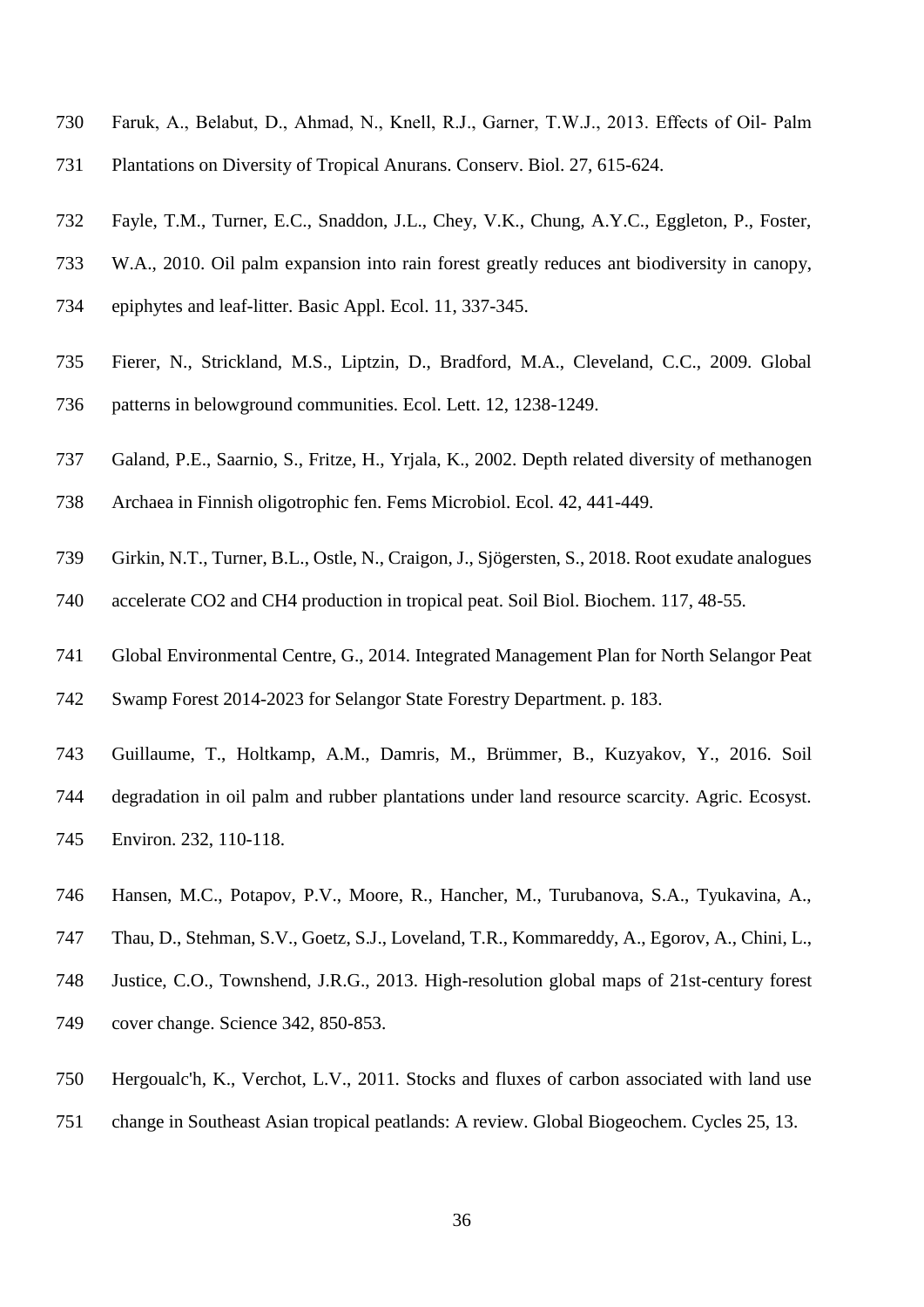- Hergoualc'h, K., Verchot, L.V., 2014. Greenhouse gas emission factors for land use and land-
- use change in Southeast Asian peatlands. Mitig. Adapt. Strat. Glob. Chang, 19, 789-807.
- Hergoualc'h, K., Hendry, D.T., Murdiyarso, D., Verchot, L.V., 2017. Total and heterotrophic
- soil respiration in a swamp forest and oil palm plantations on peat in Central Kalimantan,
- Indonesia. Biogeochemistry 135, 203-220.
- Inubushi, K., Furukawa, Y., Hadi, A., Purnomo, E., Tsuruta, H., 2003. Seasonal changes of
- CO2, CH4 and N2O fluxes in relation to land-use change in tropical peatlands located in coastal
- area of South Kalimantan. Chemosphere 52, 603-608.
- Jackson, C.R., Liew, K.C., Yule, C.M., 2009. Structural and Functional Changes with Depth
- in Microbial Communities in a Tropical Malaysian Peat Swamp Forest. Microb. Ecol. 57, 402- 412.
- Jauhiainen, J., Takahashi, H., Heikkinen, J.E.P., Martikainen, P.J., Vasander, H., 2005. Carbon fluxes from a tropical peat swamp forest floor. Glob. Chang. Biol. 11, 1788-1797.
- Jin, H., Sun, O.J., Liu, J., 2010. Changes in soil microbial biomass and community structure with addition of contrasting types of plant litter in a semiarid grassland ecosystem. J Plant Ecol 3, 209-217.
- Kerdraon, D., Drewer, J., Slade, E., Sayer, E., 2017. From forest to oil palms, the effect of forest on soil carbon dynamics in Borneo. Ecology Across Borders, Ghent, Belgium.
- Krashevska, V., Klarner, B., Widyastuti, R., Maraun, M., Scheu, S., 2015. Impact of tropical lowland rainforest conversion into rubber and oil palm plantations on soil microbial communities. Biol. Fertil. Soils 51, 697-705.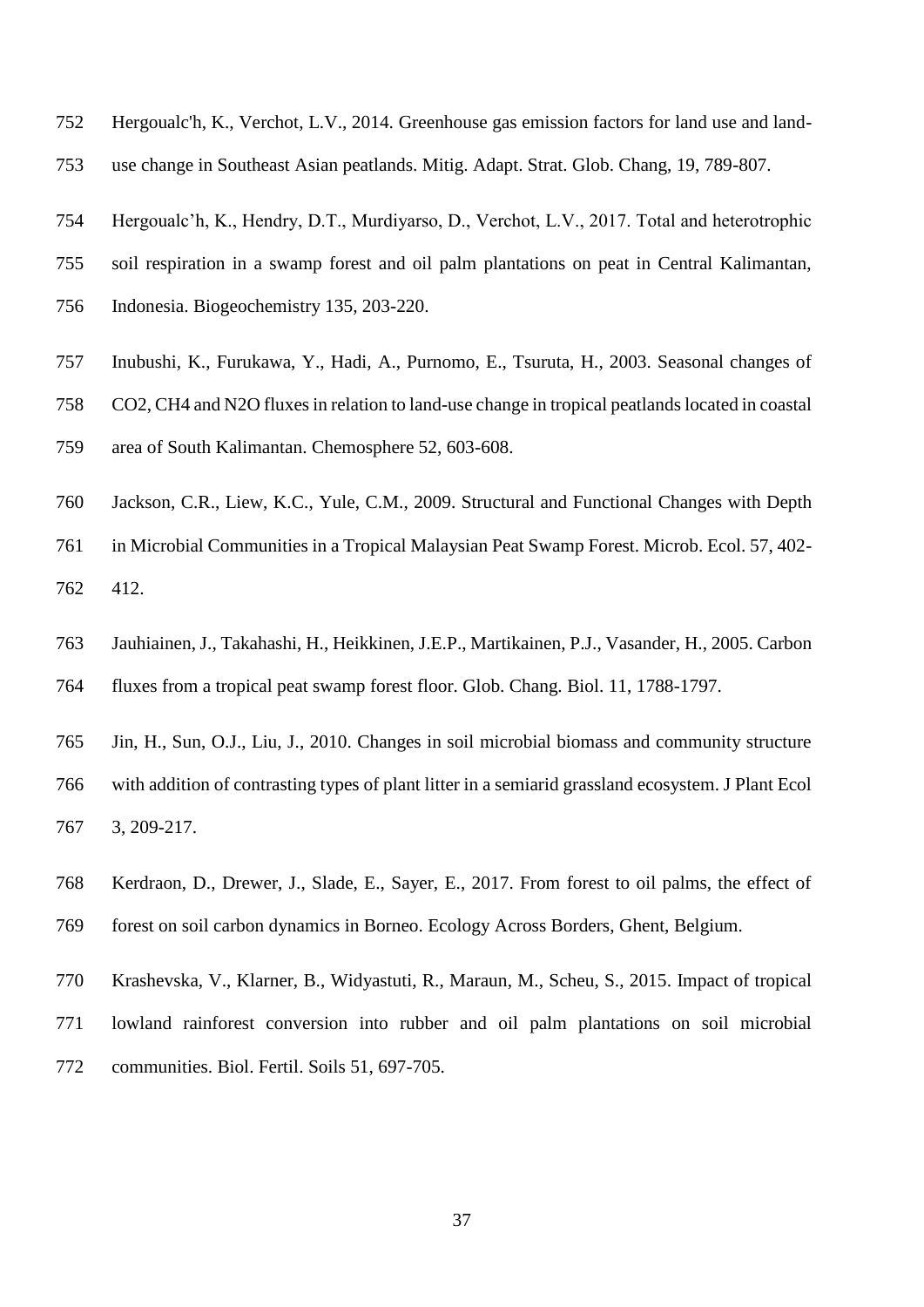- Larmola, T., Leppänen, S.M., Tuittila, E.-S., Aarva, M., Merilä, P., Fritze, H., Tiirola, M., 2014. Methanotrophy induces nitrogen fixation during peatland development. Proc. Natl. Acad. Sci. 111, 734-739.
- Li, W.H., Zhang, C.B., Jiang, H.B., Xin, G.R., Yang, Z.Y., 2006. Changes in Soil Microbial Community Associated with Invasion of the Exotic Weed, Mikania micrantha H.B.K. Plant and Soil 281, 309-324.
- Lin, X.J., Tfaily, M.M., Steinweg, M., Chanton, P., Esson, K., Yang, Z.K., Chanton, J.P., Cooper, W., Schadt, C.W., Kostka, J.E., 2014. Microbial community stratification linked to utilization of carbohydrates and phosphorus limitation in a boreal peatland at Marcell experimental forest, Minnesota, USA. Appl. Environ. Microbiol. 80, 3518-3530.
- Liu, L., Gundersen, P., Zhang, W., Zhang, T., Chen, H., Mo, J.M., 2015. Effects of nitrogen and phosphorus additions on soil microbial biomass and community structure in two reforested tropical forests. Sci Rep 5, 10.
- Lo, J., Parish, F., 2013. Peatlands and Climate Change in Southeast Asia. Global Environment Centre, Selangor, Malaysia.
- Luskin, M.S., Potts, M.D., 2011. Microclimate and habitat heterogeneity through the oil palm lifecycle. Basic Appl. Ecol. 12, 540-551.
- Matysek, M., Evers, S., Samuel, M.K., Sjogersten, S., 2017. High heterotrophic CO2 emissions
- from a Malaysian oil palm plantations during dry-season. Wetl. Ecol. Manag.
- Melling, L., Hatano, R., Goh, K.J., 2005. Methane fluxes from three ecosystems in tropical peatland of Sarawak, Malaysia. Soil Biol. Biochem. 37, 1445-1453.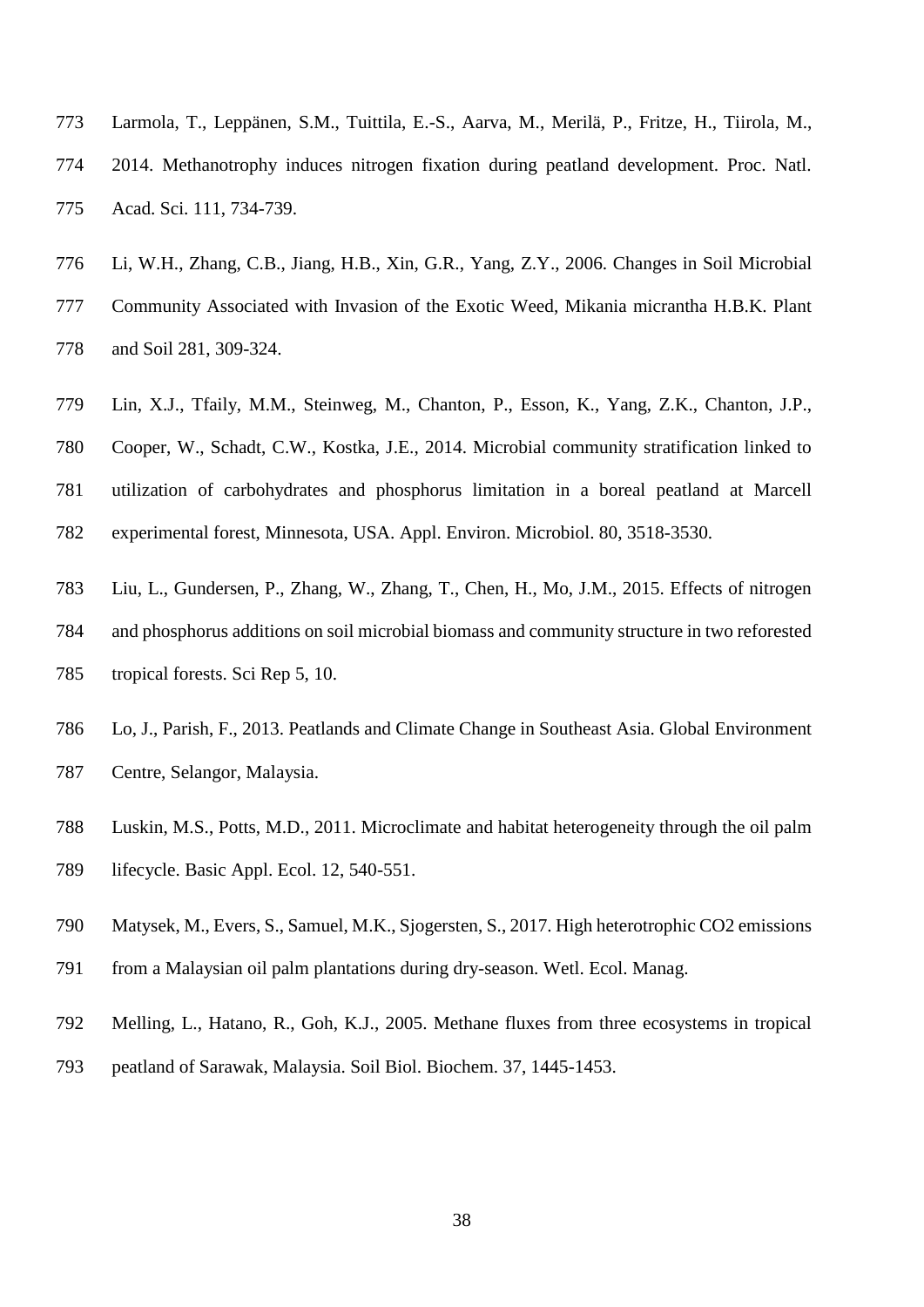- Miettinen, J., Hooijer, A., Tollenaar, D., Malins, C., Vernimmen, R., Shi, C., Liew, S.C., 2012.
- Historical Analysis and Projection of Oil Palm Plantation Expansion on Peatland in Southeast
- Asia. International Council on Clean Transportation, Washington DC.
- Miettinen, J., Liew, S.C., 2010. degradation and development of peatlands in peninsular malaysia and in the islands of Sumatra and Borneo since 1990. Land Degrad. Dev. 21, 285- 296.
- Miettinen, J., Shi, C.H., Liew, S.C., 2016. Land cover distribution in the peatlands of Peninsular Malaysia, Sumatra and Borneo in 2015 with changes since 1990. Glob. Ecol. Conserv. 6, 67-78.
- Mohd Kusin, F., Akhir, N.I.M., Mohamat-Yusuff, F., Awang, M., 2015. The impact of nitrogen
- fertilizer use on greenhouse gas emissions in an oil palm plantation associated with land use change. Atmósfera 28, 243-250.
- Murdiyarso, D., Saragi-Sasmito, M.F., Rustini, A., 2017. Greenhouse gas emissions in restored secondary tropical peat swamp forests. Mitig. Adapt. Strateg. Glob. Chang.
- Norwana, A.A.B.D., Kunjappan, R., Chin, M., Schoneveld, G., Potter, L., Andriani, R., 2011.
- The local impacts of oil palm expansion in Malaysia; An assessment based on a case study in
- Sabah state. CIFOR, Bogor, Indonesia.
- Oertel, C., Matschullat, J., Zurba, K., Zimmermann, F., Erasmi, S., 2016. Greenhouse gas
- emissions from soils—A review. Chemie der Erde Geochemistry 76, 327-352.
- Ong, C.S.P., Joon, C.J., Yule, C.M., 2017. The contribution of leaching to nutrient release from leaf litter of two emergent tree species in a Malaysian tropical peat swamp forest. Hydrobiologia 794, 125-137.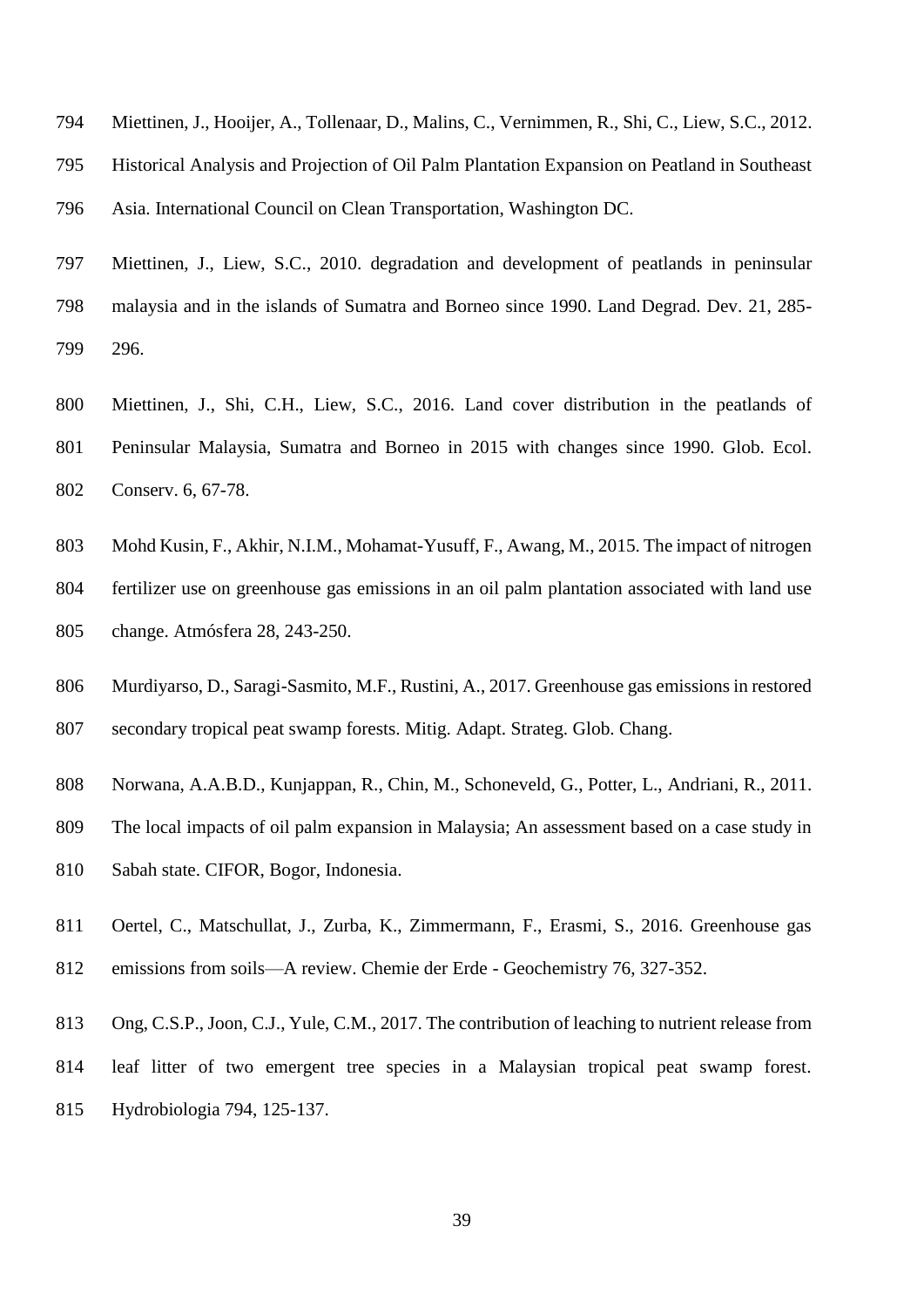- Page, S.E., Rieley, J.O., Banks, C.J., 2011. Global and regional importance of the tropical peatland carbon pool. Glob. Chang. Biol. 17, 798-818.
- Page, S.E., Rieley, J.O., Wüst, R., 2006. Chapter 7 Lowland tropical peatlands of Southeast
- Asia. In: Martini, I.P., Martínez Cortizas, A., Chesworth, W. (Eds.), Developments in Earth
- Surface Processes. Elsevier, pp. 145-172.
- Parish, F., Sirin, A., Charman, D., Joosten, H., MInayeva, T., Silvius, M., Stringer, L., 2008.
- Assessment on peatlands, biodiversity and climate change. Global Environment Centre and
- Wetlands International, Selangor, Malaysia and Wageningen, The Netherlands.
- Rashid, A.H.A.M., Hamzah, K.A., Joseph, K.T., 2013. Land use change in Malaysia. Reports
- from the technical panels of the 2nd green house gas. Roundtable on Sustainable palm oil.
- Samuel, M.k., Evers, S., 2016. Tropical peatland carbon emissions from oil palm plantations microsites. 15th international peat congress, Kuching, Malaysia.
- Sangok, F.E., Maie, N., Melling, L., Watanabe, A., 2017. Evaluation on the decomposability of tropical forest peat soils after conversion to an oil palm plantation. Sci, Total Environ. 587- 588, 381-388.
- Schrier-Uijl, A.P., Silvius, M., Parish, F., Lim, K., Rosediana, S., Anshari, G., 2013. Environmental and social impacts of oil palm cultivation on tropical peat - a scientific review. Roundtable on Sustainable Palm Oil.
- Schrier-Uijl, A.P., Veraart, A.J., Leffelaar, P.A., Berendse, F., Veenendaal, E.M., 2011. Release of CO2 and CH4 from lakes and drainage ditches in temperate wetlands. Biogeochemistry 102, 265-279.
- Sheldon, F.H., Styring, A., Hosner, P.A., 2010. Bird species richness in a Bornean exotic tree plantation: A long- term perspective. Biol. Conserv. 143, 399-407.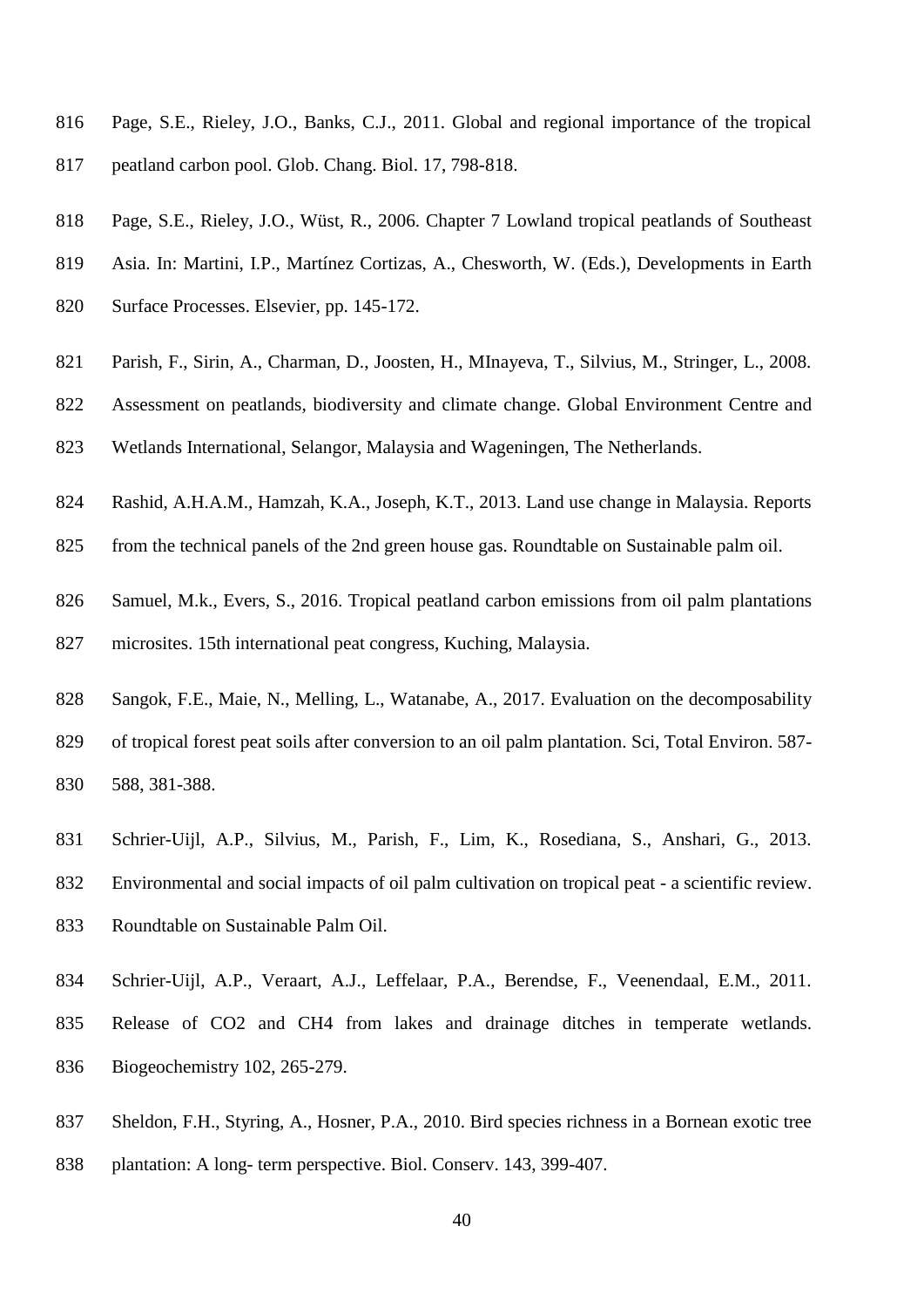- Sjögersten, S., Black, C.R., Evers, S., Hoyos-Santillan, J., Wright, E.L., Turner, B.L., 2014. Tropical wetlands: A missing link in the global carbon cycle? Glob. Biogeochem. Cycles 28, 1371-1386.
- Sjögersten, S., Cheesman, A.W., Lopez, O., Turner, B.L., 2011. Biogeochemical processes
- along a nutrient gradient in a tropical ombrotrophic peatland. Biogeochemistry 104, 147-163.
- Szoboszlay, M., Dohrmann, A.B., Poeplau, C., Don, A., Tebbe, C.C., 2017. Impact of land-use
- change and soil organic carbon quality on microbial diversity in soils across Europe. FEMS
- Microbiol. Ecol. 93, fix146-fix146.
- Tonks, A.J., Aplin, P., Beriro, D.J., Cooper, H., Evers, S., Vane, C.H., Sjogersten, S., 2017.
- Impacts of conversion of tropical peat swamp forest to oil palm plantation on peat organic chemistry, physical properties and carbon stocks. Geoderma 289, 36-45.
- Tripathi, B.M., Kim, M., Singh, D., Lee-Cruz, L., Lai-Hoe, A., Ainuddin, A.N., Go, R., Rahim,
- R.A., Husni, M.H.A., Chun, J., Adams, J.M., 2012. Tropical Soil Bacterial Communities in
- Malaysia: pH Dominates in the Equatorial Tropics Too. Microb. Ecol. 64, 474-484.
- Troxler, T.G., Ikenaga, M., Scinto, L., Boyer, J.N., Condit, R., Perez, R., Gann, G.D., Childers,
- D.L., 2012. Patterns of soil bacteria and canopy community structure related to tropical peatland development. Wetlands 32, 769-782.
- Turetsky, M.R., Benscoter, B., Page, S., Rein, G., van der Werf, G.R., Watts, A., 2015. Global
- vulnerability of peatlands to fire and carbon loss. Nat. Geosci. 8, 11-14.
- Vile, M.A., Kelman Wieder, R., Živković, T., Scott, K.D., Vitt, D.H., Hartsock, J.A., Iosue,
- C.L., Quinn, J.C., Petix, M., Fillingim, H.M., Popma, J.M.A., Dynarski, K.A., Jackman, T.R.,
- Albright, C.M., Wykoff, D.D., 2014. N2-fixation by methanotrophs sustains carbon and
- nitrogen accumulation in pristine peatlands. Biogeochemistry 121, 317-328.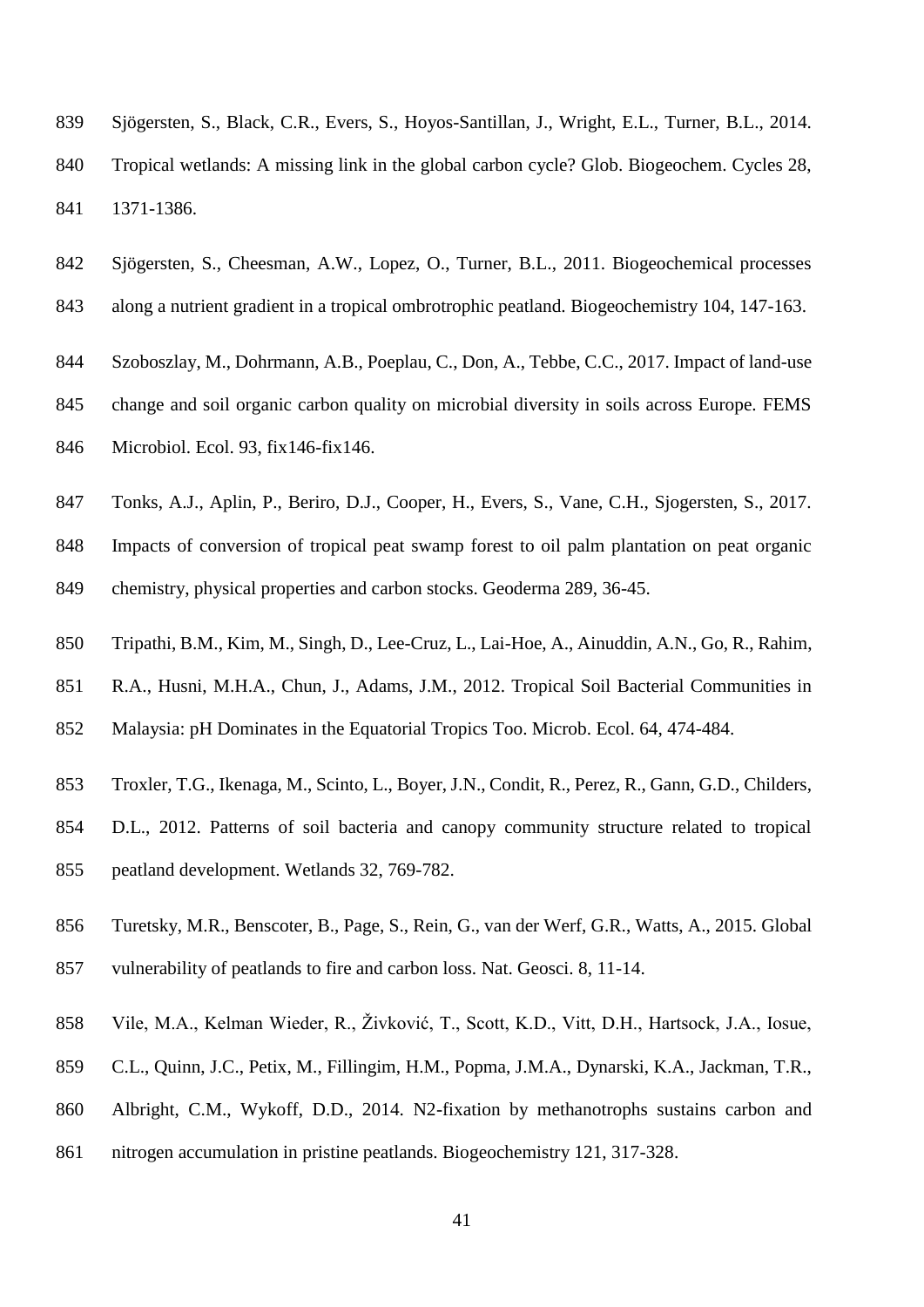- Wakhid, N., Hirano, T., Okimoto, Y., Nurzakiah, S., Nursyamsi, D., 2017. Soil carbon dioxide
- emissions from a rubber plantation on tropical peat. Sci. Total Environ. 581-582, 857-865.
- Werner, C., Zheng, X.H., Tang, J.W., Xie, B.H., Liu, C.Y., Kiese, R., Butterbach-Bahl, K.,
- 2006. N2O, CH4 and CO2 emissions from seasonal tropical rainforests and a rubber plantation
- in Southwest China. Plant Soil 289, 335-353.
- Wilkinson, S.C., Anderson, J.M., Scardelis, S.P., Tisiafouli, M., Taylor, A., Wolters, V., 2002.
- PLFA profiles of microbial communities in decomposing conifer litters subject to moisture
- stress. Soil Biol. Biochem. 34, 189-200.
- Winton, R.S., Flanagan, N., Richardson, C.J., 2017. Neotropical peatland methane emissions
- along a vegetation and biogeochemical gradient. PLOS ONE 12, e0187019.
- Wood, S.A., Gilbert, J.A., Leff, J.W., Fierer, N., D'Angelo, H., Bateman, C., Gedallovich,
- S.M., Gillikin, C.M., Gradoville, M.R., Mansor, P., Massmann, A., Yang, N., Turner, B.L.,
- Brearley, F.Q., McGuire, K.L., 2017. Consequences of tropical forest conversion to oil palm
- on soil bacterial community and network structure. Soil Biol. Biochem. 112, 258-268.
- World Weathers Online, 2018. Kuala Selangor Historical Weather. Accessed from
- https://www.worldweatheronline.com/kuala-selangor-weather-history/selangor/my.aspx.
- Wu, J., Liu, W., Chen, C., 2016. Can intercropping with the world's three major beverage plants
- help improve the water use of rubber trees? J Appl. Ecol. 53, 1787-1799.
- Xu, J.R., Morris, P.J., Liu, J.G., Holden, J., 2018. PEATMAP: Refining estimates of global peatland distribution based on a meta-analysis. Catena 160, 134-140.
- Yule, C.M., 2010. Loss of biodiversity and ecosystem functioning in Indo-Malayan peat
- swamp forests. Biodivers. Conserv. 19, 393-409.